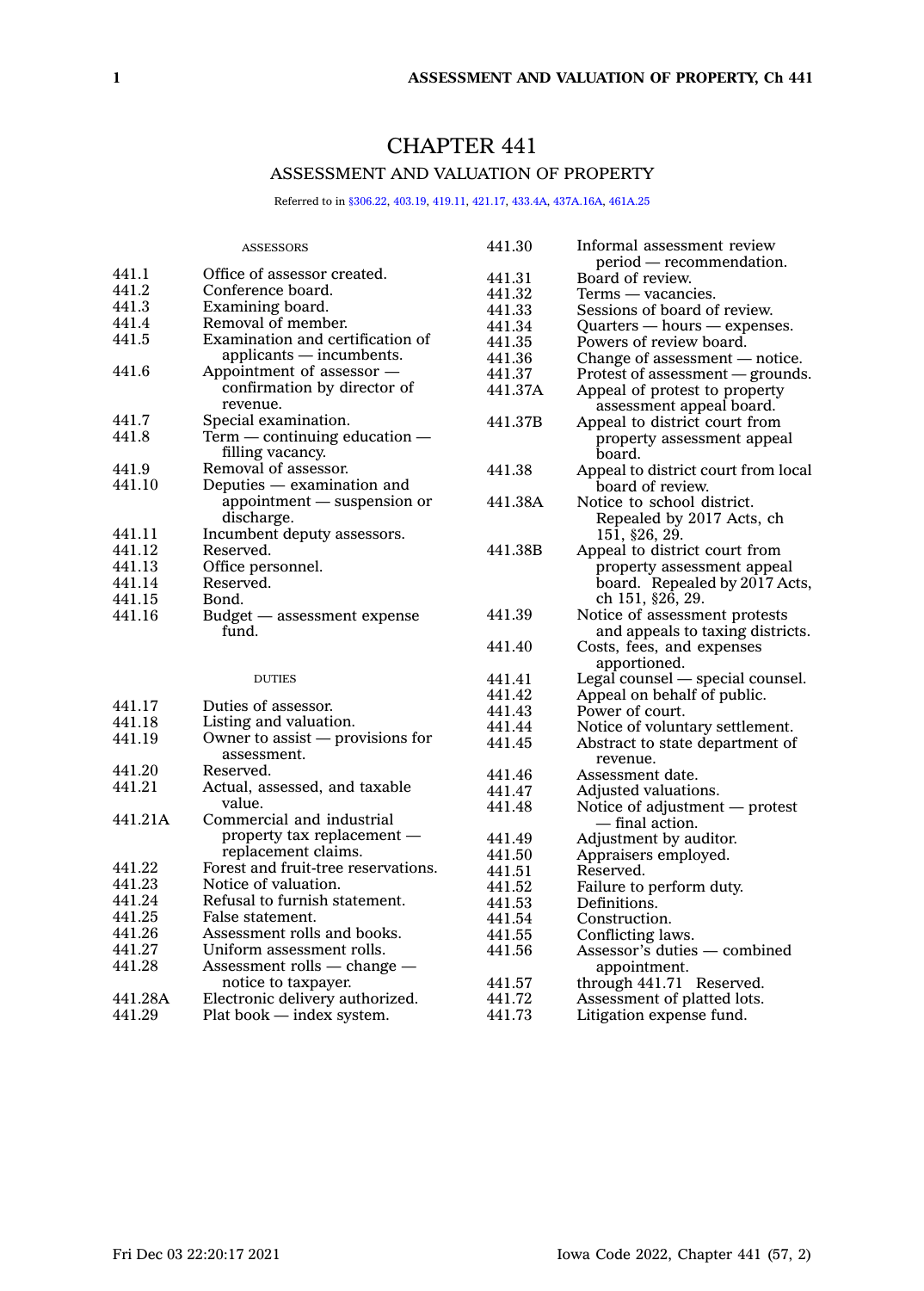### **ASSESSORS**

### **441.1 Office of assessor created.**

In every county in the state of Iowa the office of assessor is hereby created. A city having <sup>a</sup> population of ten thousand or more, according to the latest federal census, may by ordinance provide for the selection of <sup>a</sup> city assessor and for the assessment of property in the city under the provisions of this [chapter](https://www.legis.iowa.gov/docs/code//441.pdf). A city desiring to provide for assessment under the provisions of this [chapter](https://www.legis.iowa.gov/docs/code//441.pdf) shall, not less than sixty days before the expiration of the term of the assessor in office, notify the taxing bodies affected and proceed to establish <sup>a</sup> conference board, examining board, and board of review and select an assessor, all as provided in [this](https://www.legis.iowa.gov/docs/code//441.pdf) [chapter](https://www.legis.iowa.gov/docs/code//441.pdf). A city desiring to abolish the office of city assessor shall repeal the ordinance establishing the office of city assessor, notify the county conference board and the affected taxing districts, provide for the transfer of appropriate records and other matters, and provide for the abolition of the respective boards and the termination of the terms of office of the assessor and members of the respective boards. The abolition of the city assessor's office shall take effect on July 1 following notification of the abolition unless otherwise agreed to by the affected conference boards. If notification of the proposed abolition is made after January 1, sufficient funds shall be transferred from the city assessor's budget to fund the additional responsibilities transferred to the county assessor for the next fiscal year.

[C50, 54, 58, §405A.1, 441.1; C62, 66, 71, 73, 75, §441.1, 441.51; C77, 79, 81, §441.1] 97 [Acts,](https://www.legis.iowa.gov/docs/acts/1997/CH0022.pdf) ch 22, §1

### **441.2 Conference board.**

In each county and each city having an assessor there shall be established <sup>a</sup> conference board. In counties the conference board shall consist of the mayors of all incorporated cities in the county whose property is assessed by the county assessor, one representative from the board of directors of each high school district of the county, who is <sup>a</sup> resident of the county, said board of directors appointing said representative for <sup>a</sup> one-year term and notifying the clerk of the conference board as to their representative, and members of the board of supervisors. In cities having an assessor the conference board shall consist of the members of the city council, school board and county board of supervisors. In the counties the chairperson of the board of supervisors shall act as chairperson of the conference board, in cities having an assessor the mayor of the city council shall act as chairperson of the conference board. In any action taken by the conference board, the mayors of all incorporated cities in the county whose property is assessed by the county assessor shall constitute one voting unit, the members of the city board of education or one representative from the board of directors of each high school district of the county shall constitute one voting unit, the members of the city council shall constitute one voting unit, and the county board of supervisors shall constitute one voting unit, each unit having <sup>a</sup> single vote and no action shall be valid except by the vote of not less than two out of the three units. The majority vote of the members present of each unit shall determine the vote of the unit. The assessor shall be clerk of the conference board.

[R60, §739; C73, §829, 830, 832; C97, §1368, 1370, 1375, 1376; C24, 27, 31, 35, 39, §**7127, 7129, 7137, 7138;** C46, §441.21, 442.1, 442.12, 442.13; C50, 54, 58, §441.2, 442.1; C62, 66, 71, 73, 75, 77, 79, 81, §441.2]

Referred to in [§39.13](https://www.legis.iowa.gov/docs/code/39.13.pdf), [331.401](https://www.legis.iowa.gov/docs/code/331.401.pdf)

# **441.3 Examining board.**

At <sup>a</sup> regular meeting of the conference board each voting unit of the conference board shall appoint one person who is <sup>a</sup> resident of the assessor jurisdiction to serve as <sup>a</sup> member of an examining board to hold an examination for the positions of assessor or deputy assessor. This examining board shall organize as soon as possible after its appointment with <sup>a</sup> chairperson and secretary. All its necessary expenditures shall be paid as provided. Members of the board shall serve without compensation. The terms of each shall be for six years.

[C46, §405.1; C50, 54, 58, §405.1, 405A.2, 441.3; C62, 66, 71, 73, 75, 77, 79, 81, §441.3] 88 Acts, ch [1043,](https://www.legis.iowa.gov/docs/acts/1988/CH1043.pdf) §1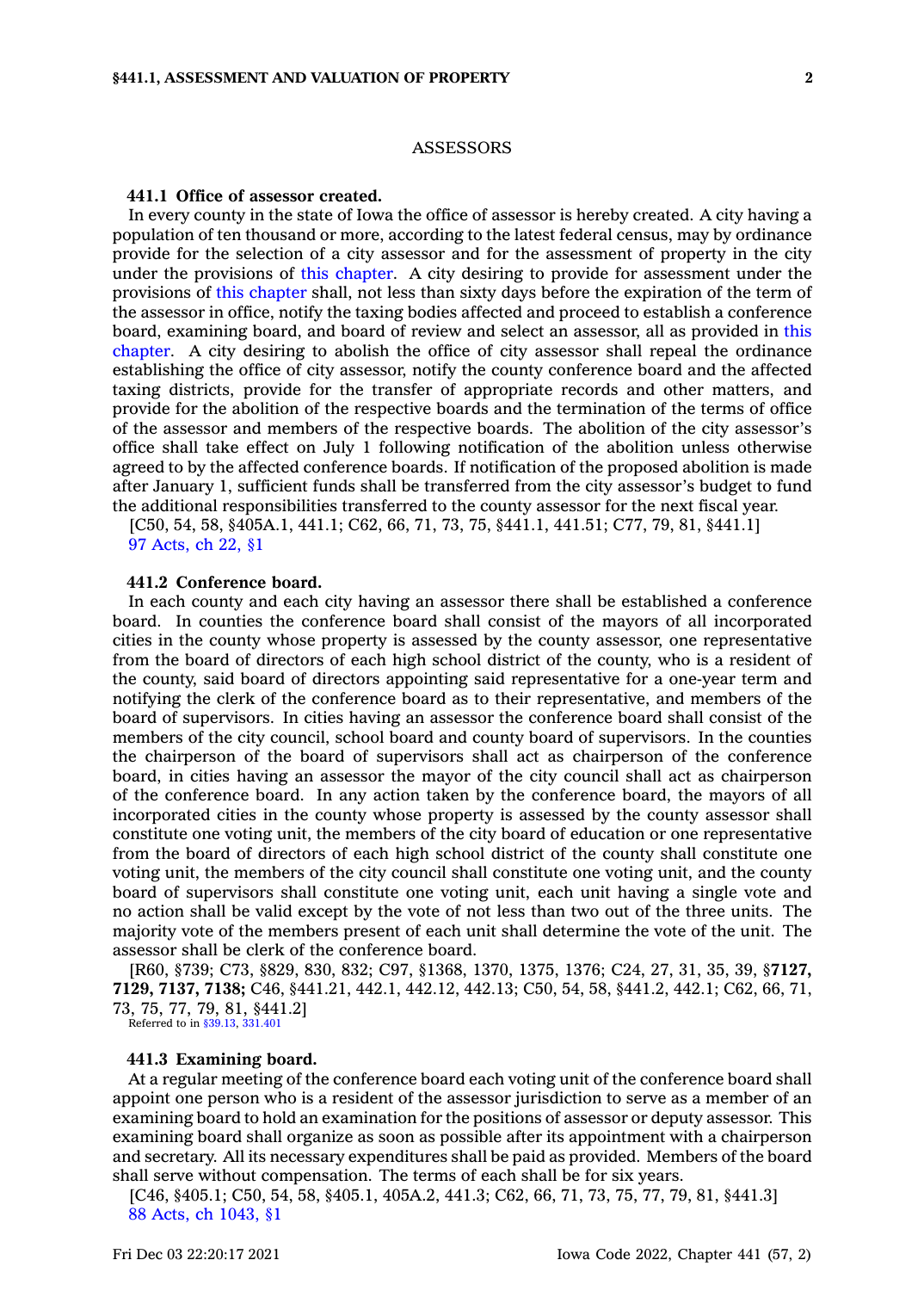### **441.4 Removal of member.**

A member of this examining board may be removed by the voting unit of the conference board by which the member was appointed but only after specific charges have been filed and <sup>a</sup> public hearing held, if <sup>a</sup> public hearing is requested by the discharged member of the board. Subsequent appointments and an appointment to fill <sup>a</sup> vacancy shall be made in the same way as the original appointment.

[C46, 50, 54, 58, §405.2; C62, 66, 71, 73, 75, 77, 79, 81, §441.4] 2013 [Acts,](https://www.legis.iowa.gov/docs/acts/2013/CH0090.pdf) ch 90, §107; 2014 Acts, ch [1092,](https://www.legis.iowa.gov/docs/acts/2014/CH1092.pdf) §95

### **441.5 Examination and certification of applicants — incumbents.**

1. For the purpose of examining and certifying candidates for the positions of assessor and deputy assessor, the director of revenue shall prepare an examination and provide for an examination process. The director shall approve one or more examination locations and shall make <sup>a</sup> list of the approved locations available to applicants. Each applicant shall select an examination location from the list of approved locations. The director shall notify applicants of the date and time of the examination at least thirty days prior to the date of the examination.

2. These examinations shall be conducted by the director of revenue in the same manner as other similar examinations, including secrecy regarding questions prior to the examination and in accordance with other rules as may be prescribed by the director of revenue. The examination shall cover the following and related subjects:

*a.* Laws pertaining to the assessment of property for taxation, with emphasis on market value assessment as provided in this [chapter](https://www.legis.iowa.gov/docs/code//441.pdf).

*b.* Laws on tax exemption.

*c.* Assessment of real estate and personal property, including market value assessment in accordance with this [chapter](https://www.legis.iowa.gov/docs/code//441.pdf) and including fundamental principles and practices of property appraisal and valuation which are consistent with market value assessment as provided in this [chapter](https://www.legis.iowa.gov/docs/code//441.pdf).

*d.* The rights of taxpayers and property owners related to the assessment of property for taxation.

*e.* The duties of the assessor.

*f.* Other items related to the position of assessor.

3. Only individuals who possess <sup>a</sup> high school diploma or its equivalent and who have completed the preliminary education requirements established under [subsection](https://www.legis.iowa.gov/docs/code/441.5.pdf) 4 are eligible to take the examination. A person desiring to take the examination shall complete an application prior to the administration of the examination. Evidence of successful completion of the preliminary education requirements under [subsection](https://www.legis.iowa.gov/docs/code/441.5.pdf) 4 shall be included with the application.

4. The director of revenue shall prescribe by rule preliminary education requirements, including <sup>a</sup> preliminary course of study, that each individual must successfully complete in order to be eligible to take the examination. The course of study prescribed by the director of revenue may include those subjects covered by the examination and listed under [subsection](https://www.legis.iowa.gov/docs/code/441.5.pdf) [2](https://www.legis.iowa.gov/docs/code/441.5.pdf) and any other subjects or courses the director of revenue deems relevant, including those courses offered and standards established by the international association of assessing officers.

5. The director of revenue shall grade the examination taken. The director shall notify each applicant of the score attained by the applicant on the examination. An individual who attains <sup>a</sup> score of seventy percent or greater on the examination is eligible to be certified by the director of revenue as <sup>a</sup> candidate for any assessor position. Any person who passes the examination and who possesses at least two years of appraisal related experience as determined by the director of revenue shall be granted regular certification and become eligible for appointment to <sup>a</sup> six-year term as assessor. Any person who passes the examination but who lacks such experience shall be granted temporary certification, and shall be eligible for <sup>a</sup> provisional appointment as assessor.

6. Any person possessing temporary certification who receives <sup>a</sup> provisional appointment as assessor shall, during the person's first eighteen months in office, be required to complete <sup>a</sup> course of study prescribed and administered by the director of revenue. Upon the successful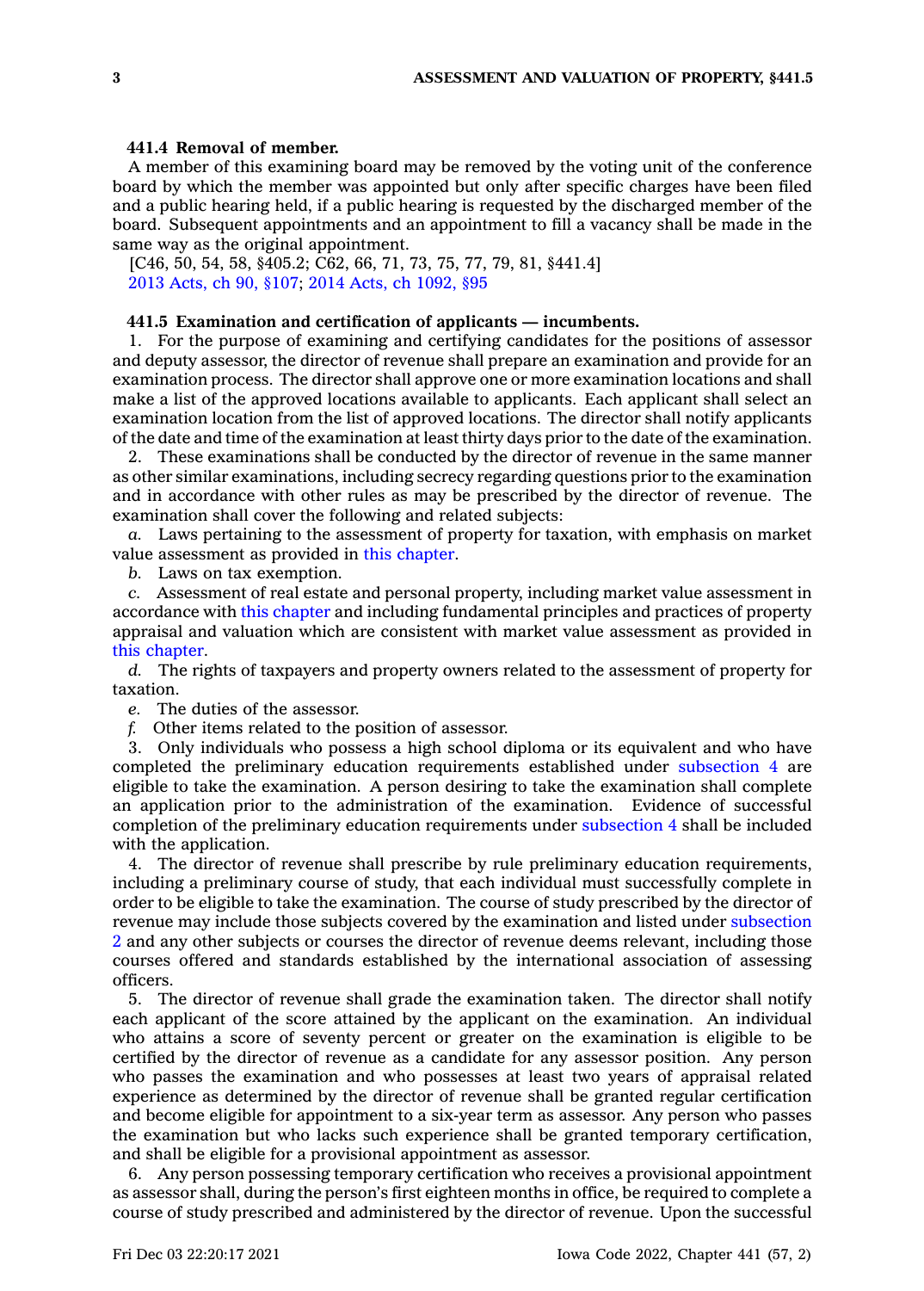completion of this course of study, the assessor shall be granted regular certification and shall be eligible to remain in office for the balance of the assessor's six-year term. All expenses incurred in obtaining regular certification shall be defrayed by the assessment expense fund.

7. Following the administration of the examination, the director of revenue shall establish <sup>a</sup> register containing the names, in alphabetical order, of all individuals who are eligible for appointment as assessor. The test scores of individuals on the register shall be given to <sup>a</sup> city or county conference board upon request. All eligible individuals shall remain on the register for <sup>a</sup> period of two years following the date of certification granted by the director.

8. Incumbent assessors who have served six consecutive years shall be placed on the register of individuals eligible for appointment as assessor. In order to be appointed to the position of assessor, the assessor shall comply with the continuing education requirements. The number of credits required for certification as eligible for appointment as assessor in <sup>a</sup> jurisdiction other than where the assessor is currently serving shall be prorated according to the percentage of the assessor's term which is covered by the continuing education requirements of [section](https://www.legis.iowa.gov/docs/code/441.8.pdf) 441.8. The credit necessary for certification for appointment is the product of one hundred fifty multiplied by the quotient of the number of months served of an assessor's term covered by the continuing education requirements of [section](https://www.legis.iowa.gov/docs/code/441.8.pdf) 441.8 divided by seventy-two. If the number of credits necessary for certification for appointment as determined under this [subsection](https://www.legis.iowa.gov/docs/code/441.5.pdf) results in <sup>a</sup> partial credit hour, the credit hour shall be rounded to the nearest whole number.

[C46, §405.3; C50, 54, 58, §405.3, 441.2, 441.3; C62, 66, 71, 73, 75, 77, 79, 81, §441.5]

88 Acts, ch [1228,](https://www.legis.iowa.gov/docs/acts/1988/CH1228.pdf) §1; 2003 [Acts,](https://www.legis.iowa.gov/docs/acts/2003/CH0145.pdf) ch 145, §286; 2011 [Acts,](https://www.legis.iowa.gov/docs/acts/2011/CH0025.pdf) ch 25, §95; 2013 [Acts,](https://www.legis.iowa.gov/docs/acts/2013/CH0110.pdf) ch 110, §5, [6](https://www.legis.iowa.gov/docs/acts/2013/CH0110.pdf); 2017 [Acts,](https://www.legis.iowa.gov/docs/acts/2017/CH0151.pdf) ch 151, §3, 4, 30

Referred to in [§441.7](https://www.legis.iowa.gov/docs/code/441.7.pdf), [441.8](https://www.legis.iowa.gov/docs/code/441.8.pdf), [441.11](https://www.legis.iowa.gov/docs/code/441.11.pdf), [441.56](https://www.legis.iowa.gov/docs/code/441.56.pdf) 2017 amendments apply beginning January 1, 2018, for the appointment of assessors and deputy assessors that are not reappointments occuring on or after that date; 2017 [Acts,](https://www.legis.iowa.gov/docs/acts/2017/CH0151.pdf) ch 151, §30

#### **441.6 Appointment of assessor — confirmation by director of revenue.**

1. When <sup>a</sup> vacancy occurs in the office of city or county assessor, the examining board shall, within seven days of the occurrence of the vacancy, request the director of revenue to forward <sup>a</sup> register containing the names of all individuals eligible for appointment as assessor. The examining board may, at its own expense, conduct <sup>a</sup> further examination, either written or oral, of any person whose name appears on the register, and shall make written report of the examination and submit the report together with the names of those individuals certified by the director of revenue to the conference board within fifteen days after the receipt of the register from the director of revenue.

2. Upon receipt of the report of the examining board, the chairperson of the conference board shall by written notice call <sup>a</sup> meeting of the conference board to appoint an assessor. The meeting shall be held not later than seven days after the receipt of the report of the examining board by the conference board. At the meeting, the conference board shall appoint an assessor from the register of eligible candidates. However, if <sup>a</sup> special examination has not been conducted previously for the same vacancy, the conference board may request the director of revenue to hold <sup>a</sup> special examination pursuant to [section](https://www.legis.iowa.gov/docs/code/441.7.pdf) 441.7. The chairperson of the conference board shall give written notice to the director of revenue of the appointment within ten days of the decision of the board.

3. The appointee selected by the conference board under [subsection](https://www.legis.iowa.gov/docs/code/441.6.pdf) 2 or appointed to <sup>a</sup> succeeding term under section 441.8, [subsection](https://www.legis.iowa.gov/docs/code/441.8.pdf) 1, shall not assume the office of city or county assessor until such appointment is confirmed by the director of revenue. If the director of revenue rejects the appointment, the examining board shall conduct <sup>a</sup> new examination and submit <sup>a</sup> new report to the conference board under [subsection](https://www.legis.iowa.gov/docs/code/441.6.pdf) 1. The director of revenue shall adopt rules pursuant to [chapter](https://www.legis.iowa.gov/docs/code//17A.pdf) 17A to implement and administer this [subsection](https://www.legis.iowa.gov/docs/code/441.6.pdf).

[C46, 50, 54, 58, §405.4; C62, 66, 71, 73, 75, 77, 79, 81, §441.6]

2003 [Acts,](https://www.legis.iowa.gov/docs/acts/2003/CH0145.pdf) ch 145, §286; 2005 [Acts,](https://www.legis.iowa.gov/docs/acts/2005/CH0140.pdf) ch 140, §54; 2019 [Acts,](https://www.legis.iowa.gov/docs/acts/2019/CH0024.pdf) ch 24, §104; 2020 Acts, ch [1118,](https://www.legis.iowa.gov/docs/acts/2020/CH1118.pdf) [§105,](https://www.legis.iowa.gov/docs/acts/2020/CH1118.pdf) 106; 2021 [Acts,](https://www.legis.iowa.gov/docs/acts/2021/CH0086.pdf) ch 86, §75

Referred to in [§441.7](https://www.legis.iowa.gov/docs/code/441.7.pdf), [441.8](https://www.legis.iowa.gov/docs/code/441.8.pdf), [441.56](https://www.legis.iowa.gov/docs/code/441.56.pdf) Subsection 3 amended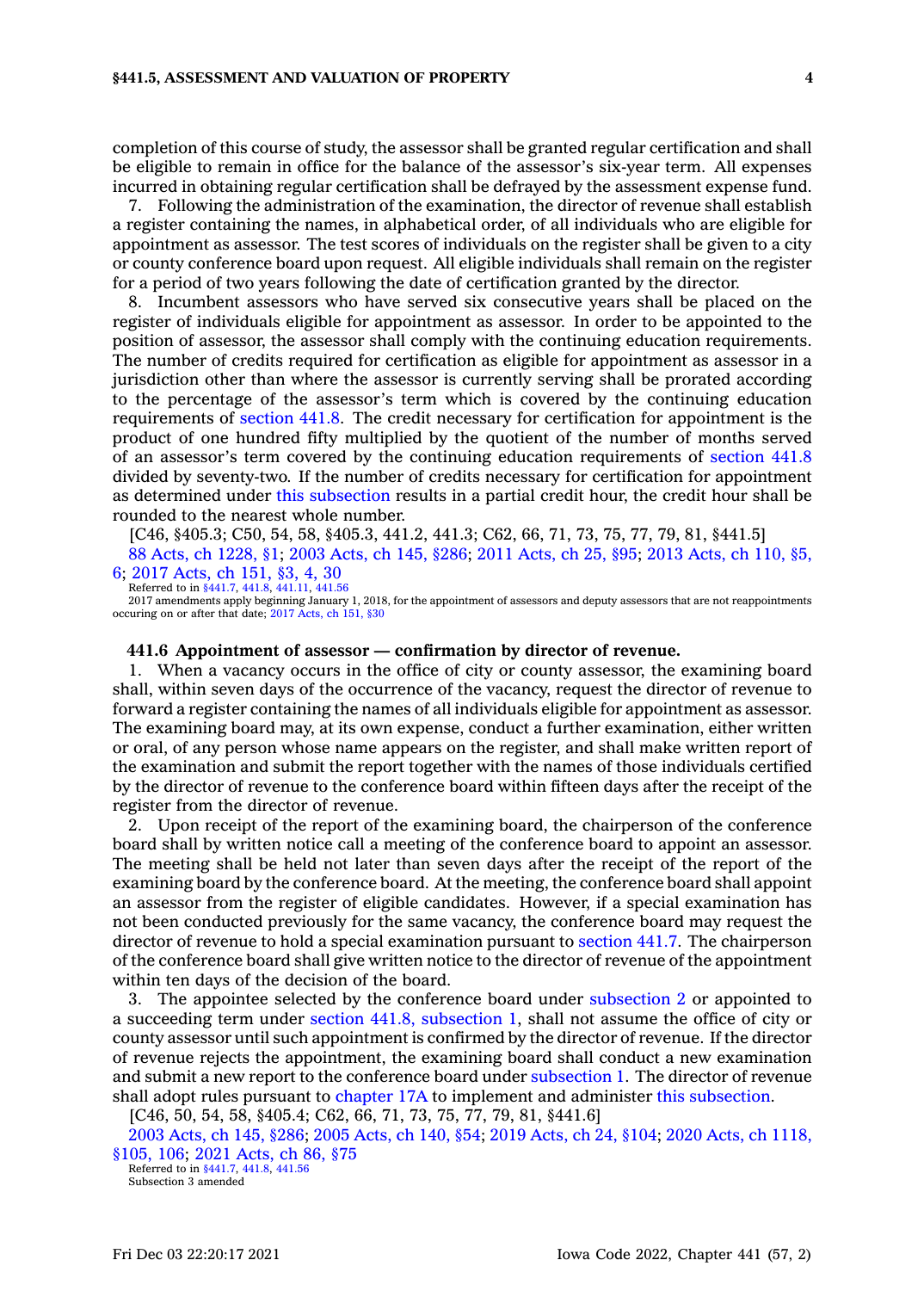#### **441.7 Special examination.**

If the conference board fails to appoint an assessor from the list of individuals on the register, the conference board shall request permission from the director of revenue to hold <sup>a</sup> special examination in the particular city or county in which the vacancy has occurred. Permission may be granted by the director of revenue after consideration of factors such as the availability of candidates in that particular city or county. The director of revenue shall conduct no more than one special examination for each vacancy in an assessing jurisdiction. The examination shall be conducted by the director of revenue as provided in [section](https://www.legis.iowa.gov/docs/code/441.5.pdf) 441.5, except as otherwise provided in this [section](https://www.legis.iowa.gov/docs/code/441.7.pdf). The examining board shall give notice of holding the examination for assessor by posting <sup>a</sup> written notice in <sup>a</sup> conspicuous place in the county courthouse in the case of county assessors or in the city hall in the case of city assessors, stating that at <sup>a</sup> specified date, an examination for the position of assessor will be held at <sup>a</sup> specified place. Similar notice shall be given at the same time by one publication of the notice in three newspapers of general circulation in the case of <sup>a</sup> county assessor, or in case there are not three such newspapers in <sup>a</sup> county, then in newspapers which are available, or in one newspaper of general circulation in the city in the case of city assessor. The conference board of the city or county in which <sup>a</sup> special examination is held shall reimburse the department of revenue for all expenses incurred in the administration of the examination, to be paid for by the respective city or county assessment expense fund. Following the administration of this special examination, the director of revenue shall certify to the examining board <sup>a</sup> new list of candidates eligible to be appointed as assessor and the examining board and conference board shall proceed in accordance with the provisions of [section](https://www.legis.iowa.gov/docs/code/441.6.pdf) 441.6.

[C46, 50, 54, 58, §405.5; C62, 66, 71, 73, 75, 77, 79, 81, §441.7] 2003 [Acts,](https://www.legis.iowa.gov/docs/acts/2003/CH0145.pdf) ch 145, §286 Referred to in [§441.6](https://www.legis.iowa.gov/docs/code/441.6.pdf), [441.56](https://www.legis.iowa.gov/docs/code/441.56.pdf)

### **441.8 Term — continuing education — filling vacancy.**

1. The term of office of an assessor appointed under this [chapter](https://www.legis.iowa.gov/docs/code//441.pdf) shall be for six years. Appointments for each succeeding term shall be made in the same manner as the original appointment except that not less than ninety days before the expiration of the term of the assessor the conference board shall hold <sup>a</sup> meeting to determine whether or not it desires to reappoint the incumbent assessor to <sup>a</sup> new term. The conference board shall have the power to reappoint the incumbent assessor only if the incumbent assessor has satisfactorily completed the continuing education program provided for in this [section](https://www.legis.iowa.gov/docs/code/441.8.pdf). If the decision is made not to reappoint the assessor, the assessor shall be notified, in writing, of such decision not less than ninety days prior to the expiration of the assessor's term of office. Failure of the conference board to provide timely notification of the decision not to reappoint the assessor shall result in the assessor being reappointed.

2. *a.* The director of revenue shall develop and administer <sup>a</sup> program of continuing education which shall emphasize assessment and appraisal procedures, and the assessment laws of this state, and which shall include the subject matter specified in [section](https://www.legis.iowa.gov/docs/code/441.5.pdf) 441.5.

*b.* The director of revenue shall establish, designate, or approve courses, workshops, seminars, or symposiums to be offered as part of the continuing education program, the content of these courses, workshops, seminars, or symposiums and the number of hours of classroom instruction for each. The director of revenue may provide that no more than thirty hours of tested credit may be received for the submission of <sup>a</sup> narrative appraisal approved by <sup>a</sup> professional appraisal society designated by the director. At least once each year the director of revenue shall evaluate the continuing education program and make necessary changes in the program.

3. Upon the successful completion of courses, workshops, seminars, <sup>a</sup> narrative appraisal or symposiums contained in the program of continuing education, as demonstrated by attendance at sessions of the courses, workshops, seminars or symposiums and, in the case of <sup>a</sup> course designated by the director of revenue, attaining <sup>a</sup> grade of at least seventy percent on an examination administered at the conclusion of the course, or the submission of proof that <sup>a</sup> narrative appraisal has been approved by <sup>a</sup> professional appraisal society designated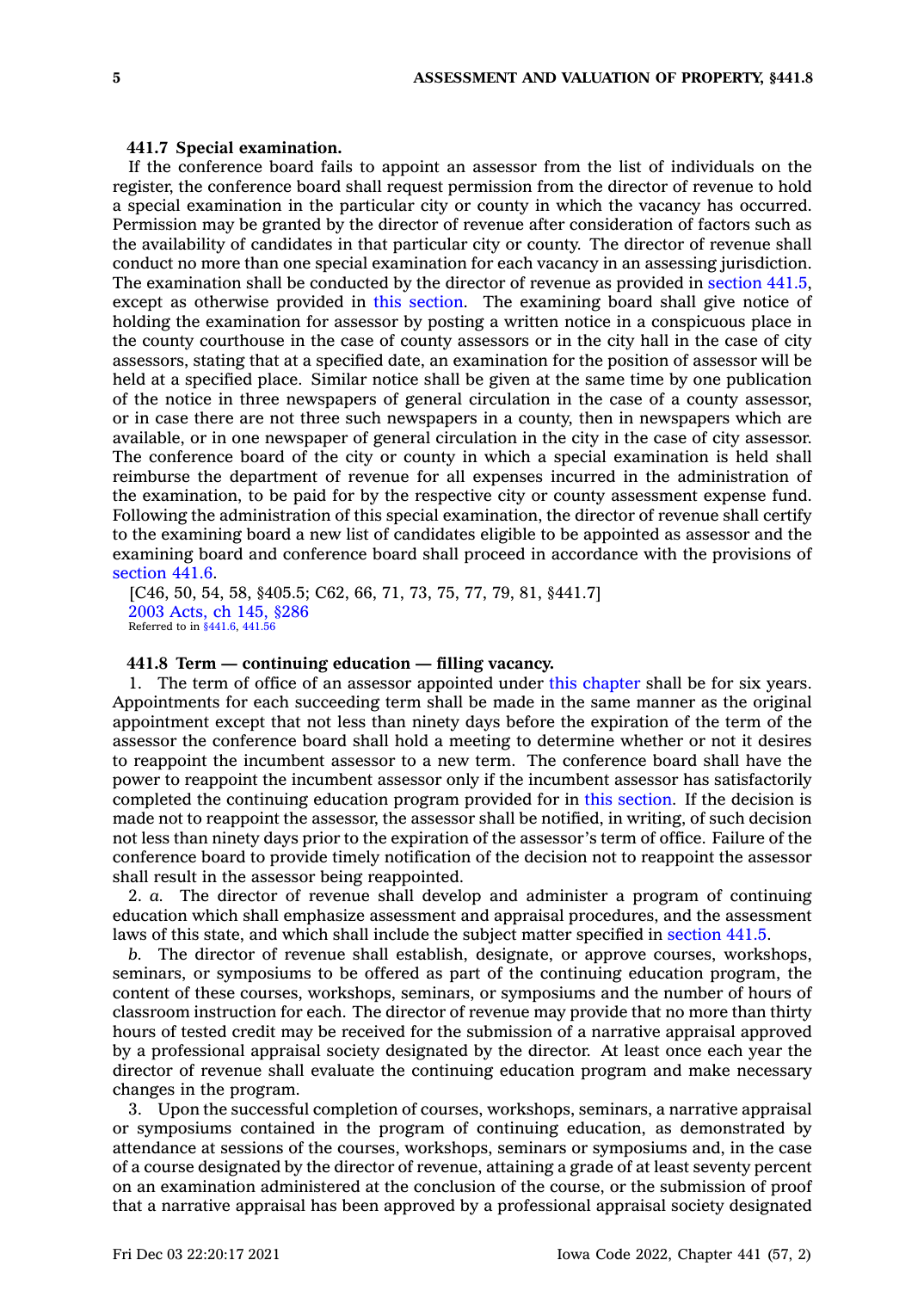by the director of revenue the assessor or deputy assessor shall receive credit equal to the number of hours of classroom instruction contained in those courses, workshops, seminars, or symposiums or the number of hours of credit specified by the director of revenue for <sup>a</sup> narrative appraisal. An assessor or deputy assessor shall not be allowed to obtain credit for <sup>a</sup> course, workshop, seminar, or symposium for which the assessor or deputy assessor has previously received credit during the current term or appointment except for those courses, workshops, seminars, or symposiums designated by the director of revenue. Only one narrative appraisal may be approved for credit during the assessor's or deputy assessor's current term or appointment and credit shall not be allowed for <sup>a</sup> narrative appraisal approved by <sup>a</sup> professional appraisal society prior to the beginning of the assessor's or deputy assessor's current term or appointment. The examinations shall be confidential, except that the director of revenue and persons designated by the director may have access to the examinations.

4. Upon receiving credit equal to one hundred fifty hours of classroom instruction during the assessor's current term of office of which at least ninety of the one hundred fifty hours are from courses requiring an examination upon conclusion of the course, the director of revenue shall certify to the assessor's conference board that the assessor is eligible to be reappointed to the position. For persons appointed to complete an unexpired term, the number of credits required to be certified as eligible for reappointment shall be prorated according to the amount of time remaining in the present term of the assessor. If the person was an assessor in another jurisdiction, the assessor may carry forward any credit hours received in the previous position in excess of the number that would be necessary to be considered current in that position. Upon written request by the person seeking <sup>a</sup> waiver of the continuing education requirements, the director may waive the continuing education requirements if the director determines good cause exists for the waiver.

5. Within each six-year period following the appointment of <sup>a</sup> deputy assessor, the deputy assessor shall comply with this [section](https://www.legis.iowa.gov/docs/code/441.8.pdf) except that upon the successful completion of ninety hours of classroom instruction of which at least sixty of the ninety hours are from courses requiring an examination upon conclusion of the course, the deputy assessor shall be certified by the director of revenue as being eligible to remain in the position. If <sup>a</sup> deputy assessor fails to comply with this [section](https://www.legis.iowa.gov/docs/code/441.8.pdf), the deputy assessor shall be removed from the position until successful completion of the required hours of credit. If <sup>a</sup> deputy is appointed to the office of assessor, the hours of credit obtained as deputy pursuant to this [section](https://www.legis.iowa.gov/docs/code/441.8.pdf) shall be credited to that individual as assessor and for the individual to be reappointed at the expiration of the term as assessor, that individual must obtain the credits which are necessary to total the number of hours for reappointment. Upon written request by the person seeking <sup>a</sup> waiver of the continuing education requirements, the director may waive the continuing education requirements if the director determines good cause exists for the waiver.

6. Each conference board shall include in the budget for the operation of the assessor's office funds sufficient to enable the assessor and any deputy assessor to obtain certification as provided in this [section](https://www.legis.iowa.gov/docs/code/441.8.pdf). The conference board shall also allow the assessor and any deputy assessor sufficient time off from their regular duties to obtain certification. The director of revenue shall adopt rules pursuant to [chapter](https://www.legis.iowa.gov/docs/code//17A.pdf) 17A to implement and administer this [section](https://www.legis.iowa.gov/docs/code/441.8.pdf).

7. If the incumbent assessor is not reappointed as provided in this [section](https://www.legis.iowa.gov/docs/code/441.8.pdf), then not less than sixty days before the expiration of the term of said assessor, <sup>a</sup> new assessor shall be selected as provided in [section](https://www.legis.iowa.gov/docs/code/441.6.pdf) 441.6.

8. In the event of the removal, resignation, death, or removal from the county of the said assessor, the conference board shall proceed to fill the vacancy by appointing an assessor to serve the unexpired term in the manner provided in [section](https://www.legis.iowa.gov/docs/code/441.6.pdf) 441.6. Until the vacancy is filled, the chief deputy shall act as assessor, and in the event there be no deputy, in the case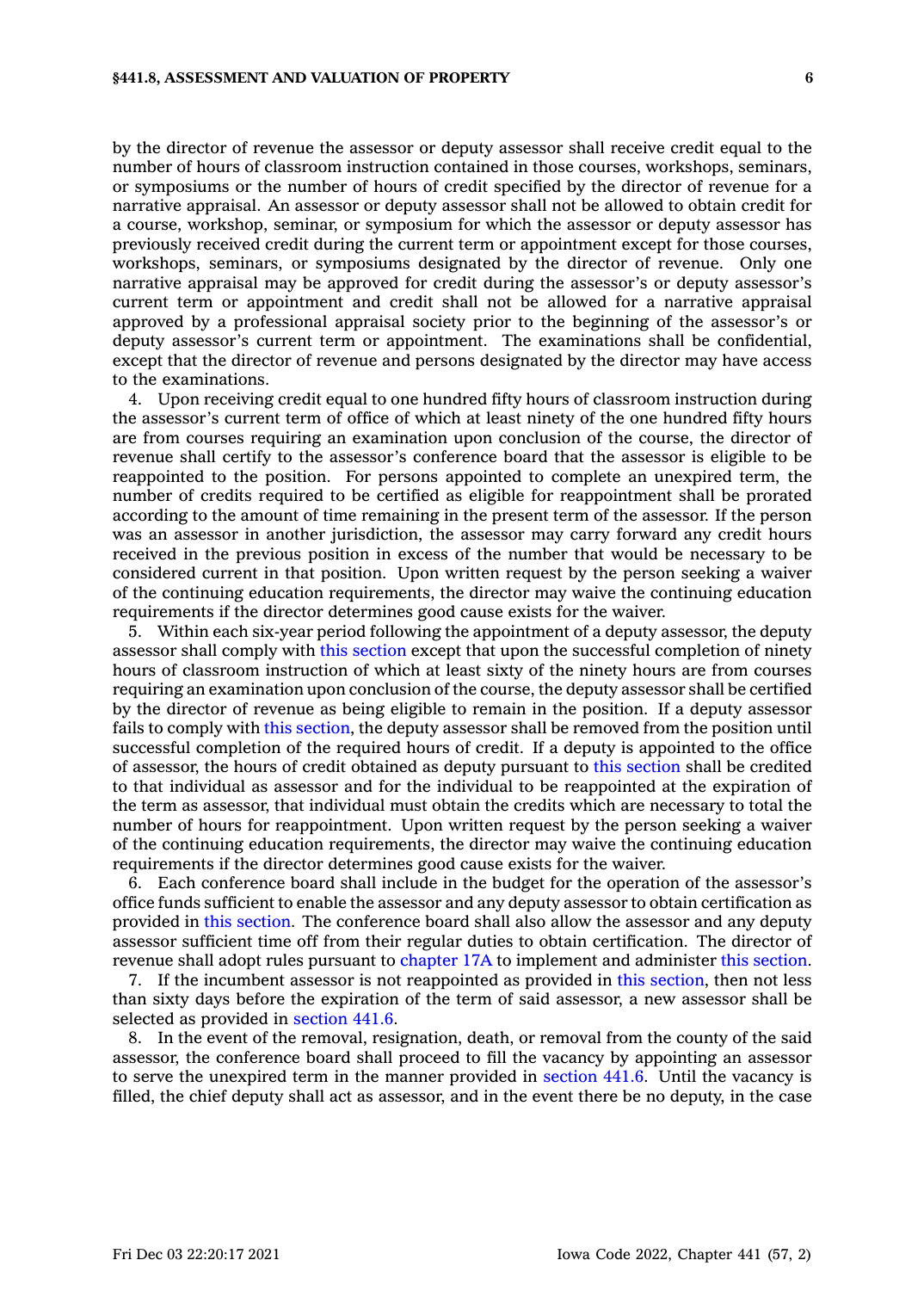of counties the auditor shall act as assessor and in the case of cities having an assessor the city clerk shall act as assessor.

[C46, §405.6; C50, 54, 58, §405.6, 441.3; C62, 66, 71, 73, 75, 77, 79, 81, S81, §441.8; 81 [Acts,](https://www.legis.iowa.gov/docs/acts/1981/CH0143.pdf) ch [143,](https://www.legis.iowa.gov/docs/acts/1981/CH0143.pdf) §1]

86 Acts, ch [1245,](https://www.legis.iowa.gov/docs/acts/1986/CH1245.pdf) §449; 87 [Acts,](https://www.legis.iowa.gov/docs/acts/87/CH0198.pdf) ch 198, §6; 97 [Acts,](https://www.legis.iowa.gov/docs/acts/97/CH0158.pdf) ch 158, §37; 2003 [Acts,](https://www.legis.iowa.gov/docs/acts/2003/CH0145.pdf) ch 145, §286; 2005 [Acts,](https://www.legis.iowa.gov/docs/acts/2005/CH0140.pdf) ch 140, §55, 56; 2011 [Acts,](https://www.legis.iowa.gov/docs/acts/2011/CH0034.pdf) ch 34, §100 Referred to in [§331.502](https://www.legis.iowa.gov/docs/code/331.502.pdf), [441.5](https://www.legis.iowa.gov/docs/code/441.5.pdf), [441.6](https://www.legis.iowa.gov/docs/code/441.6.pdf), [441.10](https://www.legis.iowa.gov/docs/code/441.10.pdf), [441.56](https://www.legis.iowa.gov/docs/code/441.56.pdf)

#### **441.9 Removal of assessor.**

The assessor may be removed by <sup>a</sup> majority vote of the conference board, after charges of misconduct, nonfeasance, malfeasance, or misfeasance in office are substantiated at <sup>a</sup> public hearing, if <sup>a</sup> hearing is demanded by the assessor by written notice served upon the chairperson of the conference board. For purposes of this [section](https://www.legis.iowa.gov/docs/code/441.9.pdf), *"misconduct"* includes but is not limited to knowingly engaging in assessment methods, practices, or conduct that contravene any applicable law, administrative rule, or order of any court or other government authority.

[C46, §405.7; C50, 54, 58, §405.7, 441.3; C62, 66, 71, 73, 75, 77, 79, 81, §441.9] 2017 [Acts,](https://www.legis.iowa.gov/docs/acts/2017/CH0151.pdf) ch 151, §5, 28, 29; 2019 [Acts,](https://www.legis.iowa.gov/docs/acts/2019/CH0059.pdf) ch 59, §132 Referred to in [§441.37](https://www.legis.iowa.gov/docs/code/441.37.pdf) 2017 amendment takes effect May 11, 2017, and applies to assessment years beginning on or after January 1, 2018; 2017 [Acts,](https://www.legis.iowa.gov/docs/acts/2017/CH0151.pdf) ch 151,

[§28,](https://www.legis.iowa.gov/docs/acts/2017/CH0151.pdf) 29

### **441.10 Deputies — examination and appointment —suspension or discharge.**

1. Immediately after the appointment of the assessor, and at other times as the conference board directs, one or more deputy assessors may be appointed by the assessor. Each appointment shall be made from either the list of eligible candidates provided by the director of revenue, which shall contain only the names of those persons who achieve <sup>a</sup> score of seventy percent or greater on the examination administered by the director of revenue, or the list of candidates eligible for appointment as city or county assessor. Examinations for the position of deputy assessor shall be conducted in the same manner as examinations for the position of city or county assessor.

2. The director of revenue shall prescribe by rule deputy assessor preliminary education requirements, including <sup>a</sup> preliminary course of study, that each individual must successfully complete in order to be eligible to take the deputy assessor examination. The course of study prescribed by the director of revenue may include those subjects covered by the examination and any other subjects or courses the director of revenue deems relevant, including those courses offered and standards established by the international association of assessing officers. Evidence of successful completion of the deputy assessor preliminary education requirements shall be included with the application to take the deputy assessor examination.

3. Following the administration of the examination, the director of revenue shall establish <sup>a</sup> register containing the names, in alphabetical order, of all individuals who are eligible for appointment as <sup>a</sup> deputy assessor. The test scores of individuals on the register shall be given to <sup>a</sup> city or county conference board upon request. All eligible individuals shall remain on the register for <sup>a</sup> period of two years following the date of certification granted by the director.

4. Incumbent deputy assessors who have served six consecutive years shall be placed on the register of individuals eligible for appointment as deputy assessor. In order to be appointed to the position of deputy assessor, the deputy assessor shall comply with the continuing education requirements. The number of credits required for certification as eligible for appointment as <sup>a</sup> deputy assessor in <sup>a</sup> jurisdiction other than where the deputy assessor is currently serving shall be prorated according to the percentage of the deputy assessor's term which is covered by the continuing education requirements of [section](https://www.legis.iowa.gov/docs/code/441.8.pdf) 441.8. The credit necessary for certification for appointment is the product of ninety multiplied by the quotient of the number of months served of <sup>a</sup> deputy assessor's term covered by the continuing education requirements of [section](https://www.legis.iowa.gov/docs/code/441.8.pdf) 441.8 divided by seventy-two. If the number of credits necessary for certification for appointment as determined under this [subsection](https://www.legis.iowa.gov/docs/code/441.10.pdf) results in <sup>a</sup> partial credit hour, the credit hour shall be rounded to the nearest whole number.

5. The assessor may peremptorily suspend or discharge any deputy assessor under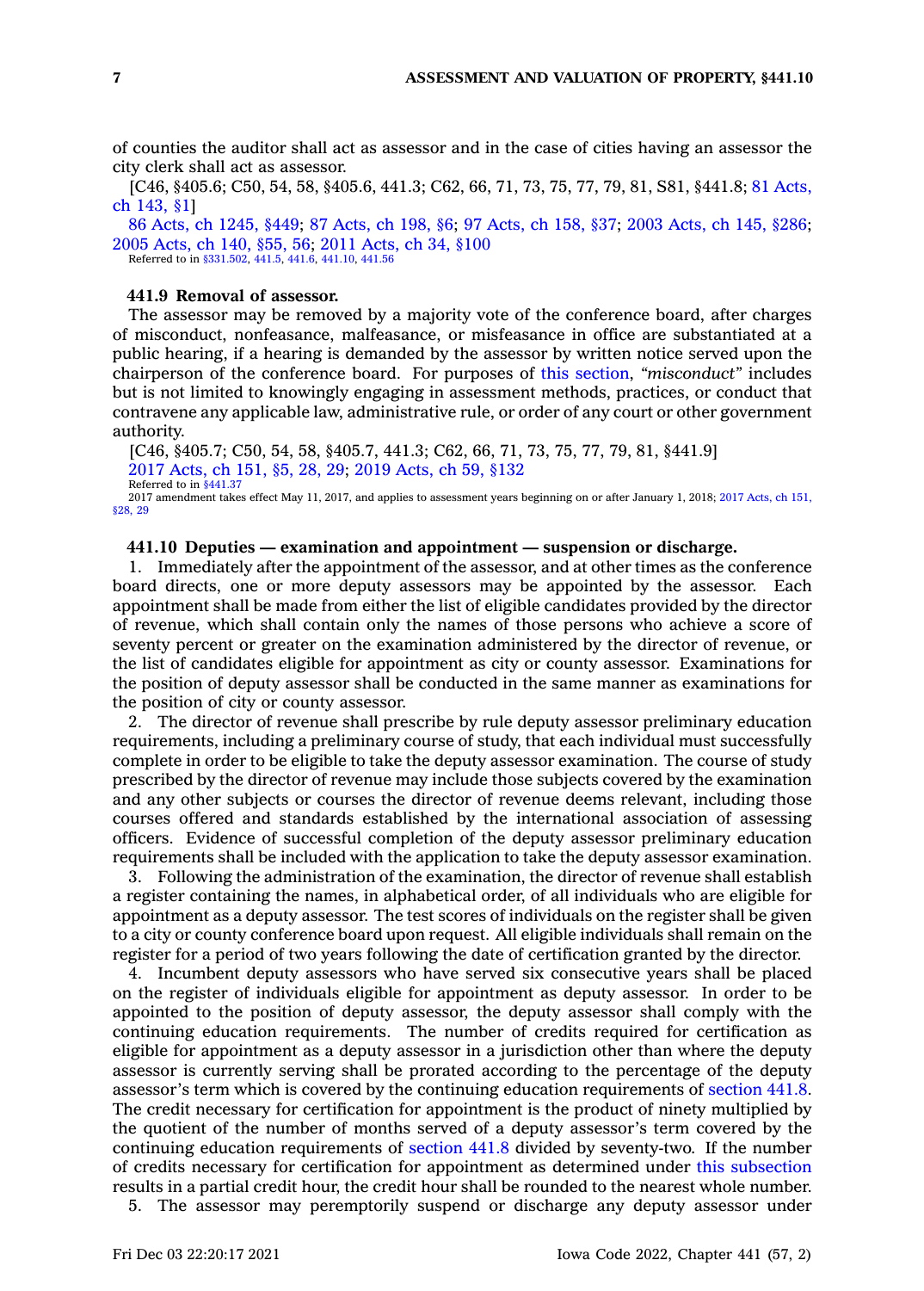#### **§441.10, ASSESSMENT AND VALUATION OF PROPERTY 8**

the assessor's direction upon written charges for neglect of duty, disobedience of orders, misconduct, or failure to properly perform the deputy assessor's duties. Within five days after delivery of written charges to the employee, the deputy assessor may appeal by written notice to the secretary or chairperson of the examining board. The board shall grant the deputy assessor <sup>a</sup> hearing within fifteen days, and <sup>a</sup> decision by <sup>a</sup> majority of the examining board is final. The assessor shall designate one of the deputies as chief deputy, and the assessor shall assign to each deputy the duties, responsibilities, and authority as is proper for the efficient conduct of the assessor's office.

[C46, §405.8; C50, 54, 58, §405.8, 441.3; C62, 66, 71, 73, 75, 77, 79, 81, §441.10; 82 [Acts,](https://www.legis.iowa.gov/docs/acts/1982/CH1169.pdf) ch [1169,](https://www.legis.iowa.gov/docs/acts/1982/CH1169.pdf) §1]

88 Acts, ch [1228,](https://www.legis.iowa.gov/docs/acts/1988/CH1228.pdf) §2; 89 [Acts,](https://www.legis.iowa.gov/docs/acts/89/CH0296.pdf) ch 296, §60; 90 Acts, ch [1233,](https://www.legis.iowa.gov/docs/acts/90/CH1233.pdf) §28; 2003 [Acts,](https://www.legis.iowa.gov/docs/acts/2003/CH0145.pdf) ch 145, §286; 2016 Acts, ch [1011,](https://www.legis.iowa.gov/docs/acts/2016/CH1011.pdf) §69; 2017 [Acts,](https://www.legis.iowa.gov/docs/acts/2017/CH0151.pdf) ch 151, §6, 30 Referred to in [§441.11](https://www.legis.iowa.gov/docs/code/441.11.pdf)

Subsection 2 applies beginning January 1, 2018, for the appointment of assessors and deputy assessors that are not reappointments occuring on or after that date; 2017 [Acts,](https://www.legis.iowa.gov/docs/acts/2017/CH0151.pdf) ch 151, §30

#### **441.11 Incumbent deputy assessors.**

A deputy assessor shall be considered eligible to remain in the deputy's present position provided continuing education requirements are met. To become eligible for another deputy assessor position, <sup>a</sup> deputy assessor presently holding office is required to obtain certification as provided for in [sections](https://www.legis.iowa.gov/docs/code/441.5.pdf) 441.5 and [441.10](https://www.legis.iowa.gov/docs/code/441.10.pdf). The number of credit hours required for certification as eligible for appointment as <sup>a</sup> deputy in <sup>a</sup> jurisdiction other than where the deputy is currently serving shall be prorated according to the completed portion of the deputy's six-year continuing education period.

[C46, §405.9; C50, 54, 58, §405.9, 441.3; C62, 66, 71, 73, 75, 77, 79, 81, §441.11] 90 Acts, ch [1233,](https://www.legis.iowa.gov/docs/acts/1990/CH1233.pdf) §29; 97 [Acts,](https://www.legis.iowa.gov/docs/acts/1997/CH0158.pdf) ch 158, §38; 2003 [Acts,](https://www.legis.iowa.gov/docs/acts/2003/CH0145.pdf) ch 145, §286; 2006 Acts, ch [1030,](https://www.legis.iowa.gov/docs/acts/2006/CH1030.pdf) §40

**441.12** Reserved.

### **441.13 Office personnel.**

Other office personnel shall be appointed by the assessor subject to the limitations of the annual budget as hereinafter provided. The assessor shall select field persons, so far as possible, from the eligible list of deputy assessors. Their compensation shall be fixed as provided in [section](https://www.legis.iowa.gov/docs/code/441.16.pdf) 441.16. They shall serve at the pleasure of the assessor.

[C46, §405.10, 405.11; C50, 54, 58, §405.10, 405.11, 441.8; C62, 66, 71, 73, 75, 77, 79, 81, §441.13]

### **441.14** Reserved.

### **441.15 Bond.**

Assessors and deputy assessors shall be required to furnish bond for the performance of their duties in such amount as the conference board may require and the cost thereof shall be provided for in the budget of the assessor and paid out of the assessment expense fund.

[C50, 54, 58, §441.6; C62, 66, 71, 73, 75, 77, 79, 81, §441.15]

#### **441.16 Budget — assessment expense fund.**

1. All expenditures under this [chapter](https://www.legis.iowa.gov/docs/code//441.pdf) shall be paid as provided in this [section](https://www.legis.iowa.gov/docs/code/441.16.pdf).

2. *a.* Not later than January 1 of each year the assessor, the examining board, and the board of review shall each prepare <sup>a</sup> proposed budget of all expenses for the ensuing fiscal year. The assessor shall include in the proposed budget the probable expenses for defending assessment appeals. Said budgets shall be combined by the assessor and copies of the budgets forthwith filed by the assessor in triplicate with the chairperson of the conference board.

*b.* The combined budgets shall contain an itemized list of the proposed salaries of the assessor and each deputy; the amount required for field personnel and other personnel, their number, and their compensation; the estimated amount needed for expenses, printing,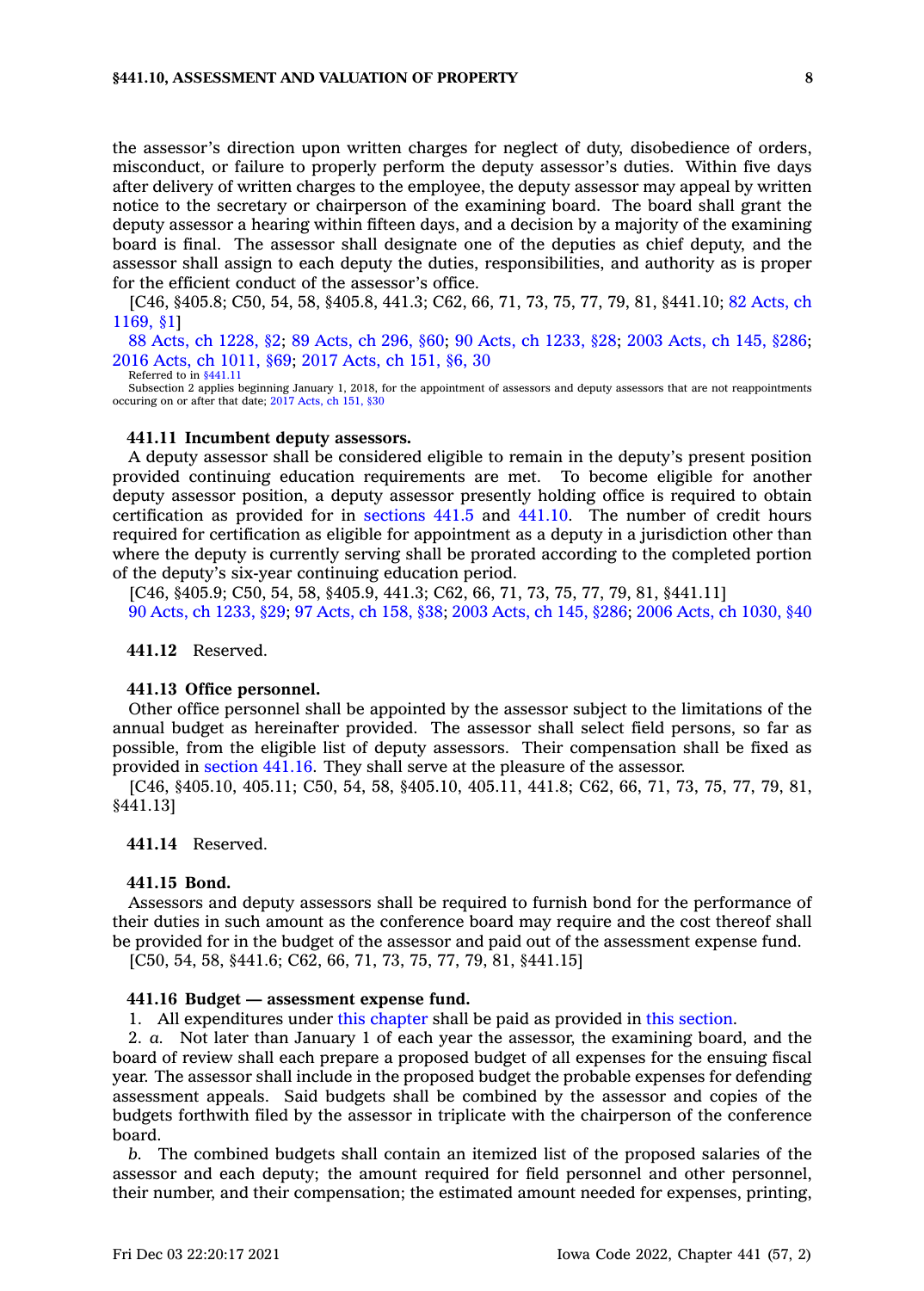mileage, and other expenses necessary to operate the assessor's office; the estimated expenses of the examining board; and the salaries and expenses of the local board of review.

3. *a.* Each fiscal year the chairperson of the conference board shall, by written notice, call <sup>a</sup> meeting of the conference board to consider the proposed budget and to comply with [section](https://www.legis.iowa.gov/docs/code/24.9.pdf) 24.9.

*b.* At such meeting the conference board shall authorize:

(1) The number of deputies, field personnel, and other personnel of the assessor's office.

(2) The salaries and compensation of members of the board of review, the assessor, chief deputy, other deputies, field personnel, and other personnel, and determine the time and manner of payment.

(3) The miscellaneous expenses of the assessor's office, the board of review, and the examining board, including office equipment, records, supplies, and other required items.

(4) The estimated expense of assessment appeals. All such expense items shall be included in the budget adopted for the ensuing year.

4. All tax levies and expenditures provided for herein shall be subject to the provisions of [chapter](https://www.legis.iowa.gov/docs/code//24.pdf) 24 and the conference board is hereby declared to be the certifying board.

5. *a.* Any tax for the maintenance of the office of assessor and other assessment procedure shall be levied only upon the property in the area assessed by the assessor, and such tax levy shall not exceed sixty-seven and one-half cents per thousand dollars of assessed value in the assessing area. The county treasurer shall credit the sums received from such levy to <sup>a</sup> separate fund to be known as the assessment expense fund and from which fund all expenses incurred under this [chapter](https://www.legis.iowa.gov/docs/code//441.pdf) shall be paid. In the case of <sup>a</sup> county where there is more than one assessor the treasurer shall maintain separate assessment expense funds for each assessor.

*b.* The county auditor shall keep <sup>a</sup> complete record of said funds and shall issue warrants thereon only on requisition of the assessor.

6. The assessor shall not issue requisitions so as to increase the total expenditures budgeted for the operation of the assessor's office. However, for purposes of promoting operational efficiency, the assessor shall have authority to transfer funds budgeted for specific items for the operation of the assessor's office from one unexpended balance to another; such transfer shall not be made so as to increase the total amount budgeted for the operation of the office of assessor, and no funds shall be used to increase the salary of the assessor or the salaries of permanent deputy assessors. The assessor shall issue requisitions for the examining board and for the board of review on order of the chairperson of each board and for costs and expenses incident to assessment appeals, only on order of the city legal department, in the case of cities and of the county attorney in the case of counties.

7. Unexpended funds remaining in the assessment expense fund at the end of <sup>a</sup> year shall be carried forward into the next year.

[R60, §730; C73, §390, 3810; C97, §592, 661, 674; S13, §592, 661, 674; SS15, §1056-b18; C24, 27, 31, 35, 39, §**5573, 5656, 5669, 6652, 6653;** C46, §359.48, 363.29, 363.43, 405.18, 419.38, 419.39, 441.5; C50, 54, 58, §405.18, 405A.4, 441.5, 442.12; C62, 66, 71, 73, 75, 77, 79, 81, §441.16; 82 Acts, ch [1079,](https://www.legis.iowa.gov/docs/acts/1982/CH1079.pdf) §8]

2011 [Acts,](https://www.legis.iowa.gov/docs/acts/2011/CH0025.pdf) ch 25, §96; 2012 Acts, ch [1081,](https://www.legis.iowa.gov/docs/acts/2012/CH1081.pdf) §2; 2013 [Acts,](https://www.legis.iowa.gov/docs/acts/2013/CH0030.pdf) ch 30, §98 Referred to in [§331.559](https://www.legis.iowa.gov/docs/code/331.559.pdf), [421.30](https://www.legis.iowa.gov/docs/code/421.30.pdf), [441.13](https://www.legis.iowa.gov/docs/code/441.13.pdf), [441.37](https://www.legis.iowa.gov/docs/code/441.37.pdf)

# DUTIES

### **441.17 Duties of assessor.**

The assessor shall:

1. Devote full time to the duties of the assessor's office and shall not engage in any occupation or business interfering or inconsistent with such duties. This [subsection](https://www.legis.iowa.gov/docs/code/441.17.pdf) does not preclude an assessor from being <sup>a</sup> candidate for elective office during the term of appointment as assessor. If an assessor is elected to <sup>a</sup> city or county office, to <sup>a</sup> statewide elective office, or to the general assembly, the assessor shall resign as assessor before the beginning of the term of the office to which the assessor was elected.

2. Cause to be assessed, in accordance with section [441.21](https://www.legis.iowa.gov/docs/code/441.21.pdf), all the property in the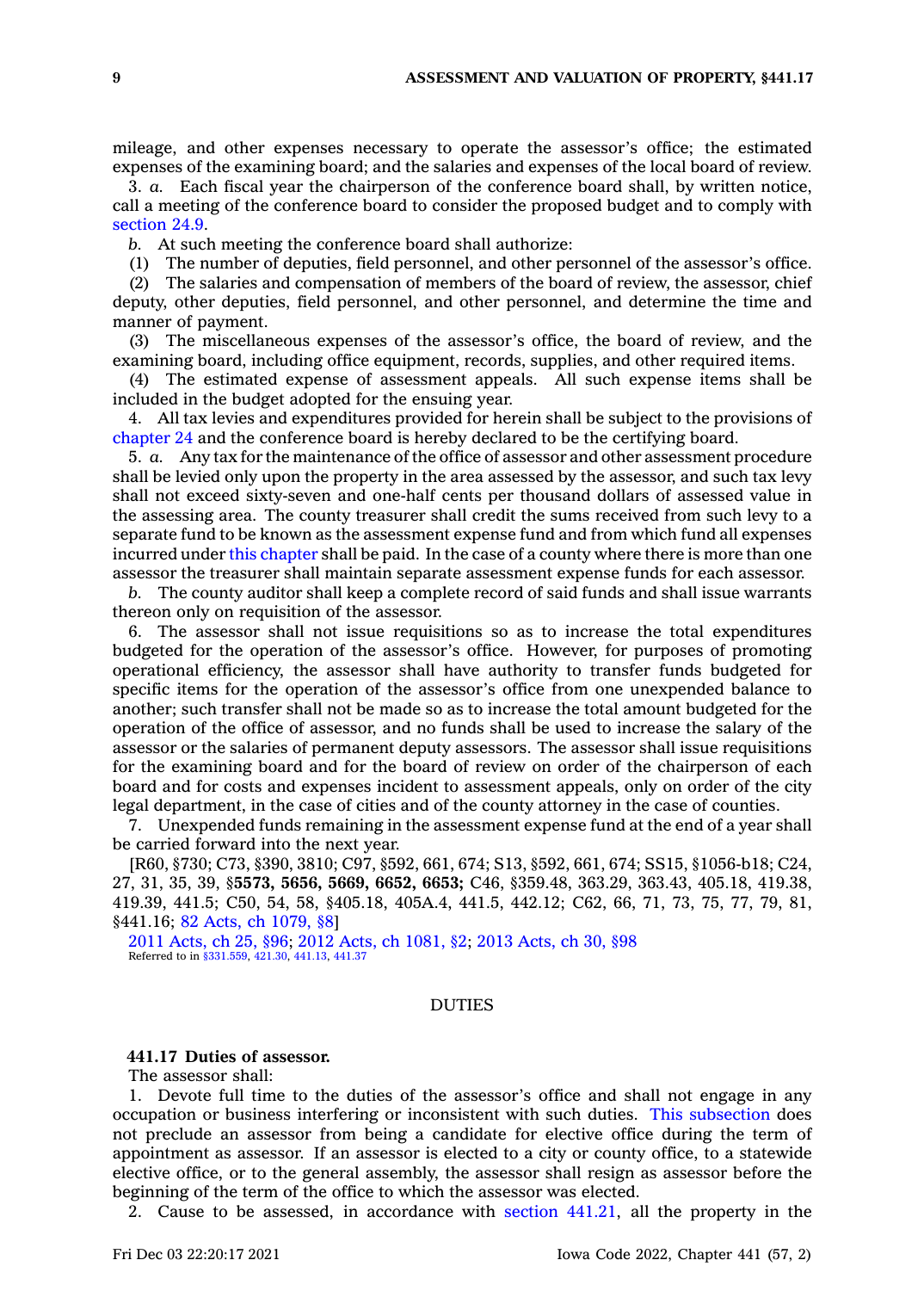#### **§441.17, ASSESSMENT AND VALUATION OF PROPERTY 10**

assessor's county or city, except property exempt from taxation, or the assessment of which is otherwise provided for by law. However, an assessor or deputy assessor shall not personally assess <sup>a</sup> property if the person owns the property, has <sup>a</sup> financial interest in the property, or has <sup>a</sup> financial interest in the entity that owns the property. The director of revenue shall adopt rules pursuant to [chapter](https://www.legis.iowa.gov/docs/code//17A.pdf) 17A to implement and administer this [subsection](https://www.legis.iowa.gov/docs/code/441.17.pdf).

3. Have access to all public records of the county and, so far as practicable, make or cause to be made <sup>a</sup> careful examination of all such records and files in order to obtain all available information which may contribute to the accurate listing at its taxable value, and to the proper persons, of all property subject to assessment by the assessor.

4. Cooperate with the director of revenue as may be necessary or required, and obey and execute all orders, directions, and instructions of the director of revenue, insofar as the same may be required by law.

5. *a.* Have power to apply to the district court of the county for an order to examine witnesses and requiring the production of books and records of any person, firm, association or corporation within the county, whenever the assessor has reason to believe that such person, firm, association or corporation has not listed property as provided by law. The proceeding for the examination of witnesses and examination of the books and records of any such taxpayer, to determine the existence of taxable property, shall be instituted and conducted in the manner provided for the discovery of property under the provisions of [chapter](https://www.legis.iowa.gov/docs/code//630.pdf) 630. The court shall make an appropriate finding as to the existence of taxable property not listed. All taxable property discovered thereby shall thereupon be assessed by the assessor in the manner provided by law.

*b.* In all cases where the court finds that the taxpayer has not listed the taxpayer's property, as provided by law, and in all hearings where the court decides <sup>a</sup> matter against the taxpayer, the costs shall be paid by the taxpayer, otherwise they shall be paid out of the assessment expense fund. The fees and mileage to be paid witnesses shall be the same as prescribed by law in proceedings in the district courts of this state in civil cases. Where the costs are taxed to the taxpayer they shall be added to the taxes assessed against said taxpayer and the taxpayer's property and shall be collected in the same manner as are other taxes.

6. Make up all assessor's books and records as prescribed by the director of revenue, turn the completed assessor's books and records required for the preparation of the tax list over to the county auditor each year when the board of review has concluded its hearings and the county auditor shall proceed with the preparation of the current year tax list and the assessor shall cooperate with the auditor in the preparation of the tax lists.

7. Submit on or before May 1 of each year completed assessment rolls to the board of review.

8. Lay before the board of review such information as the assessor may possess which will aid said board in performing its duties in adjusting the assessments to the valuations required by law.

9. Furnish to the department of revenue any information which the assessor may have relative to the ownership of any property that may be assessable within this state, but not assessable or subject to being listed for taxation by the assessor.

10. Measure the exterior length and exterior width of all mobile homes and manufactured homes except those for which measurements are contained in the manufacturer's and importer's certificate of origin, and report the information to the county treasurer. Check all manufactured or mobile homes for inaccuracy of measurements as necessary or upon written request of the county treasurer and report the findings immediately to the county treasurer. The assessor shall make frequent inspections and checks within the assessor jurisdiction of all manufactured or mobile homes and manufactured home communities or mobile home parks and make all the required and needed reports to carry out the purposes of this [section](https://www.legis.iowa.gov/docs/code/441.17.pdf).

11. Cause to be assessed for taxation property which the assessor believes has been erroneously exempted from taxation. Revocation of <sup>a</sup> property tax exemption shall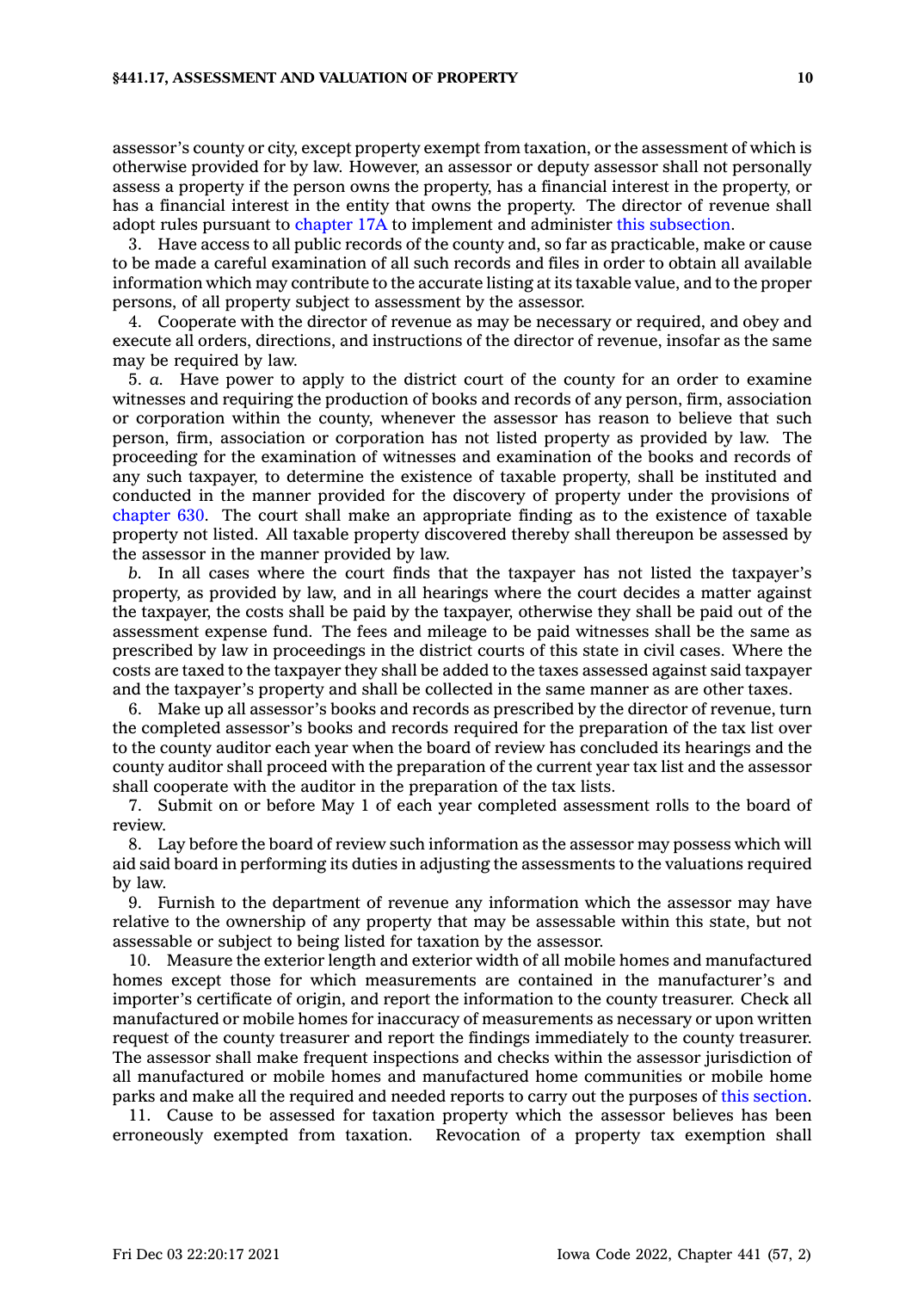commence with the assessment for the current assessment year, and shall not be applied to prior assessment years.

[C51, §474, 475; R60, §735, 736; C73, §824, 825; C97, §1355, 1359, 1366; S13, §1355, 1366; C24, 27, 31, 35, 39, §**7108, 7114, 7122, 7123;** C46, §441.3, 441.9, 441.17, 441.18; C50, 54, 58, §405A.8, 441.4, 441.9, 441.12; C62, 66, 71, 73, 75, 77, 79, 81, §441.17]

83 [Acts,](https://www.legis.iowa.gov/docs/acts/1983/CH0064.pdf) ch 64, §2; 87 [Acts,](https://www.legis.iowa.gov/docs/acts/87/CH0084.pdf) ch 84, §1; 89 [Acts,](https://www.legis.iowa.gov/docs/acts/89/CH0296.pdf) ch 296, §61; 94 Acts, ch [1110,](https://www.legis.iowa.gov/docs/acts/94/CH1110.pdf) §20, 24; [2001](https://www.legis.iowa.gov/docs/acts/2001/CH0153.pdf) [Acts,](https://www.legis.iowa.gov/docs/acts/2001/CH0153.pdf) ch 153, §15, 16; 2001 [Acts,](https://www.legis.iowa.gov/docs/acts/2001/CH0176.pdf) ch 176, §80; 2002 Acts, ch [1088,](https://www.legis.iowa.gov/docs/acts/2002/CH1088.pdf) §1, 2; 2003 [Acts,](https://www.legis.iowa.gov/docs/acts/2003/CH0145.pdf) ch 145, [§286](https://www.legis.iowa.gov/docs/acts/2003/CH0145.pdf); 2011 [Acts,](https://www.legis.iowa.gov/docs/acts/2011/CH0025.pdf) ch 25, §143; 2015 [Acts,](https://www.legis.iowa.gov/docs/acts/2015/CH0109.pdf) ch 109, §63, 75; 2020 Acts, ch [1118,](https://www.legis.iowa.gov/docs/acts/2020/CH1118.pdf) §107; 2021 [Acts,](https://www.legis.iowa.gov/docs/acts/2021/CH0086.pdf) ch 86, [§76](https://www.legis.iowa.gov/docs/acts/2021/CH0086.pdf) Referred to in [§331.512](https://www.legis.iowa.gov/docs/code/331.512.pdf)

Subsection 2 amended

# **441.18 Listing and valuation.**

Each assessor shall, with the assistance of each person assessed, or who may be required by law to list property belonging to another, enter upon the assessment rolls the several items of property required to be entered for assessment. The assessor shall personally affix values to all property assessed by the assessor.

[C51, §473; R60, §733; C73, §822; C97, §1352; C24, 27, 31, 35, 39, §**7106;** C46, §405.19, 441.1; C50, 54, 58, §405.19, 405A.6, 405A.7, 441.10; C62, 66, 71, 73, 75, 77, 79, 81, §441.18]

### **441.19 Owner to assist — provisions for assessment.**

1. The assessor shall list every person in the assessor's county or city as the case may be and assess all the property in the county or city, except property exempted or otherwise assessed. A person who refuses to assist in making out <sup>a</sup> list of the person's property, or of any property which the person is by law required to assist in listing, is guilty of <sup>a</sup> simple misdemeanor.

*a.* Supplemental and optional to the procedure for the assessment of property by the assessor as provided in this [chapter](https://www.legis.iowa.gov/docs/code//441.pdf), the assessor may require from all persons required to list their property for taxation as provided by [sections](https://www.legis.iowa.gov/docs/code/428.1.pdf) 428.1 and [428.2](https://www.legis.iowa.gov/docs/code/428.2.pdf), <sup>a</sup> supplemental return to be prescribed by the director of revenue upon which the person shall list the person's property. The supplemental return shall be in substantially the same form as now prescribed by law for the assessment rolls used in the listing of property by the assessors. However, for assessment years beginning on or after January 1, 2018, and unless otherwise required for property valued by the department of revenue pursuant to [chapters](https://www.legis.iowa.gov/docs/code//428.pdf) 428, [433](https://www.legis.iowa.gov/docs/code//433.pdf), [437](https://www.legis.iowa.gov/docs/code//437.pdf), and [438](https://www.legis.iowa.gov/docs/code//438.pdf), <sup>a</sup> supplemental return shall not request, and <sup>a</sup> person shall not be otherwise required to provide to the assessor for property assessment purposes, sales or receipts data, expense data, balance sheets, bank account information, or other data related to the financial condition of <sup>a</sup> business operating in whole or in part on the property if the property is both classified as commercial or industrial property and owned and used by the owner of the business. Every person required to list property for taxation shall make <sup>a</sup> complete listing of the property upon supplemental forms and return the listing to the assessor as promptly as possible. The return shall be verified over the signature of the person making the return and [section](https://www.legis.iowa.gov/docs/code/441.25.pdf) 441.25 applies to any person making such <sup>a</sup> return. The assessor shall make supplemental return forms available as soon as practicable after the first day of January of each year. The assessor shall make supplemental return forms available to the taxpayer by mail, or at <sup>a</sup> designated place within the taxing district.

*b.* Upon receipt of such supplemental return from any person the assessor shall prepare <sup>a</sup> roll assessing such person as hereinafter provided. In the preparation of such assessment roll the assessor shall be guided not only by the information contained in such supplemental roll, but by any other information the assessor may have or which may be obtained by the assessor as prescribed by the law relating to the assessment of property. The assessor shall not be bound by any values as listed in such supplemental return, and may include in the assessment roll any property omitted from the supplemental return which in the knowledge and belief of the assessor should be listed as required by law by the person making the supplemental return. Upon completion of such roll the assessor shall deliver to the person submitting such supplemental return <sup>a</sup> copy of the assessment roll, either personally or by mail.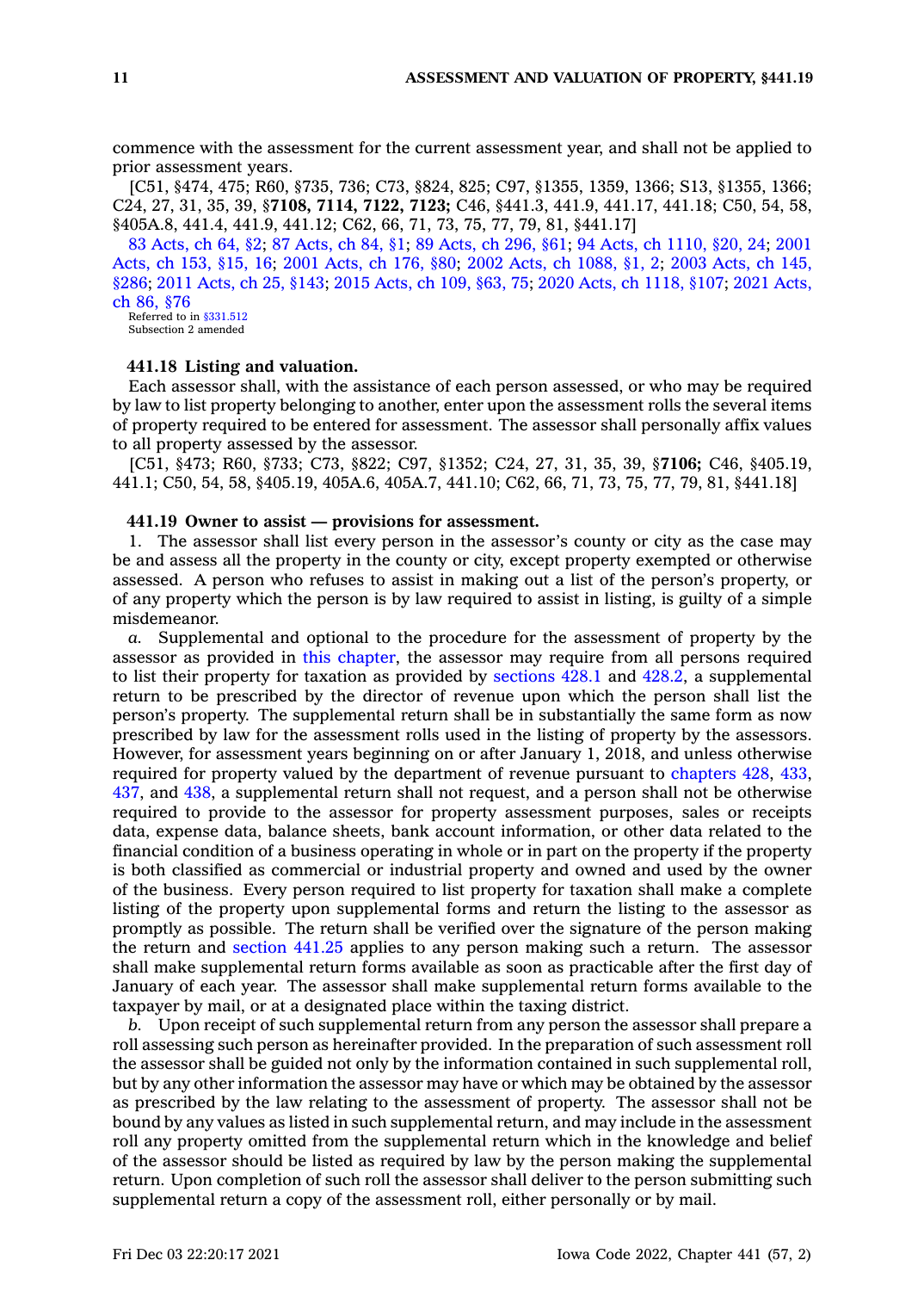#### **§441.19, ASSESSMENT AND VALUATION OF PROPERTY 12**

*c.* Any taxpayer aggrieved by the action of the assessor in the preparation of an assessment roll upon which <sup>a</sup> supplemental return has been made shall have the same rights and privileges of appeal as provided by law in connection with the assessment rolls prepared in entirety by the assessor, but no assessment rolls prepared by the assessor after receiving <sup>a</sup> supplemental return shall be deemed insufficient or invalid because of the fact that such assessment roll does not bear the signature of the person assessed, and the signature of the person listing property upon the supplemental return shall be deemed <sup>a</sup> signature on the roll as prepared by the assessor.

*d.* The supplemental returns provided for in this [section](https://www.legis.iowa.gov/docs/code/441.19.pdf) shall be preserved in the same manner as assessment rolls, but shall be confidential to the assessor, board of review, property assessment appeal board, or director of revenue, and shall not be open to public inspection, but any final assessment roll as made out by the assessor shall be <sup>a</sup> public record, provided that such supplemental return shall be available to counsel of either the person making the return or of the public, in case any appeal is taken to the board of review, to the property assessment appeal board, or to the court.

*e.* In the event of failure of any person required to list property to make <sup>a</sup> supplemental return, as required herein, on or before the fifteenth day of February of any year when such listing is required, the assessor shall proceed in the listing and assessment of the person's property as provided by this [chapter](https://www.legis.iowa.gov/docs/code//441.pdf), and no person subject to taxation shall be relieved of the person's obligation to list the person's property through failure to make <sup>a</sup> supplemental return as herein provided, and any roll prepared by the assessor after receiving <sup>a</sup> supplemental return or when prepared in accordance with other provisions of this [chapter](https://www.legis.iowa.gov/docs/code//441.pdf), shall be <sup>a</sup> valid assessment.

*f.* The provisions of this [chapter](https://www.legis.iowa.gov/docs/code//441.pdf) relating to assessment rolls shall be applicable to the preparation of rolls upon which <sup>a</sup> supplemental return has been received, insofar as they are not in conflict with the provision of this [section](https://www.legis.iowa.gov/docs/code/441.19.pdf).

2. On or before February 15 of each year, each owner of industrial real estate shall submit to the local assessor <sup>a</sup> report listing by year of acquisition and by acquisition cost the owner's machinery as described in section 427A.1, [subsection](https://www.legis.iowa.gov/docs/code/427A.1.pdf) 1, paragraph *"e"*, and specifying any machinery added or removed during the preceding assessment year. A report containing an itemized list of machinery by year of acquisition and by acquisition cost shall be required only when deemed necessary by the assessor. The reports shall be submitted on forms prescribed by the director of revenue or on forms submitted by the taxpayer and approved by the assessor which forms shall contain the same information as is required to be reported on forms prescribed by the director. If <sup>a</sup> person shall knowingly enter false information on the report, the person shall be guilty of <sup>a</sup> simple misdemeanor. Also, if <sup>a</sup> person refuses to file the report provided for in this [subsection](https://www.legis.iowa.gov/docs/code/441.19.pdf), the assessor shall proceed in accordance with the provisions of [section](https://www.legis.iowa.gov/docs/code/441.24.pdf) 441.24.

[C51, §477; R60, §734; C73, §823; C97, §1354; S13, §1354; C24, 27, 31, 35, 39, §**7107;** C46, §441.2; C50, 54, 58, §441.11; C62, 66, 71, 73, 75, 77, 79, 81, §441.19]

89 [Acts,](https://www.legis.iowa.gov/docs/acts/1989/CH0296.pdf) ch 296, §62; 2003 [Acts,](https://www.legis.iowa.gov/docs/acts/2003/CH0145.pdf) ch 145, §286; 2005 [Acts,](https://www.legis.iowa.gov/docs/acts/2005/CH0150.pdf) ch 150, §123; 2009 [Acts,](https://www.legis.iowa.gov/docs/acts/2009/CH0041.pdf) ch 41, [§263](https://www.legis.iowa.gov/docs/acts/2009/CH0041.pdf); 2017 [Acts,](https://www.legis.iowa.gov/docs/acts/2017/CH0151.pdf) ch 151, §7, 29

Referred to in [§421.30](https://www.legis.iowa.gov/docs/code/421.30.pdf), [441.37](https://www.legis.iowa.gov/docs/code/441.37.pdf)

For future amendment to subsection 1, paragraph a, effective July 1, 2024, see 2018 Acts, ch 1158, §18, 28

2017 amendment to subsection 1, paragraph a, applies to assessment years beginning on or after January 1, 2018; 2017 [Acts,](https://www.legis.iowa.gov/docs/acts/2017/CH0151.pdf) ch 151, §29

# **441.20** Reserved.

### **441.21 Actual, assessed, and taxable value.**

1. *a.* All property subject to taxation shall be valued at its actual value which shall be entered opposite each item, and, except as otherwise provided in this [section](https://www.legis.iowa.gov/docs/code/441.21.pdf), shall be assessed at one hundred percent of its actual value, and the value so assessed shall be taken and considered as the assessed value and taxable value of the property upon which the levy shall be made.

*b.* (1) The actual value of all property subject to assessment and taxation shall be the fair and reasonable market value of such property except as otherwise provided in this [section](https://www.legis.iowa.gov/docs/code/441.21.pdf). *"Market value"* is defined as the fair and reasonable exchange in the year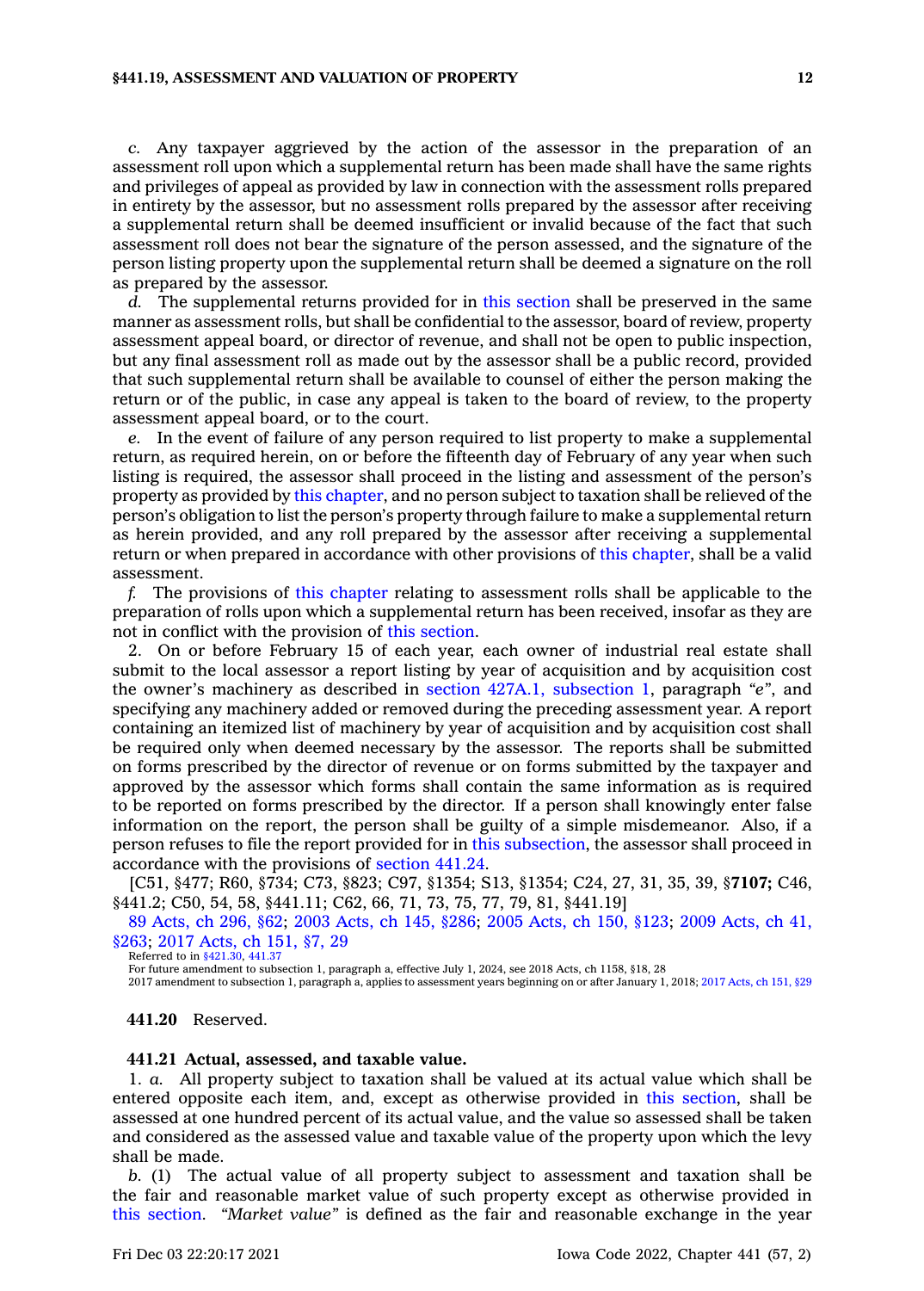in which the property is listed and valued between <sup>a</sup> willing buyer and <sup>a</sup> willing seller, neither being under any compulsion to buy or sell and each being familiar with all the facts relating to the particular property. Sale prices of the property or comparable property in normal transactions reflecting market value, and the probable availability or unavailability of persons interested in purchasing the property, shall be taken into consideration in arriving at its market value. In arriving at market value, sale prices of property in abnormal transactions not reflecting market value shall not be taken into account, or shall be adjusted to eliminate the effect of factors which distort market value, including but not limited to sales to immediate family of the seller, foreclosure or other forced sales, contract sales, discounted purchase transactions or purchase of adjoining land or other land to be operated as <sup>a</sup> unit.

(2) The actual value of special purpose tooling, which is subject to assessment and taxation as real property under section 427A.1, [subsection](https://www.legis.iowa.gov/docs/code/427A.1.pdf) 1, paragraph *"e"*, but which can be used only to manufacture property which is protected by one or more United States or foreign patents, shall not exceed the fair and reasonable exchange value between <sup>a</sup> willing buyer and <sup>a</sup> willing seller, assuming that the willing buyer is purchasing only the special purpose tooling and not the patent covering the property which the special purpose tooling is designed to manufacture nor the rights to manufacture the patented property. For purposes of this subparagraph, special purpose tooling includes dies, jigs, fixtures, molds, patterns, and similar property. The assessor shall not take into consideration the special value or use value to the present owner of the special purpose tooling which is designed and intended solely for the manufacture of property protected by <sup>a</sup> patent in arriving at the actual value of the special purpose tooling.

*c.* In assessing and determining the actual value of special purpose industrial property having an actual value of five million dollars or more, the assessor shall equalize the values of such property with the actual values of other comparable special purpose industrial property in other counties of the state. Such special purpose industrial property includes, but is not limited to chemical plants. If <sup>a</sup> variation of ten percent or more exists between the actual values of comparable industrial property having an actual value of five million dollars or more located in separate counties, the assessors of the counties shall consult with each other and with the department of revenue to determine if adequate reasons exist for the variation. If no adequate reasons exist, the assessors shall make adjustments in the actual values to provide for <sup>a</sup> variation of ten percent or less. For the purposes of this paragraph, special purpose industrial property includes structures which are designed and erected for operation of <sup>a</sup> unique and special use, are not rentable in existing condition, and are incapable of conversion to ordinary commercial or industrial use except at <sup>a</sup> substantial cost.

*d.* Actual value of property in one assessing jurisdiction shall be equalized as compared with actual value of property in an adjoining assessing jurisdiction. If <sup>a</sup> variation of five percent or more exists between the actual values of similar, closely adjacent property in adjoining assessing jurisdictions in Iowa, the assessors thereof shall determine whether adequate reasons exist for such variation. If no such reasons exist, the assessors shall make adjustments in such actual values to reduce the variation to five percent or less.

*e.* The actual value of agricultural property shall be determined on the basis of productivity and net earning capacity of the property determined on the basis of its use for agricultural purposes capitalized at <sup>a</sup> rate of seven percent and applied uniformly among counties and among classes of property. Any formula or method employed to determine productivity and net earning capacity of property shall be adopted in full by rule.

*f.* In counties or townships in which field work on <sup>a</sup> modern soil survey has been completed since January 1, 1949, the assessor shall place emphasis upon the results of the survey in spreading the valuation among individual parcels of such agricultural property.

*g.* Notwithstanding any other provision of this [section](https://www.legis.iowa.gov/docs/code/441.21.pdf), the actual value of any property shall not exceed its fair and reasonable market value, except agricultural property which shall be valued exclusively as provided in paragraph *"e"* of this [subsection](https://www.legis.iowa.gov/docs/code/441.21.pdf).

*h.* The assessor shall determine the value of real property in accordance with rules adopted by the department of revenue and in accordance with forms and guidelines contained in the real property appraisal manual prepared by the department as updated from time to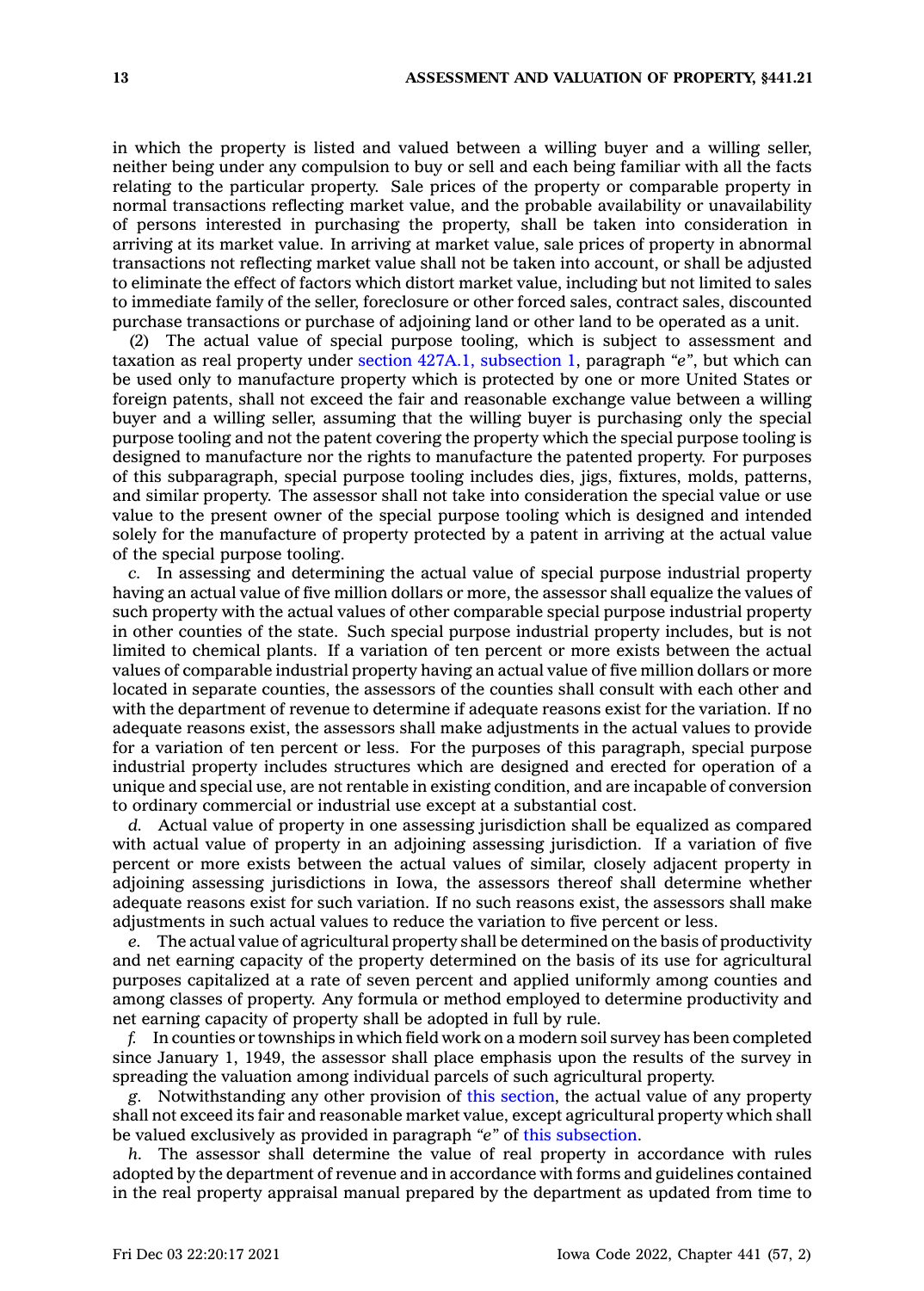time. Such rules, forms, and guidelines shall not be inconsistent with or change the means, as provided in this [section](https://www.legis.iowa.gov/docs/code/441.21.pdf), of determining the actual, market, taxable, and assessed values.

*i.* (1) If the department finds that a city or county assessor is not in compliance with the rules of the department relating to valuation of property or has disregarded the forms and guidelines contained in the real property appraisal manual, the department shall notify the assessor and each member of the conference board for the appropriate assessing jurisdiction. The notice shall be mailed by restricted certified mail. The notice shall specify the areas of noncompliance and the steps necessary to achieve compliance. The notice shall also inform the assessor and conference board that if compliance is not achieved, <sup>a</sup> penalty may be imposed.

(2) The conference board shall respond to the department within thirty days of receipt of the notice of noncompliance. The conference board may respond to the notice by asserting that the assessor is in compliance with the rules, guidelines, and forms of the department or by informing the department that the conference board intends to submit <sup>a</sup> plan of action to achieve compliance. If the conference board responds to the notification by asserting that the assessor is in compliance, <sup>a</sup> hearing before the director of revenue shall be scheduled on the matter. Judicial review of the decision of the director of revenue may be sought by the conference board in accordance with [chapter](https://www.legis.iowa.gov/docs/code//17A.pdf) 17A.

(3) A plan of action shall be submitted within sixty days of receipt of the notice of noncompliance. The plan shall contain <sup>a</sup> time frame under which compliance shall be achieved which shall be no later than January 1 of the following assessment year. The plan of action shall contain the signature of the assessor and of the chairperson of the conference board. The department shall review the plan to determine whether the plan is sufficient to achieve compliance. Within thirty days of receipt of the plan, the department shall notify the assessor and the chairperson of the conference board that it has accepted the plan or that it is necessary to submit an amended plan of action.

(4) By January 1 of the assessment year following the calendar year in which the plan was submitted to the department, the conference board shall submit <sup>a</sup> report to the department indicating that the plan of action was followed and compliance has been achieved. The department may conduct <sup>a</sup> field inspection to ensure that the assessor is in compliance. By January 31, the department shall notify the assessor and the conference board, by restricted certified mail, either that compliance has been achieved or that the assessor remains in noncompliance. If the department determines that the assessor remains in noncompliance, the department shall take steps to withhold up to five percent of the reimbursement payment authorized in [section](https://www.legis.iowa.gov/docs/code/425.1.pdf) 425.1 until the department of revenue determines that the assessor is in compliance.

(5) If the conference board disputes the determination of the department, the chairperson of the conference board may appeal the determination to the director of revenue within thirty days from the date of the notice that the assessor remains in noncompliance. The director of revenue shall grant <sup>a</sup> hearing, and upon hearing shall determine the correctness of the department's determination of noncompliance. The director of revenue shall notify the conference board of the decision by mail. Judicial review of the decision of the director of revenue may be sought by the chairperson of the conference board in accordance with [chapter](https://www.legis.iowa.gov/docs/code//17A.pdf) 17A.

(6) The department shall adopt rules relating to the administration of this paragraph *"i"*.

2. In the event market value of the property being assessed cannot be readily established in the foregoing manner, then the assessor may determine the value of the property using the other uniform and recognized appraisal methods including its productive and earning capacity, if any, industrial conditions, its cost, physical and functional depreciation and obsolescence and replacement cost, and all other factors which would assist in determining the fair and reasonable market value of the property but the actual value shall not be determined by use of only one such factor. The following shall not be taken into consideration: Special value or use value of the property to its present owner, and the goodwill or value of <sup>a</sup> business which uses the property as distinguished from the value of the property as property. In addition, for assessment years beginning on or after January 1, 2018, and unless otherwise required for property valued by the department of revenue pursuant to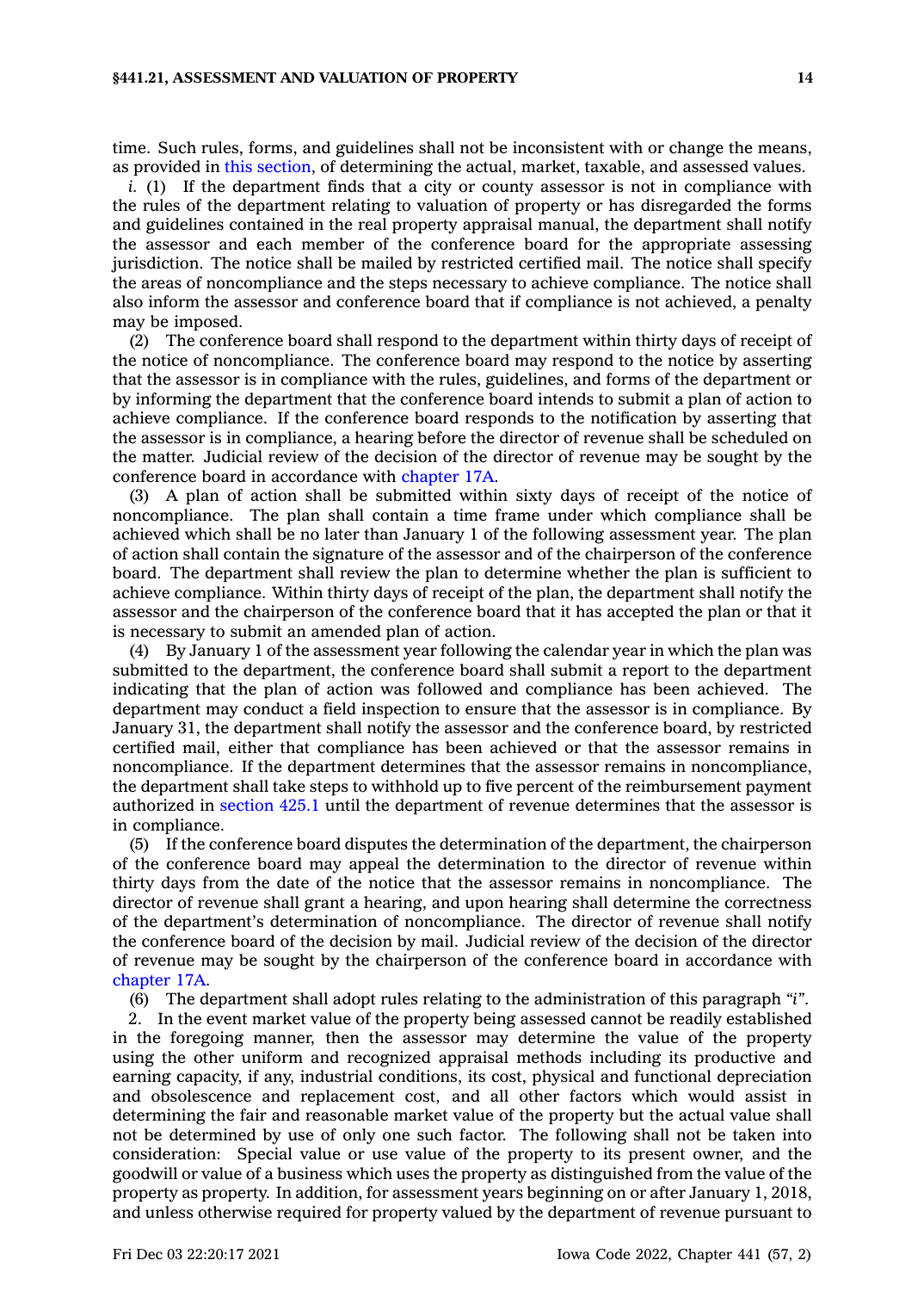[chapters](https://www.legis.iowa.gov/docs/code//428.pdf) 428, [433](https://www.legis.iowa.gov/docs/code//433.pdf), [437](https://www.legis.iowa.gov/docs/code//437.pdf), and [438](https://www.legis.iowa.gov/docs/code//438.pdf), the assessor shall not take into consideration and shall not request from any person sales or receipts data, expense data, balance sheets, bank account information, or other data related to the financial condition of <sup>a</sup> business operating in whole or in part on the property if the property is both classified as commercial or industrial property and owned and used by the owner of the business. However, in assessing property that is rented or leased to low-income individuals and families as authorized by section 42 of the Internal Revenue Code, as amended, and which section limits the amount that the individual or family pays for the rental or lease of units in the property, the assessor shall, unless the owner elects to withdraw the property from the assessment procedures for section 42 property, use the productive and earning capacity from the actual rents received as <sup>a</sup> method of appraisal and shall take into account the extent to which that use and limitation reduces the market value of the property. The assessor shall not consider any tax credit equity or other subsidized financing as income provided to the property in determining the assessed value. The property owner shall notify the assessor when property is withdrawn from section 42 eligibility under the Internal Revenue Code or if the owner elects to withdraw the property from the assessment procedures for section 42 property under this [subsection](https://www.legis.iowa.gov/docs/code/441.21.pdf). The property shall not be subject to section 42 assessment procedures for the assessment year for which section 42 eligibility is withdrawn or an election is made. This notification must be provided to the assessor no later than March 1 of the assessment year or the owner will be subject to <sup>a</sup> penalty of five hundred dollars for that assessment year. The penalty shall be collected at the same time and in the same manner as regular property taxes. An election to withdraw from the assessment procedures for section 42 property is irrevocable. Property that is withdrawn from the assessment procedures for section 42 property shall be classified and assessed as residential property unless the property otherwise fails to meet the requirements of [subsection](https://www.legis.iowa.gov/docs/code/441.21.pdf) 14. Upon adoption of uniform rules by the department of revenue or succeeding authority covering assessments and valuations of such properties, the valuation on such properties shall be determined in accordance with such rules and in accordance with forms and guidelines contained in the real property appraisal manual prepared by the department as updated from time to time for assessment purposes to assure uniformity, but such rules, forms, and guidelines shall not be inconsistent with or change the foregoing means of determining the actual, market, taxable and assessed values.

3. *a. "Actual value"*, *"taxable value"*, or *"assessed value"* as used in other sections of the Code in relation to assessment of property for taxation shall mean the valuations as determined by this [section](https://www.legis.iowa.gov/docs/code/441.21.pdf); however, other provisions of the Code providing special methods or formulas for assessing or valuing specified property shall remain in effect, but [this](https://www.legis.iowa.gov/docs/code/441.21.pdf) [section](https://www.legis.iowa.gov/docs/code/441.21.pdf) shall be applicable to the extent consistent with such provisions. The assessor and department of revenue shall disclose at the written request of the taxpayer all information in any formula or method used to determine the actual value of the taxpayer's property.

*b.* (1) For assessment years beginning before January 1, 2018, the burden of proof shall be upon any complainant attacking such valuation as excessive, inadequate, inequitable, or capricious. However, in protest or appeal proceedings when the complainant offers competent evidence by at least two disinterested witnesses that the market value of the property is less than the market value determined by the assessor, the burden of proof thereafter shall be upon the officials or persons seeking to uphold such valuation to be assessed.

(2) For assessment years beginning on or after January 1, 2018, the burden of proof shall be upon any complainant attacking such valuation as excessive, inadequate, inequitable, or capricious. However, in protest or appeal proceedings when the complainant offers competent evidence that the market value of the property is different than the market value determined by the assessor, the burden of proof thereafter shall be upon the officials or persons seeking to uphold such valuation to be assessed.

(3) If the classification of <sup>a</sup> property has been previously adjudicated by the property assessment appeal board or <sup>a</sup> court as part of an appeal under this [chapter](https://www.legis.iowa.gov/docs/code//441.pdf), there is <sup>a</sup> presumption that the classification of the property has not changed for each of the four subsequent assessment years, unless <sup>a</sup> subsequent such adjudication of the classification of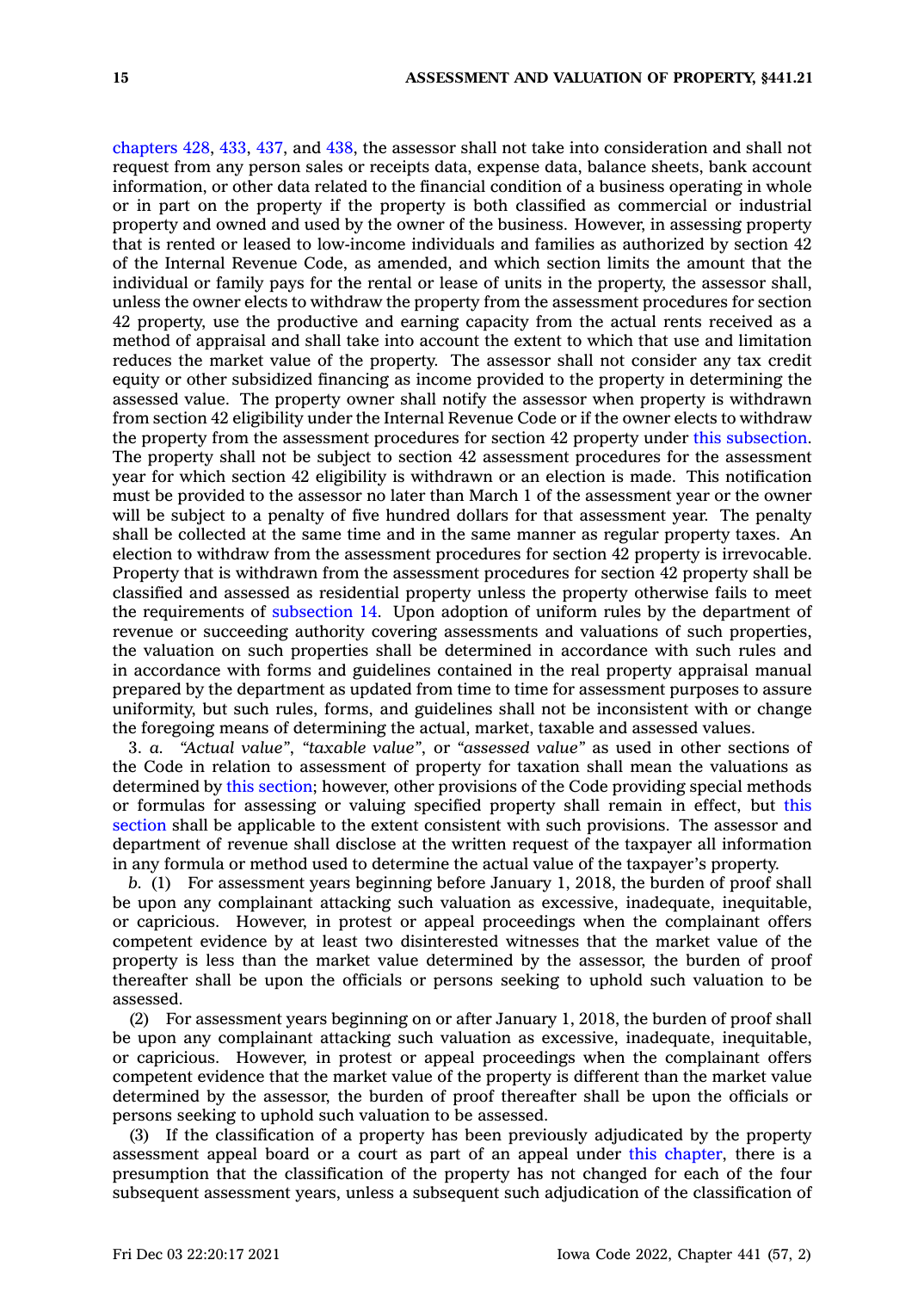the property has occurred, and the burden of demonstrating <sup>a</sup> change in use shall be upon the person asserting <sup>a</sup> change to the property's classification.

4. For valuations established as of January 1, 1979, the percentage of actual value at which agricultural and residential property shall be assessed shall be the quotient of the dividend and divisor as defined in this [section](https://www.legis.iowa.gov/docs/code/441.21.pdf). The dividend for each class of property shall be the dividend as determined for each class of property for valuations established as of January 1, 1978, adjusted by the product obtained by multiplying the percentage determined for that year by the amount of any additions or deletions to actual value, excluding those resulting from the revaluation of existing properties, as reported by the assessors on the abstracts of assessment for 1978, plus six percent of the amount so determined. However, if the difference between the dividend so determined for either class of property and the dividend for that class of property for valuations established as of January 1, 1978, adjusted by the product obtained by multiplying the percentage determined for that year by the amount of any additions or deletions to actual value, excluding those resulting from the revaluation of existing properties, as reported by the assessors on the abstracts of assessment for 1978, is less than six percent, the 1979 dividend for the other class of property shall be the dividend as determined for that class of property for valuations established as of January 1, 1978, adjusted by the product obtained by multiplying the percentage determined for that year by the amount of any additions or deletions to actual value, excluding those resulting from the revaluation of existing properties, as reported by the assessors on the abstracts of assessment for 1978, plus <sup>a</sup> percentage of the amount so determined which is equal to the percentage by which the dividend as determined for the other class of property for valuations established as of January 1, 1978, adjusted by the product obtained by multiplying the percentage determined for that year by the amount of any additions or deletions to actual value, excluding those resulting from the revaluation of existing properties, as reported by the assessors on the abstracts of assessment for 1978, is increased in arriving at the 1979 dividend for the other class of property. The divisor for each class of property shall be the total actual value of all such property in the state in the preceding year, as reported by the assessors on the abstracts of assessment submitted for 1978, plus the amount of value added to said total actual value by the revaluation of existing properties in 1979 as equalized by the director of revenue pursuant to [section](https://www.legis.iowa.gov/docs/code/441.49.pdf) 441.49. The director shall utilize information reported on abstracts of assessment submitted pursuant to [section](https://www.legis.iowa.gov/docs/code/441.45.pdf) 441.45 in determining such percentage. For valuations established as of January 1, 1980, and each assessment year thereafter beginning before January 1, 2013, the percentage of actual value as equalized by the director of revenue as provided in [section](https://www.legis.iowa.gov/docs/code/441.49.pdf) 441.49 at which agricultural and residential property shall be assessed shall be calculated in accordance with the methods provided in this [subsection](https://www.legis.iowa.gov/docs/code/441.21.pdf), including the limitation of increases in agricultural and residential assessed values to the percentage increase of the other class of property if the other class increases less than the allowable limit adjusted to include the applicable and current values as equalized by the director of revenue, except that any references to six percent in this [subsection](https://www.legis.iowa.gov/docs/code/441.21.pdf) shall be four percent. For valuations established as of January 1, 2013, and each assessment year thereafter, the percentage of actual value as equalized by the department of revenue as provided in [section](https://www.legis.iowa.gov/docs/code/441.49.pdf) 441.49 at which agricultural and residential property shall be assessed shall be calculated in accordance with the methods provided in this [subsection](https://www.legis.iowa.gov/docs/code/441.21.pdf), including the limitation of increases in agricultural and residential assessed values to the percentage increase of the other class of property if the other class increases less than the allowable limit adjusted to include the applicable and current values as equalized by the department of revenue, except that any references to six percent in this [subsection](https://www.legis.iowa.gov/docs/code/441.21.pdf) shall be three percent.

5. *a.* For valuations established as of January 1, 1979, property valued by the department of revenue pursuant to [chapters](https://www.legis.iowa.gov/docs/code//428.pdf) 428, [433](https://www.legis.iowa.gov/docs/code//433.pdf), [437](https://www.legis.iowa.gov/docs/code//437.pdf), and [438](https://www.legis.iowa.gov/docs/code//438.pdf) shall be considered as one class of property and shall be assessed as <sup>a</sup> percentage of its actual value. The percentage shall be determined by the director of revenue in accordance with the provisions of this [section](https://www.legis.iowa.gov/docs/code/441.21.pdf). For valuations established as of January 1, 1979, the percentage shall be the quotient of the dividend and divisor as defined in this [section](https://www.legis.iowa.gov/docs/code/441.21.pdf). The dividend shall be the total actual valuation established for 1978 by the department of revenue, plus ten percent of the amount so determined. The divisor for property valued by the department of revenue pursuant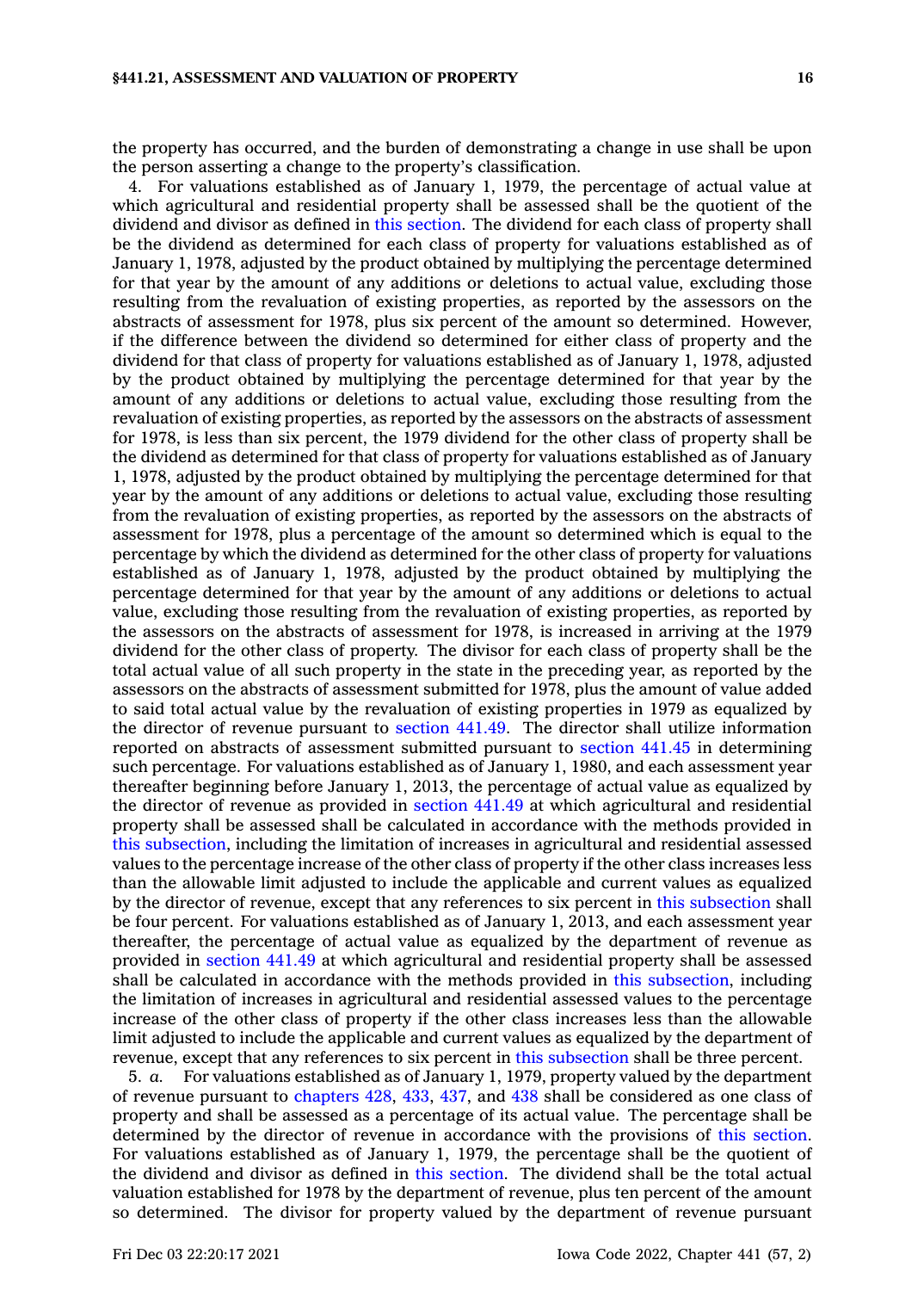to [chapters](https://www.legis.iowa.gov/docs/code//428.pdf) 428, [433](https://www.legis.iowa.gov/docs/code//433.pdf), [437](https://www.legis.iowa.gov/docs/code//437.pdf), and [438](https://www.legis.iowa.gov/docs/code//438.pdf) shall be the valuation established for 1978, plus the amount of value added to the total actual value by the revaluation of the property by the department of revenue as of January 1, 1979. For valuations established as of January 1, 1980, property valued by the department of revenue pursuant to [chapters](https://www.legis.iowa.gov/docs/code//428.pdf) 428, [433](https://www.legis.iowa.gov/docs/code//433.pdf), [437](https://www.legis.iowa.gov/docs/code//437.pdf), and [438](https://www.legis.iowa.gov/docs/code//438.pdf) shall be assessed at <sup>a</sup> percentage of its actual value. The percentage shall be determined by the director of revenue in accordance with the provisions of this [section](https://www.legis.iowa.gov/docs/code/441.21.pdf). For valuations established as of January 1, 1980, the percentage shall be the quotient of the dividend and divisor as defined in this [section](https://www.legis.iowa.gov/docs/code/441.21.pdf). The dividend shall be the total actual valuation established for 1979 by the department of revenue, plus eight percent of the amount so determined. The divisor for property valued by the department of revenue pursuant to [chapters](https://www.legis.iowa.gov/docs/code//428.pdf) 428, [433](https://www.legis.iowa.gov/docs/code//433.pdf), [437](https://www.legis.iowa.gov/docs/code//437.pdf), and [438](https://www.legis.iowa.gov/docs/code//438.pdf) shall be the valuation established for 1979, plus the amount of value added to the total actual value by the revaluation of the property by the department of revenue as of January 1, 1980. For valuations established as of January 1, 1981, and each year thereafter, the percentage of actual value at which property valued by the department of revenue pursuant to [chapters](https://www.legis.iowa.gov/docs/code//428.pdf) 428, [433](https://www.legis.iowa.gov/docs/code//433.pdf), [437](https://www.legis.iowa.gov/docs/code//437.pdf), and [438](https://www.legis.iowa.gov/docs/code//438.pdf) shall be assessed shall be calculated in accordance with the methods provided herein, except that any references to ten percent in this [subsection](https://www.legis.iowa.gov/docs/code/441.21.pdf) shall be eight percent. For valuations established on or after January 1, 2013, property valued by the department of revenue pursuant to [chapter](https://www.legis.iowa.gov/docs/code//434.pdf) 434 shall be assessed at <sup>a</sup> percentage of its actual value equal to the percentage of actual value at which property assessed as commercial property is assessed under paragraph *"b"* for the same assessment year.

*b.* For valuations established on or after January 1, 2013, commercial property, excluding properties referred to in section 427A.1, [subsection](https://www.legis.iowa.gov/docs/code/427A.1.pdf) 9, shall be assessed at <sup>a</sup> percentage of its actual value, as determined in this paragraph *"b"*. For valuations established for the assessment year beginning January 1, 2013, the percentage of actual value as equalized by the department of revenue as provided in [section](https://www.legis.iowa.gov/docs/code/441.49.pdf) 441.49 at which commercial property shall be assessed shall be ninety-five percent. For valuations established for the assessment year beginning January 1, 2014, and each assessment year thereafter, the percentage of actual value as equalized by the department of revenue as provided in [section](https://www.legis.iowa.gov/docs/code/441.49.pdf) 441.49 at which commercial property shall be assessed shall be ninety percent.

*c.* For valuations established on or after January 1, 2013, industrial property, excluding properties referred to in section 427A.1, [subsection](https://www.legis.iowa.gov/docs/code/427A.1.pdf) 9, shall be assessed at <sup>a</sup> percentage of its actual value, as determined in this paragraph *"c"*. For valuations established for the assessment year beginning January 1, 2013, the percentage of actual value as equalized by the department of revenue as provided in [section](https://www.legis.iowa.gov/docs/code/441.49.pdf) 441.49 at which industrial property shall be assessed shall be ninety-five percent. For valuations established for the assessment year beginning January 1, 2014, and each assessment year thereafter, the percentage of actual value as equalized by the department of revenue as provided in [section](https://www.legis.iowa.gov/docs/code/441.49.pdf) 441.49 at which industrial property shall be assessed shall be ninety percent.

*d.* For valuations established for the assessment year beginning January 1, 2019, and each assessment year thereafter, the percentages of actual value at which property is assessed, as determined under this [subsection](https://www.legis.iowa.gov/docs/code/441.21.pdf), shall not be applied to the value of wind energy conversion property valued under section [427B.26](https://www.legis.iowa.gov/docs/code/427B.26.pdf) the construction of which is approved by the Iowa utilities board on or after July 1, 2018.

6. Beginning with valuations established as of January 1, 1978, the assessors shall report the aggregate taxable values and the number of dwellings located on agricultural land and the aggregate taxable value of all other structures on agricultural land. Beginning with valuations established as of January 1, 1981, the agricultural dwellings located on agricultural land shall be valued at their market value as defined in this [section](https://www.legis.iowa.gov/docs/code/441.21.pdf) and agricultural dwellings shall be valued as rural residential property and shall be assessed at the same percentage of actual value as is all other residential property.

7. *a.* For the purpose of computing the debt limitations for municipalities, political subdivisions, and school districts, the term *"actual value"* means the *"actual value"* as determined by [subsections](https://www.legis.iowa.gov/docs/code/441.21.pdf) 1 through 3 without application of any percentage reduction and entered opposite each item, and as listed on the tax list as provided in [section](https://www.legis.iowa.gov/docs/code/443.2.pdf) 443.2 as "actual value".

*b.* Whenever any board of review or other tribunal changes the assessed value of property,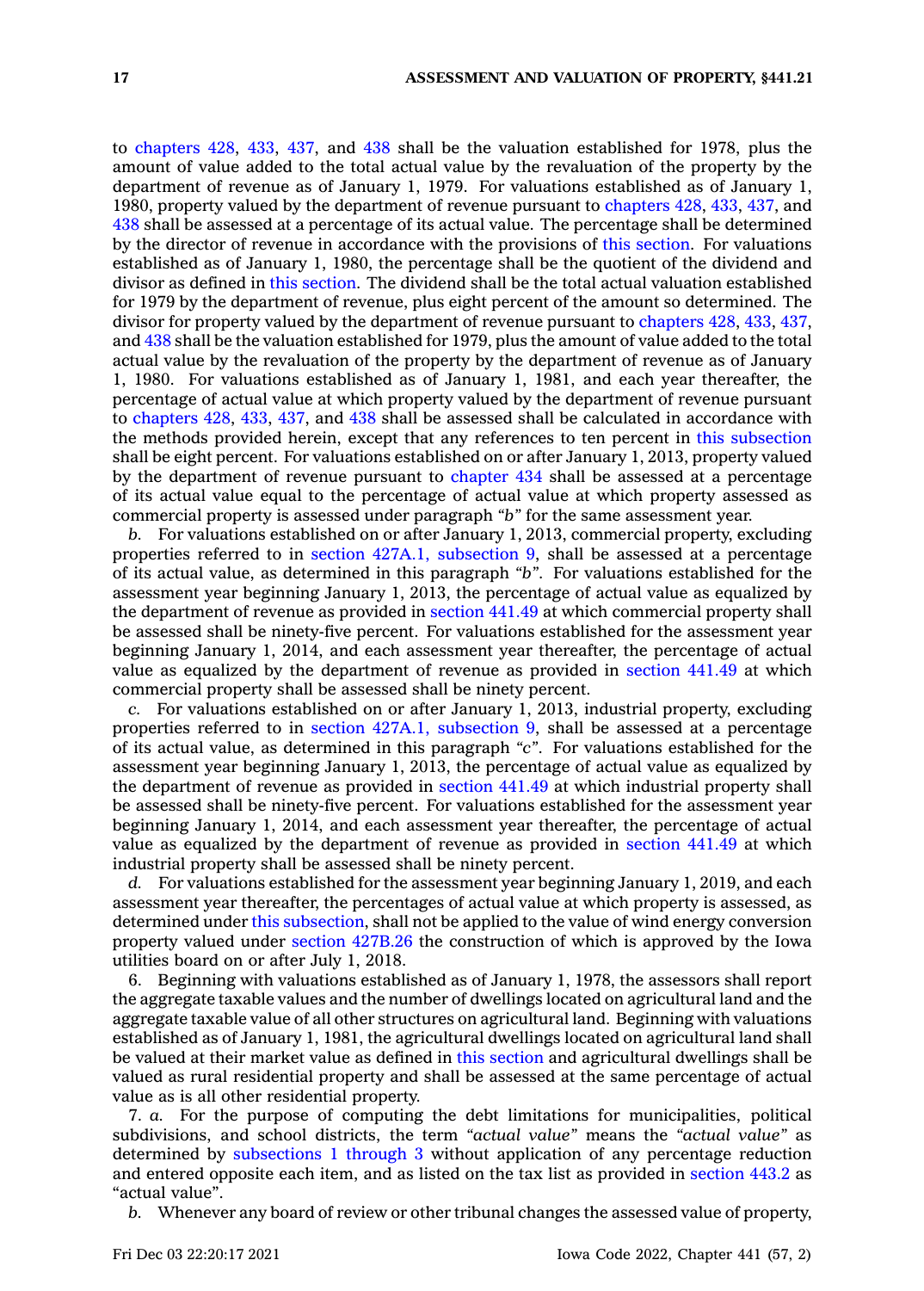#### **§441.21, ASSESSMENT AND VALUATION OF PROPERTY 18**

all applicable records of assessment shall be adjusted to reflect such change in both assessed value and actual value of such property.

8. *a.* Any normal and necessary repairs to <sup>a</sup> building, not amounting to structural replacements or modification, shall not increase the taxable value of the building. This paragraph applies only to repairs of two thousand five hundred dollars or less per building per year.

*b.* Notwithstanding paragraph *"a"*, any construction or installation of <sup>a</sup> solar energy system on property classified as agricultural, residential, commercial, or industrial property shall not increase the actual, assessed, and taxable values of the property for five full assessment years.

*c.* As used in this [subsection](https://www.legis.iowa.gov/docs/code/441.21.pdf), *"solar energy system"* means either of the following:

(1) A system of equipment capable of collecting and converting incident solar radiation or wind energy into thermal, mechanical or electrical energy and transforming these forms of energy by <sup>a</sup> separate apparatus to storage or to <sup>a</sup> point of use which is constructed or installed after January 1, 1978.

(2) A system that uses the basic design of the building to maximize solar heat gain during the cold season and to minimize solar heat gain in the hot season and that uses natural means to collect, store, and distribute solar energy which is constructed or installed after January 1, 1981.

*d.* In assessing and valuing the property for tax purposes, the assessor shall disregard any market value added by <sup>a</sup> solar energy system to <sup>a</sup> building. The director of revenue shall adopt rules, after consultation with the economic development authority, specifying the types of equipment and structural components to be included under the guidelines provided in [this](https://www.legis.iowa.gov/docs/code/441.21.pdf) [subsection](https://www.legis.iowa.gov/docs/code/441.21.pdf).

9. Not later than November 1, 1979, and November 1 of each subsequent year, the director shall certify to the county auditor of each county the percentages of actual value at which residential property, agricultural property, commercial property, industrial property, property valued by the department of revenue pursuant to [chapter](https://www.legis.iowa.gov/docs/code//434.pdf) 434, and property valued by the department of revenue pursuant to [chapters](https://www.legis.iowa.gov/docs/code//428.pdf) 428, [433](https://www.legis.iowa.gov/docs/code//433.pdf), [437](https://www.legis.iowa.gov/docs/code//437.pdf), and [438](https://www.legis.iowa.gov/docs/code//438.pdf) in each assessing jurisdiction in the county shall be assessed for taxation. The county auditor shall proceed to determine the assessed values of agricultural property, residential property, commercial property, industrial property, property valued by the department of revenue pursuant to [chapter](https://www.legis.iowa.gov/docs/code//434.pdf) 434, and property valued by the department of revenue pursuant to [chapters](https://www.legis.iowa.gov/docs/code//428.pdf) 428, [433](https://www.legis.iowa.gov/docs/code//433.pdf), [437](https://www.legis.iowa.gov/docs/code//437.pdf), and [438](https://www.legis.iowa.gov/docs/code//438.pdf) by applying such percentages to the current actual value of such property, as reported to the county auditor by the assessor, and the assessed values so determined shall be the taxable values of such properties upon which the levy shall be made.

10. The percentage of actual value computed by the department of revenue for agricultural property, residential property, commercial property, industrial property, property valued by the department of revenue pursuant to [chapter](https://www.legis.iowa.gov/docs/code//434.pdf) 434, and property valued by the department of revenue pursuant to [chapters](https://www.legis.iowa.gov/docs/code//428.pdf) 428, [433](https://www.legis.iowa.gov/docs/code//433.pdf), [437](https://www.legis.iowa.gov/docs/code//437.pdf), and [438](https://www.legis.iowa.gov/docs/code//438.pdf) and used to determine assessed values of those classes of property does not constitute <sup>a</sup> rule as defined in section 17A.2, [subsection](https://www.legis.iowa.gov/docs/code/17A.2.pdf) 11.

11. Beginning with valuations established on or after January 1, 1995, as used in this [section](https://www.legis.iowa.gov/docs/code/441.21.pdf), *"residential property"* includes all land and buildings of multiple housing cooperatives organized under [chapter](https://www.legis.iowa.gov/docs/code//499A.pdf) 499A and includes land and buildings used primarily for human habitation which land and buildings are owned and operated by organizations that have received tax-exempt status under section  $501(c)(3)$  of the Internal Revenue Code and rental income from the property is not taxed as unrelated business income under [section](https://www.legis.iowa.gov/docs/code/422.33.pdf) 422.33, [subsection](https://www.legis.iowa.gov/docs/code/422.33.pdf) 1A.

12. As used in this [section](https://www.legis.iowa.gov/docs/code/441.21.pdf), unless the context otherwise requires, *"agricultural property"* includes all of the following:

*a.* Beginning with valuations established on or after January 1, 2002, the real estate of <sup>a</sup> vineyard and buildings used in connection with the vineyard, including any building used for processing wine if such building is located on the same parcel as the vineyard.

*b.* Beginning with valuations established on or after January 1, 2013, real estate used directly in the cultivation and production of algae for harvesting as <sup>a</sup> crop for animal feed,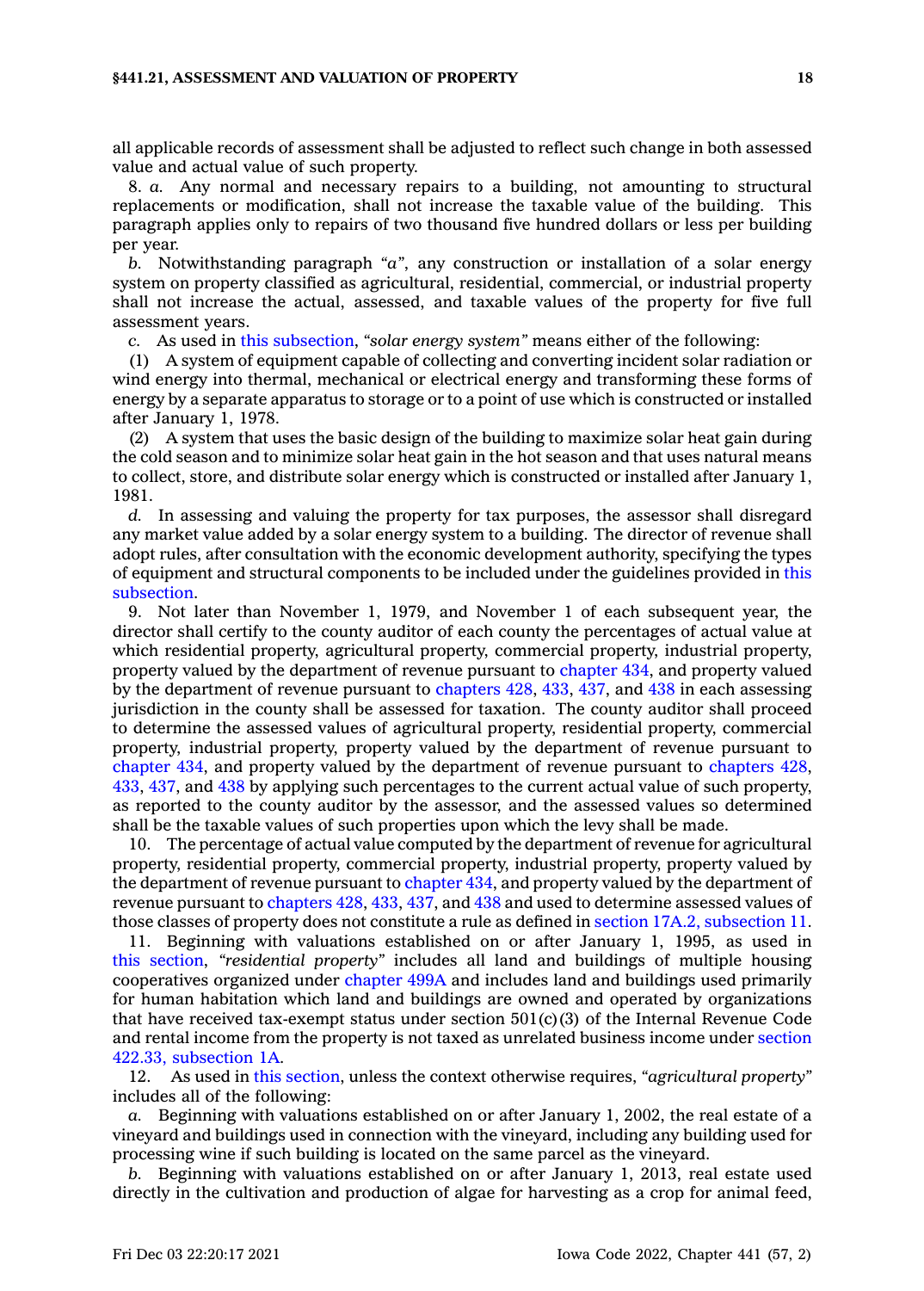food, nutritionals, or biofuel production. The real estate must be an enclosed pond or land containing <sup>a</sup> photobioreactor.

13. *a.* Beginning with valuations established on or after January 1, 2016, but before January 1, 2022, all of the following shall be valued as <sup>a</sup> separate class of property known as multiresidential property and, excluding properties referred to in section 427A.1, [subsection](https://www.legis.iowa.gov/docs/code/427A.1.pdf) [9](https://www.legis.iowa.gov/docs/code/427A.1.pdf), shall be assessed at <sup>a</sup> percentage of its actual value, as determined in this [subsection](https://www.legis.iowa.gov/docs/code/441.21.pdf):

- (1) Mobile home parks.
- (2) Manufactured home communities.
- (3) Land-leased communities.
- (4) Assisted living facilities.

(5) A parcel primarily used or intended for human habitation containing three or more separate dwelling units. If <sup>a</sup> portion of such <sup>a</sup> parcel is used or intended for <sup>a</sup> purpose that, if the primary use, would be classified as commercial property or industrial property, each such portion, including <sup>a</sup> proportionate share of the land included in the parcel, if applicable, shall be assigned the appropriate classification pursuant to paragraph *"c"*.

(6) For <sup>a</sup> parcel that is primarily used or intended for use as commercial property or industrial property, that portion of the parcel that is used or intended for human habitation, regardless of the number of dwelling units contained on the parcel, including <sup>a</sup> proportionate share of the land included in the parcel, if applicable. The portion of such <sup>a</sup> parcel used or intended for use as commercial property or industrial property, including <sup>a</sup> proportionate share of the land included in the parcel, if applicable, shall be assigned the appropriate classification pursuant to paragraph *"c"*.

*b.* For valuations established for the assessment year beginning January 1, 2015, the percentage of actual value as equalized by the department of revenue as provided in [section](https://www.legis.iowa.gov/docs/code/441.49.pdf) [441.49](https://www.legis.iowa.gov/docs/code/441.49.pdf) at which multiresidential property shall be assessed shall be the greater of eighty-six and twenty-five hundredths percent or the percentage of actual value determined by the department of revenue at which property assessed as residential property is assessed for the same assessment year under [subsection](https://www.legis.iowa.gov/docs/code/441.21.pdf) 4. For valuations established for the assessment year beginning January 1, 2016, the percentage of actual value as equalized by the department of revenue as provided in [section](https://www.legis.iowa.gov/docs/code/441.49.pdf) 441.49 at which multiresidential property shall be assessed shall be the greater of eighty-two and five-tenths percent or the percentage of actual value determined by the department of revenue at which property assessed as residential property is assessed for the same assessment year under [subsection](https://www.legis.iowa.gov/docs/code/441.21.pdf) 4. For valuations established for the assessment year beginning January 1, 2017, the percentage of actual value as equalized by the department of revenue as provided in [section](https://www.legis.iowa.gov/docs/code/441.49.pdf) 441.49 at which multiresidential property shall be assessed shall be the greater of seventy-eight and seventy-five hundredths percent or the percentage of actual value determined by the department of revenue at which property assessed as residential property is assessed for the same assessment year under [subsection](https://www.legis.iowa.gov/docs/code/441.21.pdf) 4. For valuations established for the assessment year beginning January 1, 2018, the percentage of actual value as equalized by the department of revenue as provided in [section](https://www.legis.iowa.gov/docs/code/441.49.pdf) 441.49 at which multiresidential property shall be assessed shall be the greater of seventy-five percent or the percentage of actual value determined by the department of revenue at which property assessed as residential property is assessed for the same assessment year under [subsection](https://www.legis.iowa.gov/docs/code/441.21.pdf) 4. For valuations established for the assessment year beginning January 1, 2019, the percentage of actual value as equalized by the department of revenue as provided in [section](https://www.legis.iowa.gov/docs/code/441.49.pdf) 441.49 at which multiresidential property shall be assessed shall be the greater of seventy-one and twenty-five hundredths percent or the percentage of actual value determined by the department of revenue at which property assessed as residential property is assessed for the same assessment year under [subsection](https://www.legis.iowa.gov/docs/code/441.21.pdf) 4. For valuations established for the assessment year beginning January 1, 2020, the percentage of actual value as equalized by the department of revenue as provided in [section](https://www.legis.iowa.gov/docs/code/441.49.pdf) 441.49 at which multiresidential property shall be assessed shall be the greater of sixty-seven and five-tenths percent or the percentage of actual value determined by the department of revenue at which property assessed as residential property is assessed for the same assessment year under [subsection](https://www.legis.iowa.gov/docs/code/441.21.pdf) 4. For valuations established for the assessment year beginning January 1, 2021, the percentage of actual value as equalized by the department of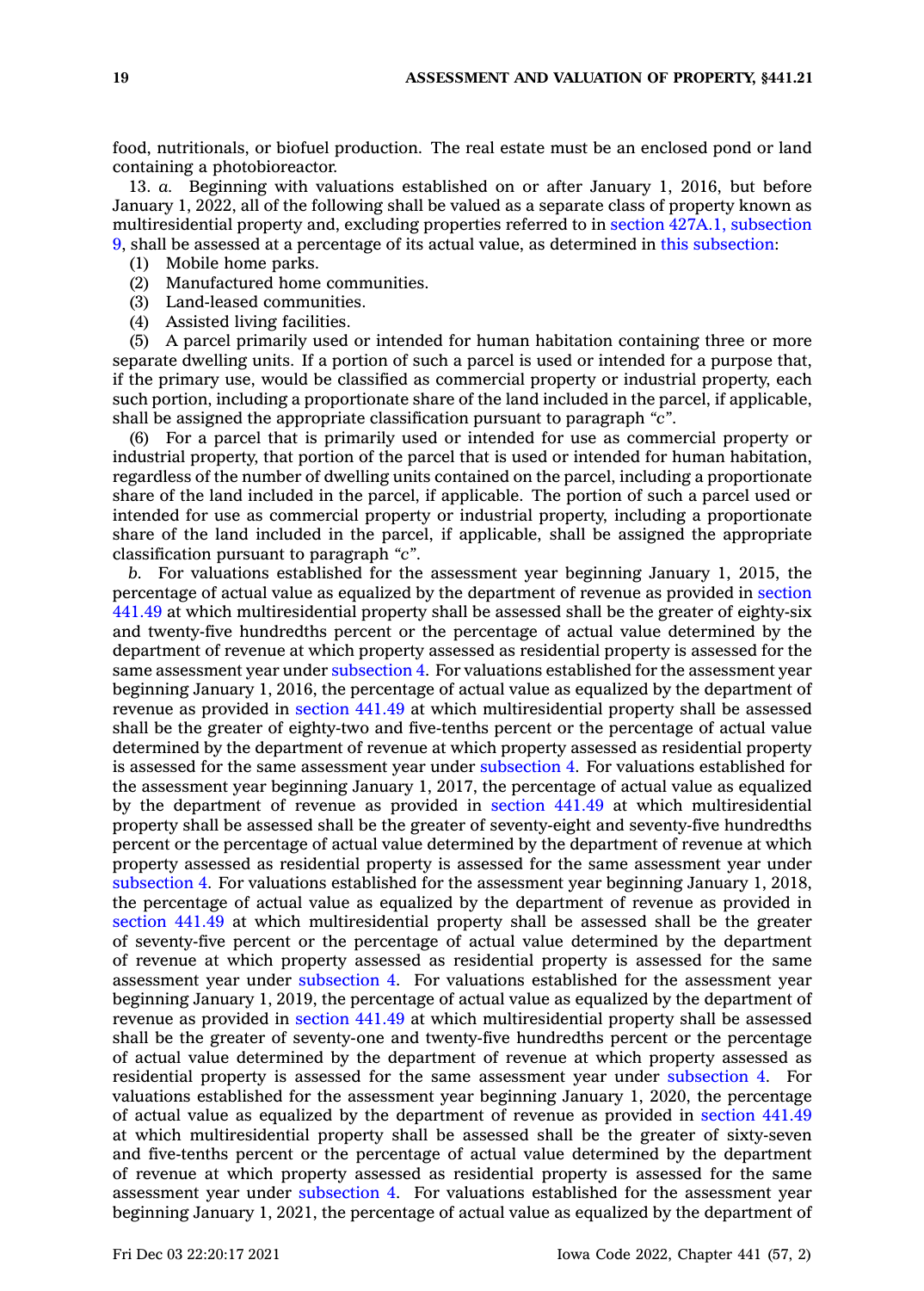revenue as provided in [section](https://www.legis.iowa.gov/docs/code/441.49.pdf) 441.49 at which multiresidential property shall be assessed shall be the greater of sixty-three and seventy-five hundredths percent or the percentage of actual value determined by the department of revenue at which property assessed as residential property is assessed for the same assessment year under [subsection](https://www.legis.iowa.gov/docs/code/441.21.pdf) 4.

*c.* Beginning with valuations established on or after January 1, 2016, but before January 1, 2022, for parcels for which <sup>a</sup> portion of the parcel satisfies the requirements for classification as multiresidential property pursuant to paragraph *"a"*, subparagraph (5) or (6), the assessor shall assign to that portion of the parcel the classification of multiresidential property and to such other portions of the parcel the property classification for which such other portions qualify.

*d.* Property that is rented or leased to low-income individuals and families as authorized by section 42 of the Internal Revenue Code, and that has not been withdrawn from section 42 assessment procedures under [subsection](https://www.legis.iowa.gov/docs/code/441.21.pdf) 2 of this [section](https://www.legis.iowa.gov/docs/code/441.21.pdf), or <sup>a</sup> hotel, motel, inn, or other building where rooms or dwelling units are usually rented for less than one month shall not be classified as multiresidential property under this [subsection](https://www.legis.iowa.gov/docs/code/441.21.pdf).

*e.* As used in this [subsection](https://www.legis.iowa.gov/docs/code/441.21.pdf):

(1) *"Assisted living facility"* means property for providing assisted living as defined in [section](https://www.legis.iowa.gov/docs/code/231C.2.pdf) 231C.2. *"Assisted living facility"* also includes <sup>a</sup> health care facility, as defined in section [135C.1](https://www.legis.iowa.gov/docs/code/135C.1.pdf), an elder group home, as defined in section [231B.1](https://www.legis.iowa.gov/docs/code/231B.1.pdf), <sup>a</sup> child foster care facility under [chapter](https://www.legis.iowa.gov/docs/code//237.pdf) 237, or property used for a hospice program as defined in [section](https://www.legis.iowa.gov/docs/code/135J.1.pdf) 135J.1.

(2) *"Dwelling unit"* means an apartment, group of rooms, or single room which is occupied as separate living quarters or, if vacant, is intended for occupancy as separate living quarters, in which <sup>a</sup> tenant can live and sleep separately from any other persons in the building.

(3) *"Land-leased community"* means the same as defined in sections [335.30A](https://www.legis.iowa.gov/docs/code/335.30A.pdf) and [414.28A](https://www.legis.iowa.gov/docs/code/414.28A.pdf).

(4) *"Manufactured home community"* means the same as <sup>a</sup> land-leased community.

(5) *"Mobile home park"* means the same as defined in [section](https://www.legis.iowa.gov/docs/code/435.1.pdf) 435.1.

14. *a.* Beginning with valuations established on or after January 1, 2022, all of the following shall be classified and valued as residential property:

(1) Property primarily used or intended for human habitation containing two or fewer dwelling units.

(2) Mobile home parks.

(3) Manufactured home communities.

(4) Land-leased communities.

(5) Assisted living facilities.

(6) A parcel primarily used or intended for human habitation containing three or more separate dwelling units. If <sup>a</sup> portion of such <sup>a</sup> parcel is used or intended for <sup>a</sup> purpose that, if the primary use, would be classified as commercial property or industrial property, each such portion, including <sup>a</sup> proportionate share of the land included in the parcel, if applicable, shall be assigned the appropriate classification pursuant to paragraph *"b"*.

(7) For <sup>a</sup> parcel that is primarily used or intended for use as commercial property or industrial property, that portion of the parcel that is used or intended for human habitation, regardless of the number of dwelling units contained on the parcel, including <sup>a</sup> proportionate share of the land included in the parcel, if applicable. The portion of such <sup>a</sup> parcel used or intended for use as commercial property or industrial property, including <sup>a</sup> proportionate share of the land included in the parcel, if applicable, shall be assigned the appropriate classification pursuant to paragraph *"b"*.

*b.* Beginning with valuations established on or after January 1, 2022, for parcels for which <sup>a</sup> portion of the parcel satisfies the requirements for classification as residential property pursuant to paragraph *"a"*, subparagraph (6) or (7), the assessor shall assign to that portion of the parcel the classification of residential property and to such other portions of the parcel the property classification for which such other portions qualify.

*c.* Property that is rented or leased to low-income individuals and families as authorized by section 42 of the Internal Revenue Code, and that has not been withdrawn from section 42 assessment procedures under [subsection](https://www.legis.iowa.gov/docs/code/441.21.pdf) 2 of this [section](https://www.legis.iowa.gov/docs/code/441.21.pdf), or <sup>a</sup> hotel, motel, inn, or other building where rooms or dwelling units are usually rented for less than one month shall not be classified as residential property under this [subsection](https://www.legis.iowa.gov/docs/code/441.21.pdf).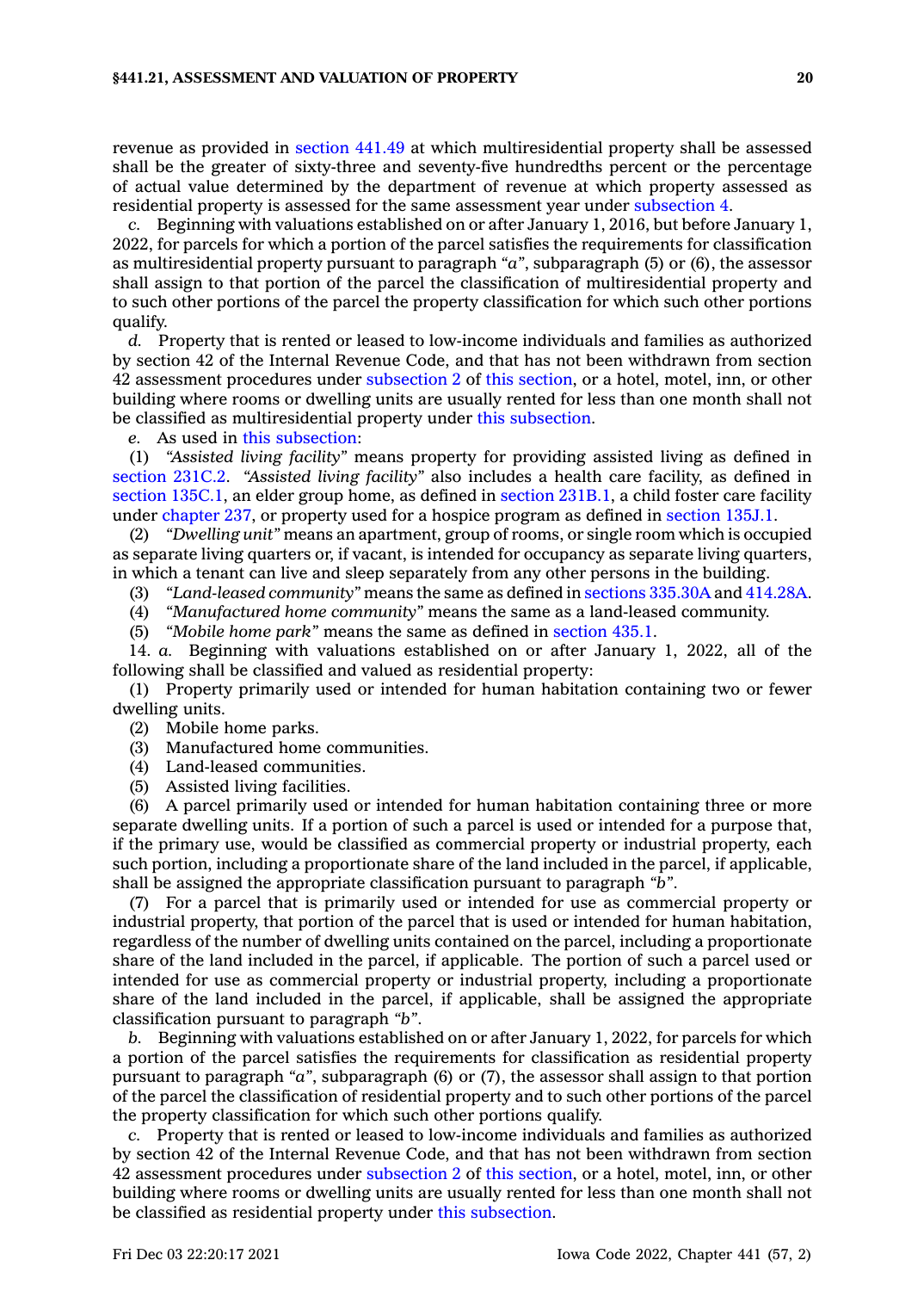*d.* As used in this [subsection](https://www.legis.iowa.gov/docs/code/441.21.pdf):

(1) *"Assisted living facility"* means property for providing assisted living as defined in [section](https://www.legis.iowa.gov/docs/code/231C.2.pdf) 231C.2. *"Assisted living facility"* also includes <sup>a</sup> health care facility, as defined in section [135C.1](https://www.legis.iowa.gov/docs/code/135C.1.pdf), an elder group home, as defined in section [231B.1](https://www.legis.iowa.gov/docs/code/231B.1.pdf), <sup>a</sup> child foster care facility under [chapter](https://www.legis.iowa.gov/docs/code//237.pdf) 237, or property used for <sup>a</sup> hospice program as defined in [section](https://www.legis.iowa.gov/docs/code/135J.1.pdf) 135J.1.

(2) *"Dwelling unit"* means an apartment, group of rooms, or single room which is occupied as separate living quarters or, if vacant, is intended for occupancy as separate living quarters, in which <sup>a</sup> tenant can live and sleep separately from any other persons in the building.

(3) *"Land-leased community"* means the same as defined in sections [335.30A](https://www.legis.iowa.gov/docs/code/335.30A.pdf) and [414.28A](https://www.legis.iowa.gov/docs/code/414.28A.pdf).

(4) *"Manufactured home community"* means the same as <sup>a</sup> land-leased community.

(5) *"Mobile home park"* means the same as defined in [section](https://www.legis.iowa.gov/docs/code/435.1.pdf) 435.1.

[C97, §1305; S13, §1305; C24, 27, 31, 35, 39, §**7109;** C46, §441.4; C50, 54, 58, §441.13; C62, 66, 71, 73, 75, 77, 79, 81, §441.21; 81 [Acts,](https://www.legis.iowa.gov/docs/acts/1981/CH0144.pdf) ch 144, §1; 82 Acts, ch [1100,](https://www.legis.iowa.gov/docs/acts/1982/CH1100.pdf) §22, ch [1159,](https://www.legis.iowa.gov/docs/acts/1982/CH1159.pdf) §1 – 3, ch [1186,](https://www.legis.iowa.gov/docs/acts/1982/CH1186.pdf) §4, 5]

83 [Acts,](https://www.legis.iowa.gov/docs/acts/1983/CH0202.pdf) ch 202, §22, 23; 84 Acts, ch [1223,](https://www.legis.iowa.gov/docs/acts/84/CH1223.pdf) §1; 88 Acts, ch [1116,](https://www.legis.iowa.gov/docs/acts/88/CH1116.pdf) §1; 89 [Acts,](https://www.legis.iowa.gov/docs/acts/89/CH0176.pdf) ch 176, §1; [89](https://www.legis.iowa.gov/docs/acts/89/CH0296.pdf) [Acts,](https://www.legis.iowa.gov/docs/acts/89/CH0296.pdf) ch 296, §63; 95 [Acts,](https://www.legis.iowa.gov/docs/acts/95/CH0083.pdf) ch 83, §28; 95 [Acts,](https://www.legis.iowa.gov/docs/acts/95/CH0157.pdf) ch 157, §1; 96 Acts, ch [1034,](https://www.legis.iowa.gov/docs/acts/96/CH1034.pdf) §40; 97 [Acts,](https://www.legis.iowa.gov/docs/acts/97/CH0023.pdf) ch 23, [§51](https://www.legis.iowa.gov/docs/acts/97/CH0023.pdf); 99 [Acts,](https://www.legis.iowa.gov/docs/acts/99/CH0114.pdf) ch 114, §28; 2001 [Acts,](https://www.legis.iowa.gov/docs/acts/2001/CH0119.pdf) ch 119, §1; 2002 Acts, ch [1150,](https://www.legis.iowa.gov/docs/acts/2002/CH1150.pdf) §13; 2002 [Acts,](https://www.legis.iowa.gov/docs/acts/2002/CH1153.pdf) ch [1153,](https://www.legis.iowa.gov/docs/acts/2002/CH1153.pdf) §1, 2; 2003 [Acts,](https://www.legis.iowa.gov/docs/acts/2003/CH0145.pdf) ch 145, §286; 2004 Acts, ch [1073,](https://www.legis.iowa.gov/docs/acts/2004/CH1073.pdf) §29; 2005 Acts, ch 150, [§124,](https://www.legis.iowa.gov/docs/acts/2005/CH0150.pdf) 125; 2009 [Acts,](https://www.legis.iowa.gov/docs/acts/2009/CH0108.pdf) ch 108, §16, 41; 2011 [Acts,](https://www.legis.iowa.gov/docs/acts/2011/CH0025.pdf) ch 25, §97, 143; 2011 [Acts,](https://www.legis.iowa.gov/docs/acts/2011/CH0118.pdf) ch 118, §50, 89; 2013 [Acts,](https://www.legis.iowa.gov/docs/acts/2013/CH0118.pdf) ch [118,](https://www.legis.iowa.gov/docs/acts/2013/CH0118.pdf) §2 – 4; 2013 [Acts,](https://www.legis.iowa.gov/docs/acts/2013/CH0123.pdf) ch 123, §17 – 19, 22, 23, 26 – 28, 30, 50, 64, 65; 2014 Acts, ch [1131,](https://www.legis.iowa.gov/docs/acts/2014/CH1131.pdf) [§2](https://www.legis.iowa.gov/docs/acts/2014/CH1131.pdf) – 4; 2015 [Acts,](https://www.legis.iowa.gov/docs/acts/2015/CH0109.pdf) ch 109, §64 – 68, 75; 2015 [Acts,](https://www.legis.iowa.gov/docs/acts/2015/CH0116.pdf) ch 116, §3, 13; 2016 Acts, ch [1073,](https://www.legis.iowa.gov/docs/acts/2016/CH1073.pdf) §121; 2017 [Acts,](https://www.legis.iowa.gov/docs/acts/2017/CH0151.pdf) ch 151, §8, 9, 28, 29, 31; 2018 Acts, ch [1172,](https://www.legis.iowa.gov/docs/acts/2018/CH1172.pdf) §94; 2021 [Acts,](https://www.legis.iowa.gov/docs/acts/2021/CH0020.pdf) ch 20, §7 – 11, 14, 15 Referred to in [§331.512](https://www.legis.iowa.gov/docs/code/331.512.pdf), [357H.9](https://www.legis.iowa.gov/docs/code/357H.9.pdf), [386.8](https://www.legis.iowa.gov/docs/code/386.8.pdf), [386.9](https://www.legis.iowa.gov/docs/code/386.9.pdf), [386.10](https://www.legis.iowa.gov/docs/code/386.10.pdf), [403.20](https://www.legis.iowa.gov/docs/code/403.20.pdf), [404.3A](https://www.legis.iowa.gov/docs/code/404.3A.pdf), [420.207](https://www.legis.iowa.gov/docs/code/420.207.pdf), [425.11](https://www.legis.iowa.gov/docs/code/425.11.pdf), [426C.1](https://www.legis.iowa.gov/docs/code/426C.1.pdf), [426C.4,](https://www.legis.iowa.gov/docs/code/426C.4.pdf) [427.1\(8\)\(b\),](https://www.legis.iowa.gov/docs/code/427.1.pdf) [427.1\(9\)](https://www.legis.iowa.gov/docs/code/427.1.pdf), [427.1\(19\)\(a\)](https://www.legis.iowa.gov/docs/code/427.1.pdf)<br>[427B.26,](https://www.legis.iowa.gov/docs/code/427B.26.pdf) [428.29](https://www.legis.iowa.gov/docs/code/428.29.pdf), [432.7](https://www.legis.iowa.gov/docs/code/432.7.pdf), [433.9,](https://www.legis.iowa.gov/docs/code/433.9.pdf) [434.15](https://www.legis.iowa.gov/docs/code/434.15.pdf), [437.7](https://www.legis.iowa.gov/docs/code/437.7.pdf), [438.13](https://www.legis.iowa.gov/docs/code/438.13.pdf), [441.17](https://www.legis.iowa.gov/docs/code/441.17.pdf), [441.37,](https://www.legis.iowa.gov/docs/code/441.37.pdf) [441.37A](https://www.legis.iowa.gov/docs/code/441.37A.pdf), 441

For future amendment to subsection 2, effective July 1, 2024, see 2018 Acts, ch 1158, §19, 28

For future amendment to subsection 5, paragraph a, effective July 1, 2024, see 2018 Acts, ch 1158, §20, 28 For future amendments to subsections 9 and 10, effective July 1, 2024, see 2018 Acts, ch 1158, §21, 28

2017 amendment to subsection 2 applies to assessment years beginning on or after January 1, 2018; 2017 [Acts,](https://www.legis.iowa.gov/docs/acts/2017/CH0151.pdf) ch 151, §29

2017 amendment to subsection 3, paragraph b, subparagraphs (1) and (2), takes effect May 11, 2017, and applies to assessment years beginning on or after January 1, 2018; 2017 [Acts,](https://www.legis.iowa.gov/docs/acts/2017/CH0151.pdf) ch 151, §28, 29

2017 amendment adding subsection 3, paragraph b, subparagraph (3), takes effect May 11, 2017, and applies retroactively to January 1, 2017, for assessment years beginning on or after that date; 2017 [Acts,](https://www.legis.iowa.gov/docs/acts/2017/CH0151.pdf) ch 151, §28, 31

2021 amendments to subsection 2, subsection 8, paragraph b, subsections 9 and 10, and subsection 13, paragraphs <sup>a</sup> – c, apply to assessment years beginning on or after January 1, 2022; 2021 Acts, ch 20, §15

Subsection 14 applies to assessment years beginning on or after January 1, 2022; 2021 Acts, ch 20, §15

2021 amendments to subsection 2, subsection 8, paragraph b, subsections 9 and 10, and subsection 13, paragraphs <sup>a</sup> – c, effective January 1, 2022; 2021 Acts, ch 20, §14

Subsection 14 effective January 1, 2022; 2021 Acts, ch 20, §14 Subsection 2 amended Subsection 8, paragraph b amended Subsections 9 and 10 amended Subsection 13, paragraphs a, b, and <sup>c</sup> amended NEW subsection 14

#### **441.21A Commercial and industrial property tax replacement — replacement claims.**

1. *a.* For each fiscal year beginning on or after July 1, 2014, but before July 1, 2029, there is appropriated from the general fund of the state to the department of revenue an amount necessary for the payment of all commercial and industrial property tax replacement claims under this [section](https://www.legis.iowa.gov/docs/code/441.21A.pdf) for the fiscal year. However, for the fiscal years beginning on July 1, 2017, July 1, 2018, July 1, 2019, July 1, 2020, and July 1, 2021, the total amount of moneys appropriated from the general fund of the state to the department of revenue for the payment of commercial and industrial property tax replacement claims in each fiscal year shall not exceed the total amount of money necessary to pay all commercial and industrial property tax replacement claims for the fiscal year beginning July 1, 2016.

*b.* Moneys appropriated by the general assembly to the department under this [subsection](https://www.legis.iowa.gov/docs/code/441.21A.pdf) for the payment of commercial and industrial property tax replacement claims are not subject to <sup>a</sup> uniform reduction in appropriations in accordance with [section](https://www.legis.iowa.gov/docs/code/8.31.pdf) 8.31.

2. *a.* For each fiscal year beginning on or after July 1, 2014, but before July 1, 2022, each county treasurer shall be paid by the department of revenue an amount equal to the amount of the commercial and industrial property tax replacement claims in the county, as calculated in [subsection](https://www.legis.iowa.gov/docs/code/441.21A.pdf) 4. If an amount appropriated for the fiscal year beginning on July 1, 2017, July 1, 2018, July 1, 2019, July 1, 2020, or July 1, 2021, is insufficient to pay all replacement claims for the fiscal year, the director of revenue shall prorate the payment of replacement claims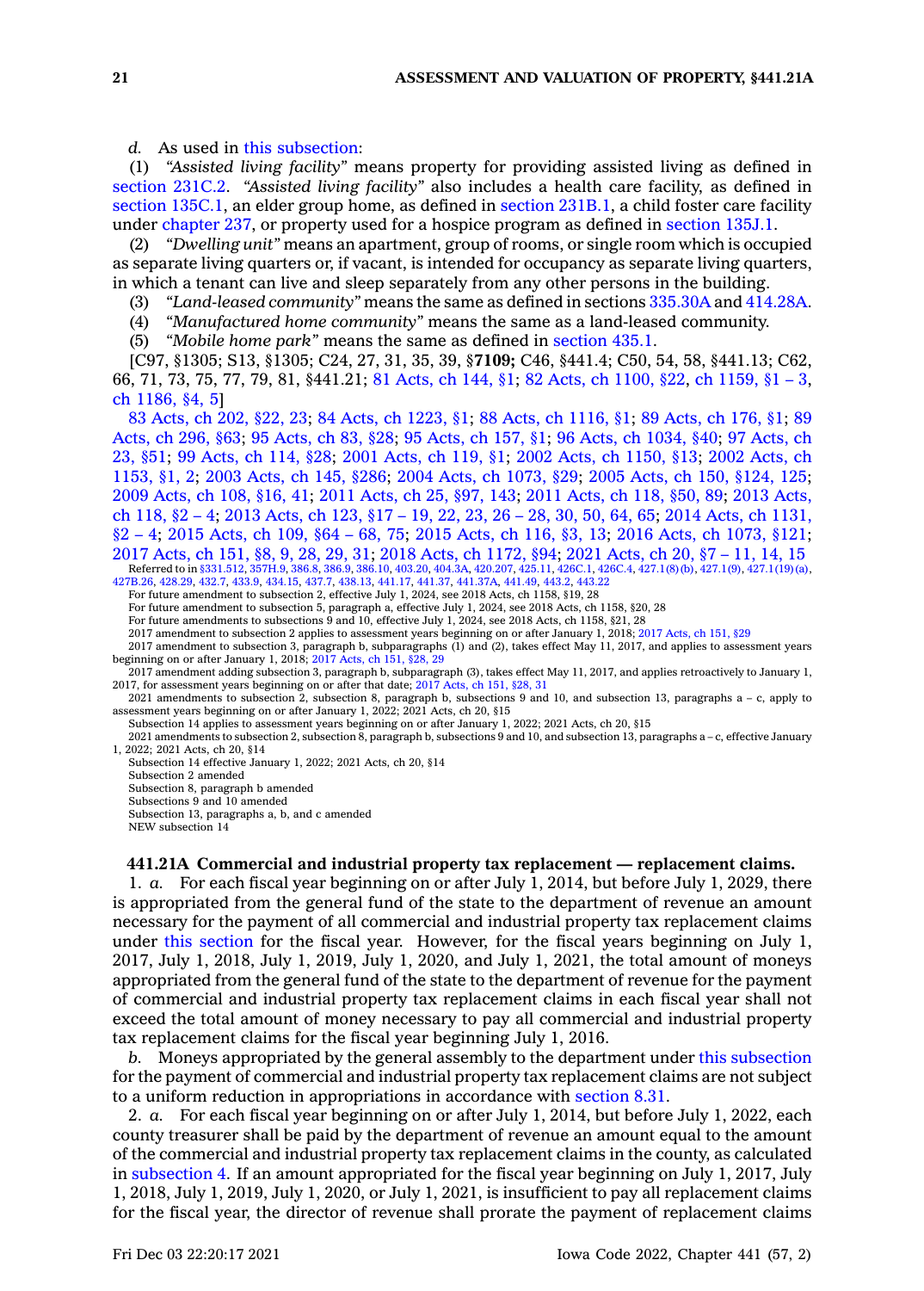#### **§441.21A, ASSESSMENT AND VALUATION OF PROPERTY 22**

to the county treasurers and shall notify the county auditors of the pro rata percentage on or before September 30.

*b.* For each fiscal year beginning on or after July 1, 2022, but before July 1, 2029, each county treasurer shall be paid by the department of revenue an amount equal to the sum of the commercial and industrial property tax replacement claims for all taxing authorities, or portion thereof, located in the county, as calculated in [subsection](https://www.legis.iowa.gov/docs/code/441.21A.pdf) 5. The county treasurer shall pay to each taxing authority the taxing authority's commercial and industrial property tax replacement claim, or portion thereof, as calculated in [subsection](https://www.legis.iowa.gov/docs/code/441.21A.pdf) 5.

3. *a.* On or before July 1 of each fiscal year beginning on or after July 1, 2014, but before July 1, 2022, the assessor shall report to the county auditor the total actual value of all commercial property and industrial property in the county that is subject to assessment and taxation for the assessment year used to calculate the taxes due and payable in that fiscal year.

*b.* On or before July 1, 2022, the department of management shall calculate and report to the department of revenue for each taxing authority in this state that is <sup>a</sup> city or <sup>a</sup> county all of the following:

(1) The total assessed value as of January 1, 2012, of all taxable property located in the taxing authority that is subject to assessment and taxation used to calculate taxes which are due and payable in the fiscal year beginning July 1, 2013, excluding property subject to the statewide property tax imposed under section [437A.18](https://www.legis.iowa.gov/docs/code/437A.18.pdf) or [437B.14](https://www.legis.iowa.gov/docs/code/437B.14.pdf).

(2) The total assessed value as of January 1, 2019, of all taxable property located in the taxing authority that is subject to assessment and taxation used to calculate taxes which are due and payable in the fiscal year beginning July 1, 2020, excluding property subject to the statewide property tax imposed under section [437A.18](https://www.legis.iowa.gov/docs/code/437A.18.pdf) or [437B.14](https://www.legis.iowa.gov/docs/code/437B.14.pdf).

4. On or before <sup>a</sup> date established by rule of the department of revenue of each fiscal year beginning on or after July 1, 2014, but before July 1, 2022, the county auditor shall prepare <sup>a</sup> statement, based upon the report received pursuant to [subsection](https://www.legis.iowa.gov/docs/code/441.21A.pdf) 3, paragraph *"a"*, listing for each taxing district in the county:

*a.* The difference between the assessed valuation of all commercial property and industrial property for the assessment year used to calculate taxes which are due and payable in the applicable fiscal year and the actual value of all commercial property and industrial property that is subject to assessment and taxation for the same assessment year. If the difference between the assessed value of all commercial property and industrial property and the actual valuation of all commercial property and industrial property is zero, there is no tax replacement for that taxing district for the fiscal year.

*b.* The tax levy rate per one thousand dollars of assessed value for each taxing district for that fiscal year.

*c.* The commercial and industrial property tax replacement claim for each taxing district. The replacement claim is equal to the amount determined pursuant to paragraph *"a"*, multiplied by the tax rate specified in paragraph *"b"*, and then divided by one thousand dollars.

5. *a.* As used in this [subsection](https://www.legis.iowa.gov/docs/code/441.21A.pdf), unless the context clearly requires otherwise:

(1) *"Qualified taxing authority"* means any of the following:

(a) A taxing authority that is not <sup>a</sup> city or <sup>a</sup> county.

(b) A taxing authority that is <sup>a</sup> city or county for which the amount determined under [subsection](https://www.legis.iowa.gov/docs/code/441.21A.pdf) 3, paragraph *"b"*, subparagraph (2), is less than one hundred thirty-one and twenty-four hundredths percent of the amount determined under [subsection](https://www.legis.iowa.gov/docs/code/441.21A.pdf) 3, paragraph *"b"*, subparagraph (1).

(2) *"Taxing authority"* means <sup>a</sup> city, county, community college, or other governmental entity or political subdivision in this state authorized to certify <sup>a</sup> levy on property located within such authority, but does not include <sup>a</sup> school district.

*b.* For fiscal years beginning on or after July 1, 2022, but before July 1, 2029, the amount of each taxing authority's replacement claim is as follows:

(1) If the taxing authority is <sup>a</sup> qualified taxing authority:

(a) For the fiscal year beginning July 1, 2022, seven-eighths of the amount received by the taxing authority under this [section](https://www.legis.iowa.gov/docs/code/441.21A.pdf) for the fiscal year beginning July 1, 2021.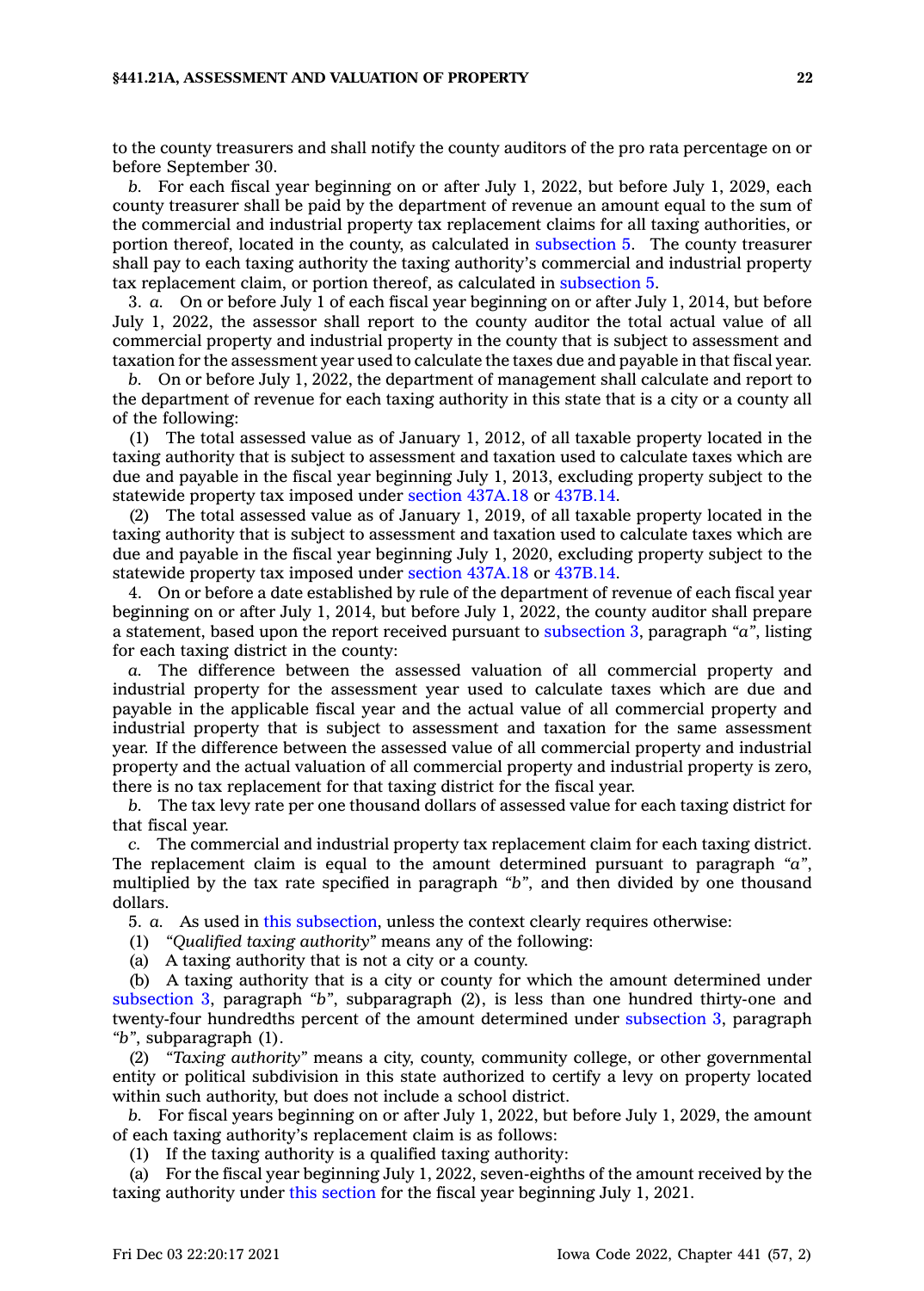(b) For the fiscal year beginning July 1, 2023, six-eighths of the amount received by the taxing authority under this [section](https://www.legis.iowa.gov/docs/code/441.21A.pdf) for the fiscal year beginning July 1, 2021.

(c) For the fiscal year beginning July 1, 2024, five-eighths of the amount received by the taxing authority under this [section](https://www.legis.iowa.gov/docs/code/441.21A.pdf) for the fiscal year beginning July 1, 2021.

(d) For the fiscal year beginning July 1, 2025, four-eighths of the amount received by the taxing authority under this [section](https://www.legis.iowa.gov/docs/code/441.21A.pdf) for the fiscal year beginning July 1, 2021.

(e) For the fiscal year beginning July 1, 2026, three-eighths of the amount received by the taxing authority under this [section](https://www.legis.iowa.gov/docs/code/441.21A.pdf) for the fiscal year beginning July 1, 2021.

(f) For the fiscal year beginning July 1, 2027, two-eighths of the amount received by the taxing authority under this [section](https://www.legis.iowa.gov/docs/code/441.21A.pdf) for the fiscal year beginning July 1, 2021.

(g) For the fiscal year beginning July 1, 2028, one-eighth of the amount received by the taxing authority under this [section](https://www.legis.iowa.gov/docs/code/441.21A.pdf) for the fiscal year beginning July 1, 2021.

(2) If the taxing authority is not <sup>a</sup> qualified taxing authority:

(a) For the fiscal year beginning July 1, 2022, four-fifths of the amount received by the taxing authority under this [section](https://www.legis.iowa.gov/docs/code/441.21A.pdf) for the fiscal year beginning July 1, 2021.

(b) For the fiscal year beginning July 1, 2023, three-fifths of the amount received by the taxing authority under this [section](https://www.legis.iowa.gov/docs/code/441.21A.pdf) for the fiscal year beginning July 1, 2021.

(c) For the fiscal year beginning July 1, 2024, two-fifths of the amount received by the taxing authority under this [section](https://www.legis.iowa.gov/docs/code/441.21A.pdf) for the fiscal year beginning July 1, 2021.

(d) For the fiscal year beginning July 1, 2025, one-fifth of the amount received by the taxing authority under this [section](https://www.legis.iowa.gov/docs/code/441.21A.pdf) for the fiscal year beginning July 1, 2021.

(e) For the fiscal year beginning July 1, 2026, and each succeeding fiscal year beginning before July 1, 2029, zero.

(3) The department of management shall calculate and report to the department of revenue the amount received by each taxing authority in this state as the result of commercial and industrial property tax replacement claims paid for the fiscal year beginning July 1, 2021, and the portion of the amount attributable to each county where the taxing authority is located, if applicable.

6. For purposes of computing replacement amounts under this [section](https://www.legis.iowa.gov/docs/code/441.21A.pdf) for fiscal years beginning on or after July 1, 2014, but before July 1, 2022, that portion of an urban renewal area defined as the sum of the assessed valuations defined in section 403.19, [subsections](https://www.legis.iowa.gov/docs/code/403.19.pdf) 1 [and](https://www.legis.iowa.gov/docs/code/403.19.pdf) 2, shall be considered <sup>a</sup> taxing district.

7. *a.* For fiscal years beginning on or after July 1, 2014, but before July 1, 2022, the county auditor shall certify and forward one copy of the statement to the department of revenue not later than <sup>a</sup> date of each year established by the department of revenue by rule.

*b.* The replacement claims shall be paid to each county treasurer in equal installments in September and March of each year. The county treasurer shall apportion the replacement claim payments among the eligible taxing districts in the county.

*c.* If the taxing district is an urban renewal area, the amount of the replacement claim shall be apportioned and credited to those portions of the assessed value defined in [section](https://www.legis.iowa.gov/docs/code/403.19.pdf) 403.19, [subsections](https://www.legis.iowa.gov/docs/code/403.19.pdf) 1 and 2, as follows:

(1) To that portion defined in section 403.19, [subsection](https://www.legis.iowa.gov/docs/code/403.19.pdf) 1, an amount of the replacement claim that is proportionate to the amount of actual value of the commercial and industrial property in the urban renewal area as determined in section 403.19, [subsection](https://www.legis.iowa.gov/docs/code/403.19.pdf) 1, that was subtracted pursuant to section [403.20](https://www.legis.iowa.gov/docs/code/403.20.pdf), as it bears to the total amount of actual value of the commercial and industrial property in the urban renewal area that was subtracted pursuant to [section](https://www.legis.iowa.gov/docs/code/403.20.pdf) 403.20 for the assessment year for property taxes due and payable in the fiscal year for which the replacement claim is computed.

(2) To that portion defined in section 403.19, [subsection](https://www.legis.iowa.gov/docs/code/403.19.pdf) 2, the remaining amount, if any.

*d.* Notwithstanding the allocation provisions of paragraph *"c"*, the amount of the tax replacement amount that shall be allocated to that portion of the assessed value defined in section 403.19, [subsection](https://www.legis.iowa.gov/docs/code/403.19.pdf) 2, shall not exceed the amount equal to the amount certified to the county auditor under [section](https://www.legis.iowa.gov/docs/code/403.19.pdf) 403.19 for the fiscal year in which the claim is paid, after deduction of the amount of other revenues committed for payment on that amount for the fiscal year. The amount not allocated to that portion of the assessed value defined in [section](https://www.legis.iowa.gov/docs/code/403.19.pdf)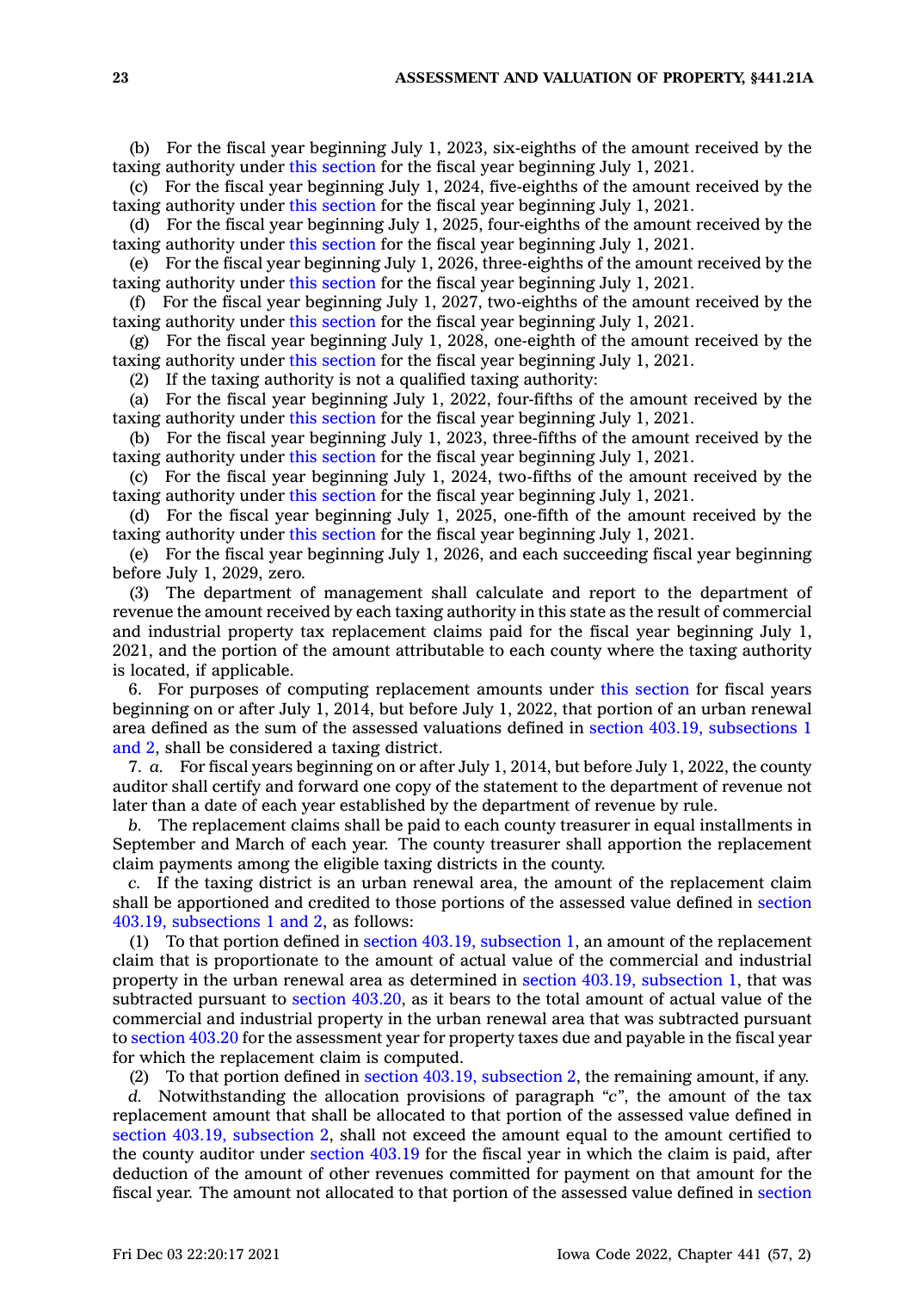#### **§441.21A, ASSESSMENT AND VALUATION OF PROPERTY 24**

403.19, [subsection](https://www.legis.iowa.gov/docs/code/403.19.pdf) 2, as <sup>a</sup> result of the operation of this paragraph, shall be allocated to that portion of assessed value defined in section 403.19, [subsection](https://www.legis.iowa.gov/docs/code/403.19.pdf) 1.

*e.* The amount of the replacement claim amount credited to the portion of the assessed value defined in section 403.19, [subsection](https://www.legis.iowa.gov/docs/code/403.19.pdf) 1, shall be allocated to and when received be paid into the fund for the respective taxing district as taxes by or for the taxing district into which all other property taxes are paid. The amount of the replacement claim amount credited to the portion of the assessed value defined in section 403.19, [subsection](https://www.legis.iowa.gov/docs/code/403.19.pdf) 2, shall be allocated to and when collected be paid into the special fund of the municipality under section [403.19,](https://www.legis.iowa.gov/docs/code/403.19.pdf) [subsection](https://www.legis.iowa.gov/docs/code/403.19.pdf) 2.

*f.* This [subsection](https://www.legis.iowa.gov/docs/code/441.21A.pdf) shall apply to the apportionment of replacement claim amounts for fiscal years beginning on or after July 1, 2014, but before July 1, 2022.

8. *a.* For fiscal years beginning on or after July 1, 2022, but before July 1, 2029, each taxing authority's replacement claim calculated under [subsection](https://www.legis.iowa.gov/docs/code/441.21A.pdf) 5, or portion thereof, shall be paid to the appropriate county treasurer, as provided in [subsection](https://www.legis.iowa.gov/docs/code/441.21A.pdf) 2, paragraph *"b"*, in equal installments in September and March of each year.

*b.* After payment by the county treasurer to the taxing authority, the taxing authority's replacement claim shall be apportioned and credited by the governing body of the taxing authority among the taxing authority's tax levies in the same proportion that each property tax levy bears to the total of all property tax levies imposed by the taxing authority for the fiscal year for which the payment is received.

*c.* Of the amounts allocated and credited to each property tax levy that is subject to division under section [403.19](https://www.legis.iowa.gov/docs/code/403.19.pdf), the total amount paid into the fund for the taxing authority as taxes by or for the taxing authority into which all other property taxes are paid and the special fund of the applicable municipality under section 403.19, [subsection](https://www.legis.iowa.gov/docs/code/403.19.pdf) 2, shall be an amount of the replacement claim that is proportionate to the amount of the total sum of the assessed value of the taxable commercial and industrial property in the urban renewal area as <sup>a</sup> share of total assessed value of all taxable property in the taxing authority and shall be apportioned as follows:

(1) To the fund for the taxing authority as taxes by or for the taxing authority into which all other property taxes are paid, an amount proportionate to the amount of actual value of the commercial and industrial property in the urban renewal area as determined in [section](https://www.legis.iowa.gov/docs/code/403.19.pdf) 403.19, [subsection](https://www.legis.iowa.gov/docs/code/403.19.pdf) 1, that was subtracted pursuant to section [403.20](https://www.legis.iowa.gov/docs/code/403.20.pdf), as it bears to the total amount of actual value of the commercial and industrial property in the urban renewal area that was subtracted pursuant to [section](https://www.legis.iowa.gov/docs/code/403.20.pdf) 403.20 for the assessment year for property taxes due and payable in the fiscal year for which the replacement claim is computed.

(2) (a) To the special fund of the applicable municipality under section 403.19, [subsection](https://www.legis.iowa.gov/docs/code/403.19.pdf) [2](https://www.legis.iowa.gov/docs/code/403.19.pdf), the remaining amount, if any.

(b) The amount allocated under subparagraph division (a) shall not exceed the amount equal to the amount certified to the county auditor under [section](https://www.legis.iowa.gov/docs/code/403.19.pdf) 403.19 for the fiscal year in which the claim is paid, after deduction of the amount of other revenues committed for payment on that amount for the fiscal year. The amount not allocated as <sup>a</sup> result of the operation of this subparagraph division (b) shall be allocated to and paid into the fund for the taxing authority as taxes by or for the taxing authority in the manner provided in subparagraph (1).

9. This [section](https://www.legis.iowa.gov/docs/code/441.21A.pdf) is repealed July 1, 2029. 2013 [Acts,](https://www.legis.iowa.gov/docs/acts/2013/CH0123.pdf) ch 123, §20, 22, 23; 2021 [Acts,](https://www.legis.iowa.gov/docs/acts/2021/CH0177.pdf) ch 177, §112 – 119 Referred to in [§257.3](https://www.legis.iowa.gov/docs/code/257.3.pdf), [331.512](https://www.legis.iowa.gov/docs/code/331.512.pdf), [331.559](https://www.legis.iowa.gov/docs/code/331.559.pdf) Section amended and editorially internally renumbered

#### **441.22 Forest and fruit-tree reservations.**

Forest and fruit-tree reservations fulfilling the conditions of [chapter](https://www.legis.iowa.gov/docs/code//427C.pdf) 427C shall be exempt from taxation. In all other cases where trees are planted upon any tract of land, without regard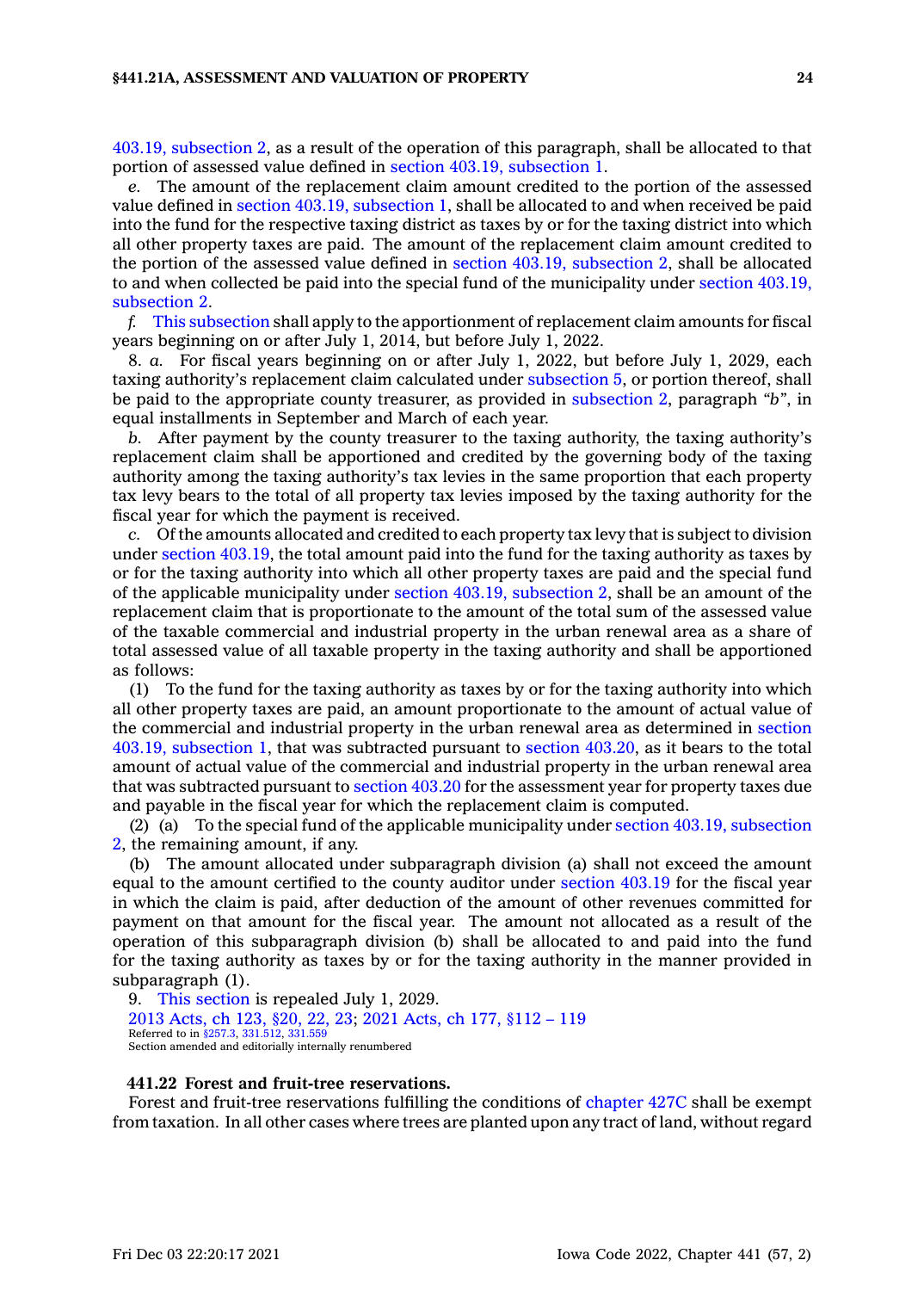to area, for forest, fruit, shade, or ornamental purposes, or for windbreaks, the assessor shall not increase the valuation of the property because of such improvements.

[S13, §1400-l; C24, 27, 31, 35, 39, §**7110;** C46, §441.5; C50, 54, 58, §441.14; C62, 66, 71, 73, 75, 77, 79, 81, §441.22; 82 Acts, ch [1247,](https://www.legis.iowa.gov/docs/acts/1982/CH1247.pdf) §3]

84 Acts, ch [1222,](https://www.legis.iowa.gov/docs/acts/1984/CH1222.pdf) §8; 2021 [Acts,](https://www.legis.iowa.gov/docs/acts/2021/CH0080.pdf) ch 80, §276 Referred to in [§427A.1](https://www.legis.iowa.gov/docs/code/427A.1.pdf) Section amended

### **441.23 Notice of valuation.**

If there has been an increase or decrease in the valuation of the property, or upon the written request of the person assessed, the assessor shall, at the time of making the assessment, inform the person assessed, in writing, of the valuation put upon the taxpayer's property, and notify the person, that if the person feels aggrieved, to contact the assessor pursuant to [section](https://www.legis.iowa.gov/docs/code/441.30.pdf) 441.30 or to appear before the board of review and show why the assessment should be changed. However, if the valuation of <sup>a</sup> class of property is uniformly decreased, the assessor may notify the affected property owners by publication in the official newspapers of the county. The owners of real property shall be notified not later than April 1 of any adjustment of the real property assessment.

[C97, §1356; C24, 27, 31, §7111; C35, §7111, 7129-e1; C39, §**7111, 7129.1;** C46, §441.6, 442.2; C50, 54, 58, §441.15, 442.2; C62, 66, 71, 73, 75, 77, 79, 81, §441.23]

92 Acts, ch [1073,](https://www.legis.iowa.gov/docs/acts/1992/CH1073.pdf) §13; 2004 Acts, ch [1086,](https://www.legis.iowa.gov/docs/acts/2004/CH1086.pdf) §72; 2013 [Acts,](https://www.legis.iowa.gov/docs/acts/2013/CH0123.pdf) ch 123, §51, 64, 65 Referred to in [§428.4](https://www.legis.iowa.gov/docs/code/428.4.pdf)

# **441.24 Refusal to furnish statement.**

1. If <sup>a</sup> person refuses to furnish the verified statements required in connection with the assessment of property by the assessor, or to list the corporation's or person's property, the department of revenue, or assessor, as the case may be, shall proceed to list and assess the property according to the best information obtainable, and shall add to the taxable valuation one hundred percent thereof, which valuation and penalty shall be separately shown, and shall constitute the assessment; and if the valuation of the property is changed by <sup>a</sup> board of review, or on appeal from <sup>a</sup> board of review, <sup>a</sup> like penalty shall be added to the valuation thus fixed.

2. However, all or part of the penalty imposed under this [section](https://www.legis.iowa.gov/docs/code/441.24.pdf) may be waived by the board of review upon application to the board by the assessor or the property owner. The waiver or reduction in the penalty shall be allowed only on the valuation of real property against which the penalty has been imposed.

[C51, §475; R60, §734; C73, §823, 1318; C97, §1357; C24, 27, 31, 35, 39, §**7112;** C46, §441.7; C50, 54, 58, §441.16; C62, 66, 71, 73, 75, 77, 79, 81, §441.24]

89 [Acts,](https://www.legis.iowa.gov/docs/acts/1989/CH0296.pdf) ch 296, §64; 2003 [Acts,](https://www.legis.iowa.gov/docs/acts/2003/CH0145.pdf) ch 145, §286; 2015 [Acts,](https://www.legis.iowa.gov/docs/acts/2015/CH0109.pdf) ch 109, §69, 75 Referred to in \$428.35, [441.19](https://www.legis.iowa.gov/docs/code/441.19.pdf)

### **441.25 False statement.**

Any person making any verified statement or return, or taking any oath required by this title, who knowingly makes <sup>a</sup> false statement therein, shall be guilty of perjury.

[C97, §1358; C24, 27, 31, 35, 39, §**7113;** C46, §441.8; C50, 54, 58, §441.17; C62, 66, 71, 73, 75, 77, 79, 81, §441.25]

Referred to in [§441.19](https://www.legis.iowa.gov/docs/code/441.19.pdf) Perjury, punishment, [§720.2](https://www.legis.iowa.gov/docs/code/720.2.pdf)

### **441.26 Assessment rolls and books.**

1. The director of revenue shall each year prescribe the form of assessment roll to be used by all assessors in assessing property, in this state, also the form of pages of the assessor's assessment book. The assessment rolls shall be in <sup>a</sup> form that will permit entering, separately, the names of all persons assessed, and shall also contain <sup>a</sup> notice in substantially the following form:

> If you are not satisfied that the foregoing assessment is correct, you may contact the assessor on or after April 2, to and including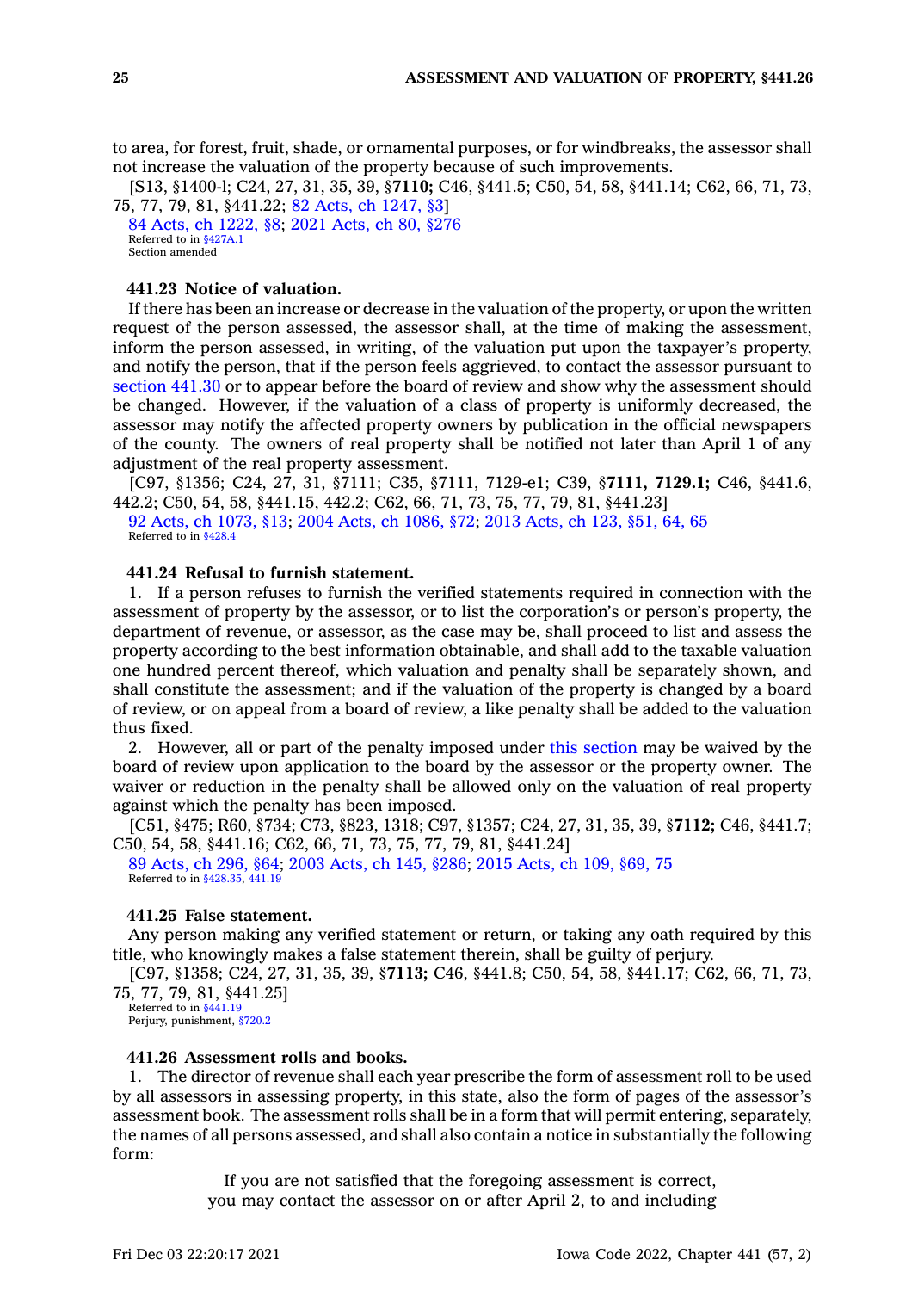April 25, of the year of the assessment to request an informal review of the assessment pursuant to [section](https://www.legis.iowa.gov/docs/code/441.30.pdf) 441.30.

If you are not satisfied that the foregoing assessment is correct, you may file <sup>a</sup> protest against such assessment with the board of review on or after April 2, to and including April 30, of the year of the assessment, such protest to be confined to the grounds specified in [section](https://www.legis.iowa.gov/docs/code/441.37.pdf) 441.37.

Dated: ........ day of ............ (month), ........ (year) ............................................

County/City Assessor.

2. The notice in each odd-numbered year shall contain <sup>a</sup> statement that the assessments are subject to equalization pursuant to an order issued by the department of revenue, that the county auditor shall give notice on or before October 8 by publication in an official newspaper of general circulation to any class of property affected by the equalization order, that the county auditor shall give notice by mail postmarked on or before October 8 to each property owner or taxpayer whose valuation has been increased by the equalization order, and that the board of review shall be in session from October 10 to November 15 to hear protests of affected property owners or taxpayers whose valuations have been adjusted by the equalization order.

3. The assessment rolls shall be used in listing the property and showing the values affixed to the property of all persons assessed. The rolls shall be made in duplicate. The duplicate roll shall be signed by the assessor, detached from the original and delivered to the person assessed if there has been an increase or decrease in the valuation of the property. If there has been no change in the valuation, the information on the roll may be printed on computer stock paper and preserved as required by this [chapter](https://www.legis.iowa.gov/docs/code//441.pdf). If the person assessed requests in writing <sup>a</sup> copy of the roll, the copy shall be provided to the person. The pages of the assessor's assessment book shall contain columns ruled and headed for the information required by this [chapter](https://www.legis.iowa.gov/docs/code//441.pdf) and that which the department of revenue deems essential in the equalization work of the department. The assessor shall return all assessment rolls and schedules to the county auditor, along with the completed assessment book, as provided in this [chapter](https://www.legis.iowa.gov/docs/code//441.pdf), and the county auditor shall carefully keep and preserve the rolls, schedules, and book for <sup>a</sup> period of five years from the time of its filing in the county auditor's office.

4. Beginning with valuations for January 1, 1977, and each succeeding year, for each parcel of property entered in the assessment book, the assessor shall list the classification of the property.

[C51, §471, 473; R60, §732, 733; C73, §821; C97, §1360, 1361; S13, §1360, 1361; C24, 27, 31, 35, 39, §**7115, 7116, 7117, 7118;** C46, §405.20, 441.10, 441.11, 441.13; C50, 54, 58, §405.20, 441.18, 441.19, 441.20, 441.21; C62, 66, 71, 73, 75, 77, 79, 81, §441.26]

86 Acts, ch [1107,](https://www.legis.iowa.gov/docs/acts/1986/CH1107.pdf) §1; 89 [Acts,](https://www.legis.iowa.gov/docs/acts/89/CH0296.pdf) ch 296, §65; 2000 Acts, ch [1058,](https://www.legis.iowa.gov/docs/acts/2000/CH1058.pdf) §56; 2003 [Acts,](https://www.legis.iowa.gov/docs/acts/2003/CH0145.pdf) ch 145, §286; 2004 Acts, ch [1101,](https://www.legis.iowa.gov/docs/acts/2004/CH1101.pdf) §58; 2011 [Acts,](https://www.legis.iowa.gov/docs/acts/2011/CH0025.pdf) ch 25, §143; 2013 [Acts,](https://www.legis.iowa.gov/docs/acts/2013/CH0123.pdf) ch 123, §52, 64, 65; 2015 [Acts,](https://www.legis.iowa.gov/docs/acts/2015/CH0109.pdf) ch 109, [§70,](https://www.legis.iowa.gov/docs/acts/2015/CH0109.pdf) 75; 2015 [Acts,](https://www.legis.iowa.gov/docs/acts/2015/CH0116.pdf) ch 116, §4, 5, 13 Referred to in [§331.508](https://www.legis.iowa.gov/docs/code/331.508.pdf)

### **441.27 Uniform assessment rolls.**

The director of revenue shall from time to time prepare and certify to each assessor such instructions as to <sup>a</sup> uniform method of making up the assessment rolls as the director of revenue thinks necessary to secure <sup>a</sup> compliance with the law and uniform returns, which shall be printed upon each assessment roll, and also prepare instructions for the same purpose as to making up the assessment book, which shall be printed therein.

[C97, §1362; C24, 27, 31, 35, 39, §**7119;** C46, §441.14; C50, 54, 58, §441.22; C62, 66, 71, 73, 75, 77, 79, 81, §441.27]

2003 [Acts,](https://www.legis.iowa.gov/docs/acts/2003/CH0145.pdf) ch 145, §286

# **441.28 Assessment rolls — change — notice to taxpayer.**

The assessment shall be completed not later than April 1 each year. If the assessor makes any change in an assessment after it has been entered on the assessor's rolls, the assessor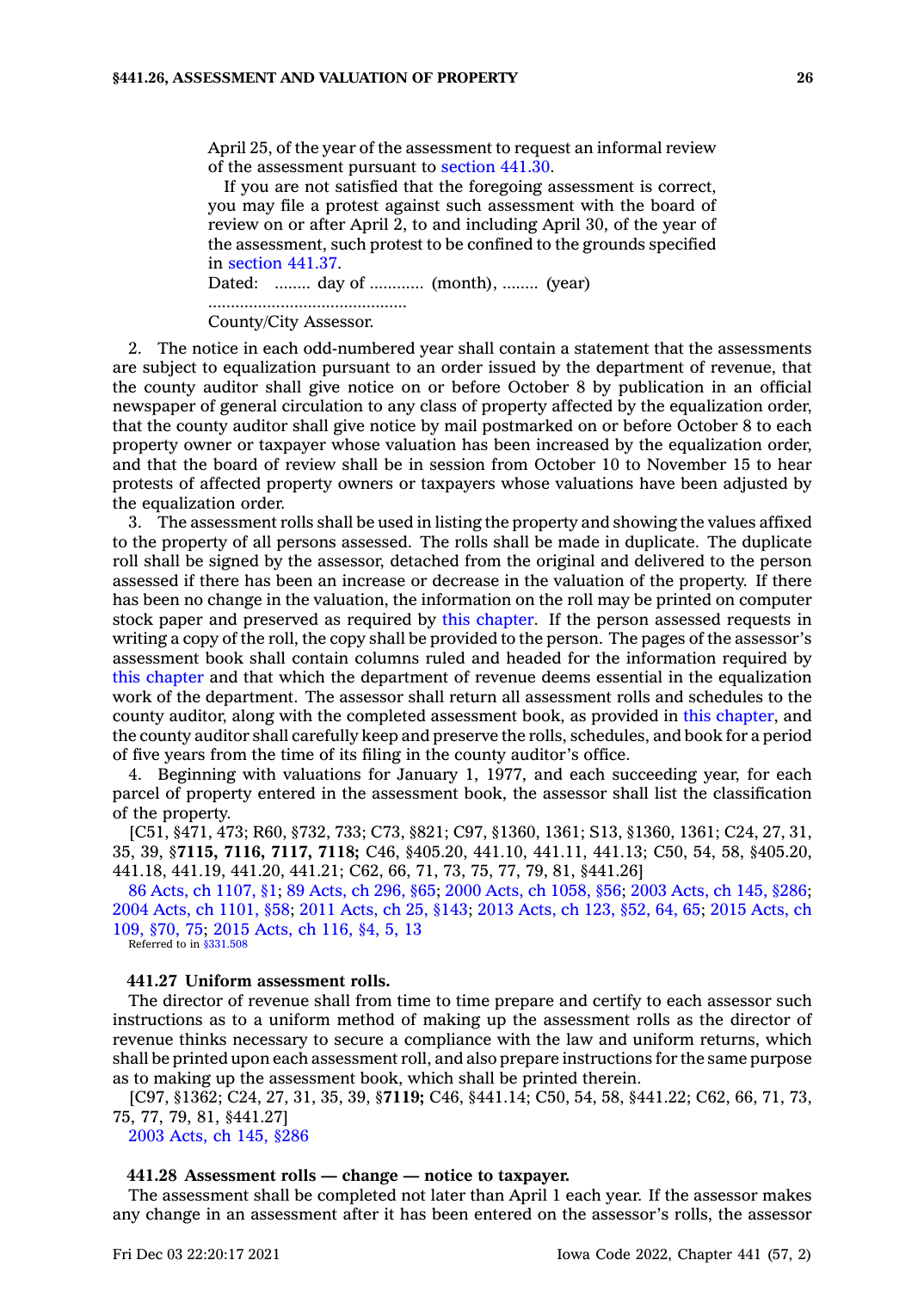shall note on the roll, together with the original assessment, the new assessment and the reason for the change, together with the assessor's signature and the date of the change. Provided, however, in the event the assessor increases any assessment the assessor shall give notice of the increase in writing to the taxpayer by mail postmarked no later than April 1. No changes shall be made on the assessment rolls after April 1 except by written agreement of the taxpayer and assessor under section [441.30](https://www.legis.iowa.gov/docs/code/441.30.pdf), by order of the board of review or of the property assessment appeal board, or by decree of court.

[C51, §471, 473; R60, §732, 733, 736; C73, §821, 825; C97, §1360, 1366; S13, §1360, 1366; C24, 27, 31, 35, 39, §**7115, 7122, 7123;** C46, §405.20, 441.10, 441.17, 441.18; C50, 54, 58, §405.20, 441.18, 441.25; C62, 66, 71, 73, 75, 77, 79, 81, §441.28]

2005 [Acts,](https://www.legis.iowa.gov/docs/acts/2005/CH0150.pdf) ch 150, §126; 2013 [Acts,](https://www.legis.iowa.gov/docs/acts/2013/CH0123.pdf) ch 123, §53, 64, 65; 2015 [Acts,](https://www.legis.iowa.gov/docs/acts/2015/CH0116.pdf) ch 116, §6, 13 Referred to in [§428.4](https://www.legis.iowa.gov/docs/code/428.4.pdf)

### **441.28A Electronic delivery authorized.**

1. If the assessor is required or authorized by this title to send any assessment, notice, or any other information to persons by regular mail, the assessor shall instead provide the assessment, notice, or other information by electronic means if the person entitled to receive the assessment, notice, or information has by electronic or other means, authorized the assessor to provide the assessment, notice, or other information in that manner.

2. An authorization to receive assessments, notices, or other information by electronic means pursuant to this [section](https://www.legis.iowa.gov/docs/code/441.28A.pdf) shall continue until revoked in writing by the person. Such revocation may be provided to the assessor electronically in <sup>a</sup> manner approved by the assessor.

3. Electronic means includes delivery to an electronic mail address or by other electronic means reasonably calculated to apprise the person of the information that is being provided, as designated by the authorizing person.

4. Any assessment, notice, or other information provided by the assessor to <sup>a</sup> person pursuant to this [section](https://www.legis.iowa.gov/docs/code/441.28A.pdf) is deemed to have been mailed by the assessor and received by the person on the date that the assessor electronically sends the information to the person or electronically notifies the person that the information is available to be accessed by the person.

5. An authorization under this [section](https://www.legis.iowa.gov/docs/code/441.28A.pdf) also applies to information that is not expressly required by law to be sent by regular mail, but that is customarily sent by the assessor using regular mail, to persons entitled to receive the information.

6. Information compiled or possessed by the assessor for the purposes of complying with authorizations for delivery by electronic means under this title, including but not limited to taxpayer post office addresses, electronic mail addresses, waivers, waiver requests, waiver revocations, and passwords or other methods of protecting taxpayer information are not public records and are not subject to disclosure under [chapter](https://www.legis.iowa.gov/docs/code//22.pdf) 22.

2018 Acts, ch [1008,](https://www.legis.iowa.gov/docs/acts/2018/CH1008.pdf) §1, 2; 2021 [Acts,](https://www.legis.iowa.gov/docs/acts/2021/CH0132.pdf) ch 132, §2

Section applies to assessments, notices, or other information provided by assessors on or after July 1, 2018; 2018 Acts, ch [1008,](https://www.legis.iowa.gov/docs/acts/2018/CH1008.pdf) §2 Subsections 1 and 6 amended

#### **441.29 Plat book — index system.**

1. The county auditor shall furnish to each assessor <sup>a</sup> plat book on which shall be platted the lands and lots in the assessor's assessment district, showing on each subdivision or part thereof, written in ink or pencil, the name of the owner, the number of acres, or the boundary lines and distances in each, and showing as to each tract the number of acres to be deducted for railway right-of-way and for roads and for rights-of-way for public levees and open public drainage improvements.

2. The auditor, or the auditor's designee, of any county shall establish <sup>a</sup> permanent real estate index number system with related tax maps for all real estate tax administration purposes, including the assessment, levy, and collection of such taxes. Wherever in real property tax administration the legal description of tax parcels is required, such permanent number system shall be adopted in addition thereto. The permanent real estate index numbers shall begin with the two-digit county number and be <sup>a</sup> unique identifying number for each parcel within the county. These numbers shall follow the property, not the owner,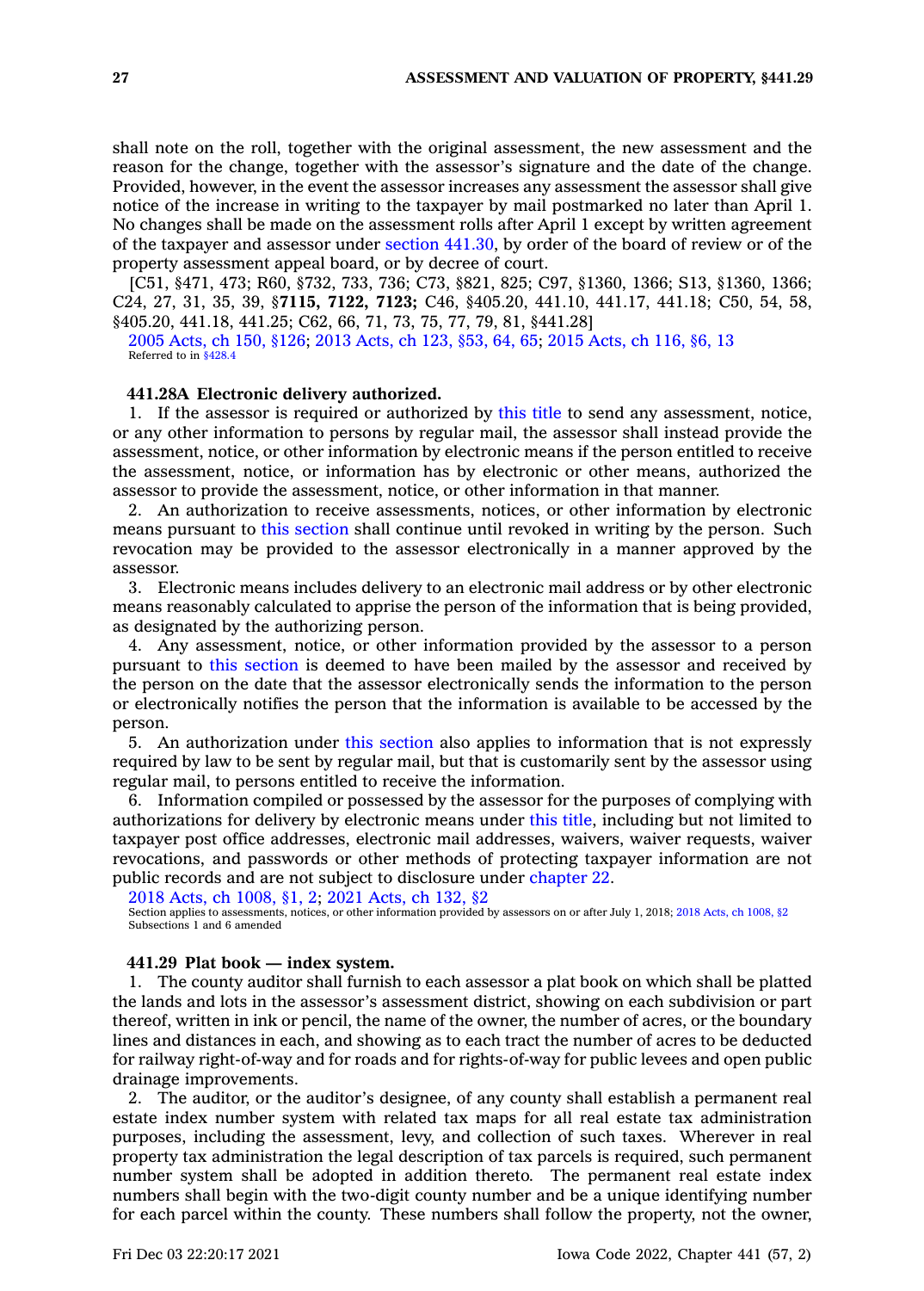and can be an alphanumeric system. In the event of <sup>a</sup> division of an existing parcel, the original permanent parcel index number shall be retired and new numbers assigned. The auditor shall prepare and maintain permanent real estate index number tax maps, which shall carry such numbers. The auditor shall prepare and maintain cross indexes of the numbers assigned under this system, with legal descriptions of the real estate to which such numbers relate. Indexes and tax maps established as provided in this [section](https://www.legis.iowa.gov/docs/code/441.29.pdf) shall be open to public inspection.

[C51, §181; R60, §733; C73, §821; C97, §1364; C24, 27, 31, 35, 39, §**7120;** C46, §441.15; C50, 54, 58, §441.23; C62, 66, 71, 73, 75, 77, 79, 81, §441.29]

2004 Acts, ch [1144,](https://www.legis.iowa.gov/docs/acts/2004/CH1144.pdf) §2; 2018 Acts, ch [1041,](https://www.legis.iowa.gov/docs/acts/2018/CH1041.pdf) §94 Referred to in [§331.512](https://www.legis.iowa.gov/docs/code/331.512.pdf), [354.2](https://www.legis.iowa.gov/docs/code/354.2.pdf), [354.4](https://www.legis.iowa.gov/docs/code/354.4.pdf), [354.5](https://www.legis.iowa.gov/docs/code/354.5.pdf), [354.27](https://www.legis.iowa.gov/docs/code/354.27.pdf)

### **441.30 Informal assessment review period — recommendation.**

1. Any property owner or aggrieved taxpayer who is dissatisfied with the owner's or taxpayer's assessment may contact the assessor by telephone or in writing by paper or electronic medium on or after April 2, to and including April 25, of the year of the assessment to inquire about the specifics and accuracy of the assessment. Such an inquiry may also include <sup>a</sup> request for an informal review of the assessment by the assessor under one or more of the grounds for protest authorized under [section](https://www.legis.iowa.gov/docs/code/441.37.pdf) 441.37.

2. In response to an inquiry under [subsection](https://www.legis.iowa.gov/docs/code/441.30.pdf) 1, if the assessor, following an informal review, determines that the assessment was incorrect under one or more of the grounds for protest authorized under section [441.37](https://www.legis.iowa.gov/docs/code/441.37.pdf), the assessor may, on or before April 25, recommend that the property owner or aggrieved taxpayer file <sup>a</sup> protest with the local board of review and may file <sup>a</sup> recommendation with the local board of review related to the informal review, or may enter into <sup>a</sup> signed written agreement with the property owner or aggrieved taxpayer authorizing the assessor to correct or modify the assessment according to the agreement of the parties.

3. A recommendation filed with the local board of review by the assessor pursuant to [subsection](https://www.legis.iowa.gov/docs/code/441.30.pdf) 2 shall be utilized by the local board of review in the evaluation of all evidence properly before the local board of review.

4. This [section](https://www.legis.iowa.gov/docs/code/441.30.pdf), including any action taken by the assessor under this [section](https://www.legis.iowa.gov/docs/code/441.30.pdf), shall not be construed to limit <sup>a</sup> property owner or taxpayer's ability to file <sup>a</sup> protest with the local board of review under [section](https://www.legis.iowa.gov/docs/code/441.37.pdf) 441.37.

2013 [Acts,](https://www.legis.iowa.gov/docs/acts/2013/CH0123.pdf) ch 123, §54, 64, 65; 2015 [Acts,](https://www.legis.iowa.gov/docs/acts/2015/CH0116.pdf) ch 116, §7, 13; 2017 [Acts,](https://www.legis.iowa.gov/docs/acts/2017/CH0151.pdf) ch 151, §10, 29 Referred to in [§441.23,](https://www.legis.iowa.gov/docs/code/441.23.pdf) [441.26](https://www.legis.iowa.gov/docs/code/441.26.pdf), [441.28](https://www.legis.iowa.gov/docs/code/441.28.pdf) 2017 amendment to subsections 1 and 2 applies to assessment years beginning on or after January 1, 2018; 2017 [Acts,](https://www.legis.iowa.gov/docs/acts/2017/CH0151.pdf) ch 151, §29

#### **441.31 Board of review.**

1. The chairperson of the conference board shall call <sup>a</sup> meeting by written notice to all of the members of the board for the purpose of appointing <sup>a</sup> board of review for all assessments made by the assessor. The board of review may consist of either three members or five members. As nearly as possible this board shall include one licensed real estate broker and one licensed architect or person experienced in the building and construction field. In the case of <sup>a</sup> county, at least one member of the board shall be <sup>a</sup> farmer. Not more than two members of the board of review shall be of the same profession or occupation and members of the board of review shall be residents of the assessor jurisdiction. The terms of the members of the board of review shall be for six years, beginning with January 1 of the year following their selection. In boards of review having three members the term of one member of the first board to be appointed shall be for two years, one member for four years, and one member for six years. In the case of boards of review having five members, the term of one member of the first board to be appointed shall be for one year, one member for two years, one member for three years, one member for four years, and one member for six years.

2. *a.* However, notwithstanding the board of review appointed by the county conference board pursuant to [subsection](https://www.legis.iowa.gov/docs/code/441.31.pdf) 1, <sup>a</sup> city council of <sup>a</sup> city having <sup>a</sup> population of seventy-five thousand or more which is <sup>a</sup> member of <sup>a</sup> county conference board may provide, by ordinance, for <sup>a</sup> city board of review to hear appeals of property assessments by residents of that city. The members of the city board of review shall be appointed by the city council. The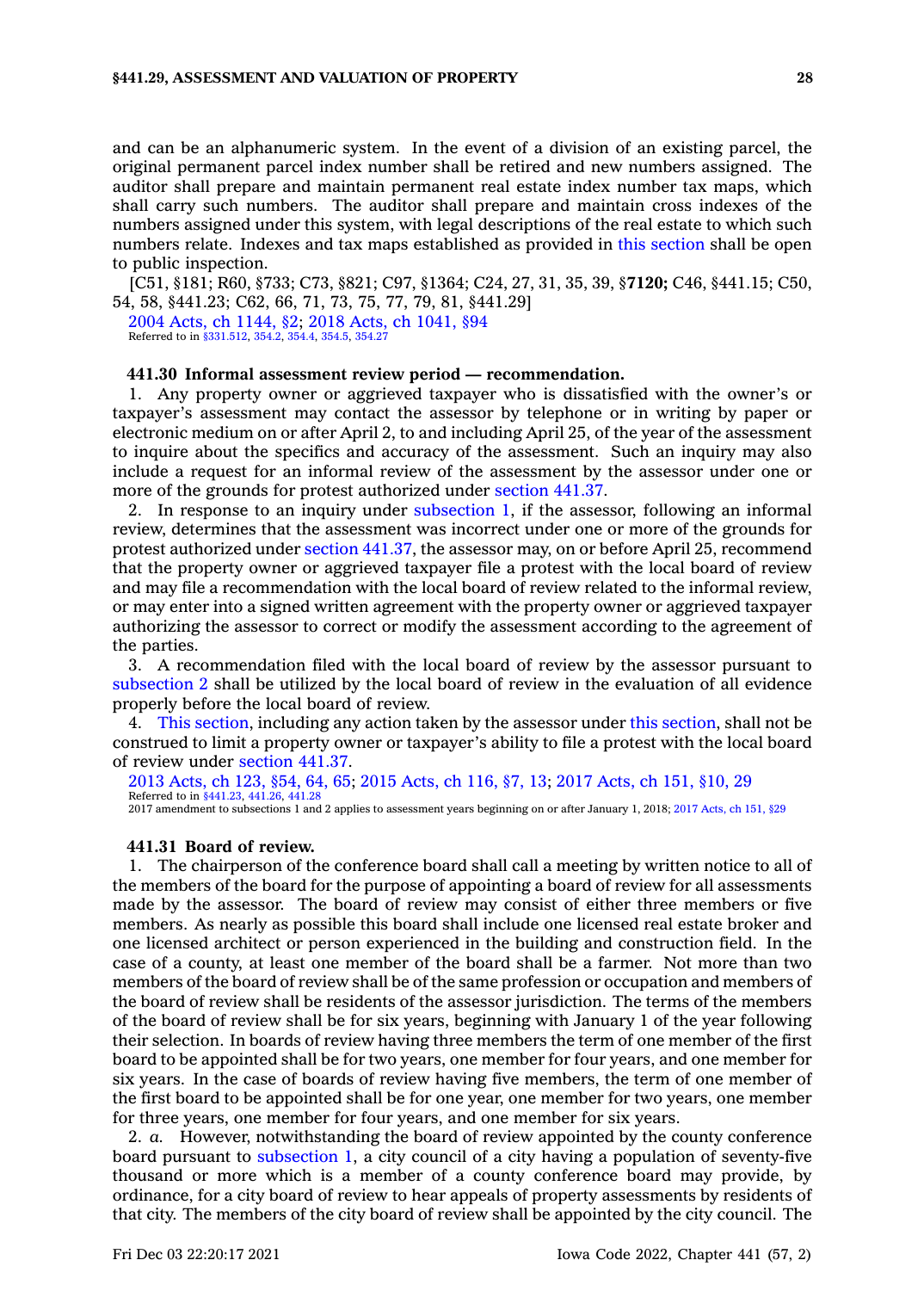city shall pay the expenses incurred by the city board of review. However, if the city has <sup>a</sup> population of more than one hundred twenty-five thousand, the expenses incurred by the city board of review shall be paid by the county. All of the provisions of this [chapter](https://www.legis.iowa.gov/docs/code//441.pdf) relating to the boards of review shall apply to <sup>a</sup> city board of review appointed pursuant to this [subsection](https://www.legis.iowa.gov/docs/code/441.31.pdf).

*b.* If <sup>a</sup> city having <sup>a</sup> population of more than one hundred twenty-five thousand abolishes its office of city assessor, the city may provide, by ordinance, for <sup>a</sup> city board of review or request the county conference board to appoint <sup>a</sup> ten-member county board of review. The initial ten-member county board of review established pursuant to this paragraph shall consist of the members of the city board of review and the county board of review who are serving unexpired terms of office. The members of the initial ten-member county board of review may continue to serve their unexpired terms of office and are eligible for reappointment for <sup>a</sup> six-year term. The ten-member county board of review created pursuant to this paragraph is in lieu of the boards of review provided for in [subsection](https://www.legis.iowa.gov/docs/code/441.31.pdf) 1, but the professional and occupational qualifications of members shall apply.

3. Notwithstanding the requirements of [subsection](https://www.legis.iowa.gov/docs/code/441.31.pdf) 1, the conference board or <sup>a</sup> city council which has appointed <sup>a</sup> board of review may increase the membership of the board of review by an additional two members if it determines that as <sup>a</sup> result of the large number of protests filed or estimated to be filed the board of review will be unable to timely resolve the protests with the existing number of members. If the board of review has ten members, not more than four additional members may be appointed by the conference board. The additional emergency members shall be appointed for <sup>a</sup> term set by the conference board or the city council but not for longer than two years. The conference board or the city council may extend the terms of the emergency members if it makes <sup>a</sup> similar determination as required for the initial appointment.

[R60, §739; C73, §829, 830, 832; C97, §1368, 1370, 1375, 1376; C24, 27, 31, 35, 39, §**7127, 7129, 7137, 7138;** C46, §441.21, 442.1, 442.12, 442.13; C50, 54, 58, §405.13, 405A.3, 442.1; C62, 66, 71, 73, 75, 77, 79, 81, §441.31]

86 Acts, ch [1230,](https://www.legis.iowa.gov/docs/acts/1986/CH1230.pdf) §1; 88 Acts, ch [1043,](https://www.legis.iowa.gov/docs/acts/88/CH1043.pdf) §2; 95 [Acts,](https://www.legis.iowa.gov/docs/acts/95/CH0074.pdf) ch 74, §1; 97 [Acts,](https://www.legis.iowa.gov/docs/acts/97/CH0022.pdf) ch 22, §2, 3; 2017 [Acts,](https://www.legis.iowa.gov/docs/acts/2017/CH0131.pdf) ch [131,](https://www.legis.iowa.gov/docs/acts/2017/CH0131.pdf) §7

### **441.32 Terms — vacancies.**

1. The terms of the members of the board of review are for six years each except for the emergency members whose terms shall be set by the conference board for <sup>a</sup> period not to exceed two years. Members of this board may be removed by the conference board but only after <sup>a</sup> public hearing upon specified charges, if <sup>a</sup> hearing is requested by the member. A subsequent appointment, and an appointment to fill <sup>a</sup> vacancy, shall be made in the same way as the original selection. The board may subpoena witnesses and administer oaths.

2. *a.* In addition to removal under [subsection](https://www.legis.iowa.gov/docs/code/441.32.pdf) 1, the director of revenue may remove <sup>a</sup> member of the board of review if any of the following apply:

(1) The member violates any law or administrative rule applicable to the member's duties on the board of review.

(2) The member fails to comply with an order of the director of revenue or an order of any court.

*b.* Prior to issuing an order removing <sup>a</sup> member of the board of review, the director of revenue shall provide the member with written notice of the director's intent to remove the member from the board of review.

*c.* If the member of the board of review receiving the notice of intent for removal files <sup>a</sup> written request for <sup>a</sup> hearing with the director within thirty days after receipt of the written notice specified in paragraph *"b"*, the director shall hold <sup>a</sup> hearing prior to the issuance of an order removing the member from the board of review. The director may subpoena witnesses and administer oaths in connection with the hearing.

*d.* If the director of revenue removes <sup>a</sup> member of the board of review pursuant to [this](https://www.legis.iowa.gov/docs/code/441.32.pdf) [subsection](https://www.legis.iowa.gov/docs/code/441.32.pdf), an appointment to fill the vacancy shall be made in the same manner as the original appointment. An order removing <sup>a</sup> member of the board is subject to judicial review in accordance with [chapter](https://www.legis.iowa.gov/docs/code//17A.pdf) 17A.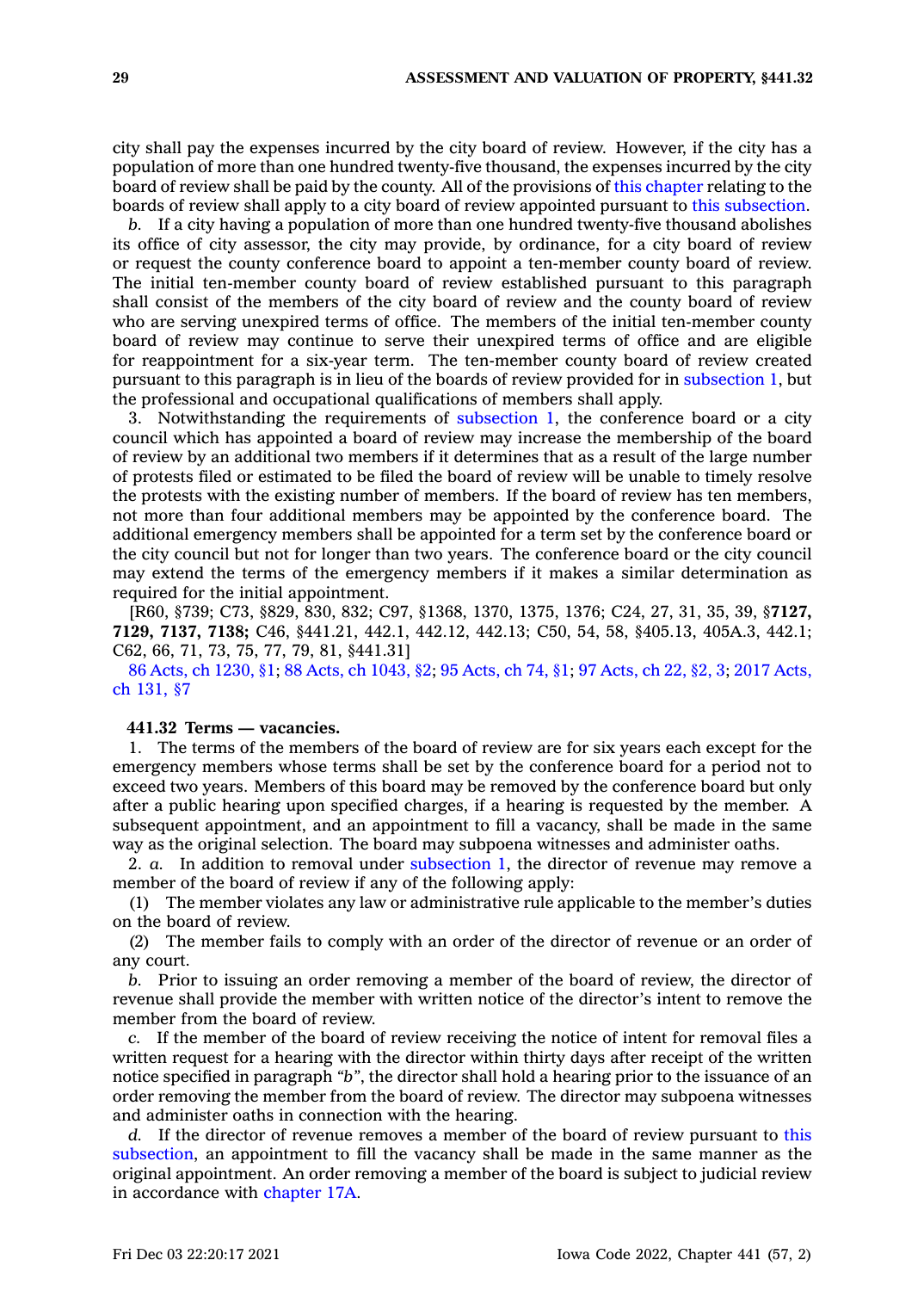*e.* The director of revenue shall adopt rules pursuant to [chapter](https://www.legis.iowa.gov/docs/code//17A.pdf) 17A to administer [this](https://www.legis.iowa.gov/docs/code/441.32.pdf) [subsection](https://www.legis.iowa.gov/docs/code/441.32.pdf).

[R60, §739; C73, §829, 830, 832; C97, §1368, 1370, 1375, 1376; C24, 27, 31, 35, 39, §**7127, 7129, 7137, 7138;** C46, §405.14, 441.21, 442.1, 442.12, 442.13; C50, 54, 58, §405.14, 441.3, 442.1; C62, 66, 71, 73, 75, 77, 79, 81, §441.32]

86 Acts, ch [1230,](https://www.legis.iowa.gov/docs/acts/1986/CH1230.pdf) §2; 2021 [Acts,](https://www.legis.iowa.gov/docs/acts/2021/CH0171.pdf) ch 171, §29 Section amended

# **441.33 Sessions of board of review.**

1. The board of review shall be in session from May 1 through the period of time necessary to act on all protests filed under [section](https://www.legis.iowa.gov/docs/code/441.37.pdf) 441.37 but not later than May 31 each year and for an additional period as required under [section](https://www.legis.iowa.gov/docs/code/441.37.pdf) 441.37 and shall hold as many meetings as are necessary to discharge its duties. On or before May 31 in those years in which <sup>a</sup> session has not been extended as required under section [441.37](https://www.legis.iowa.gov/docs/code/441.37.pdf), the board shall return all books, records, and papers to the assessor except undisposed of protests and records pertaining to those protests. If it has not completed its work by May 31, in those years in which the session has not been extended under section [441.37](https://www.legis.iowa.gov/docs/code/441.37.pdf), the director of revenue may authorize the board of review to continue in session for <sup>a</sup> period necessary to complete its work, but the director of revenue shall not approve <sup>a</sup> continuance extending beyond July 15. On or before May 31 or on the final day of any extended session required under [section](https://www.legis.iowa.gov/docs/code/441.37.pdf) 441.37 or authorized by the director of revenue, the board of review shall adjourn until May 1 of the following year. It shall adopt its own rules of procedure, elect its own chairperson from its membership, and keep minutes of its meetings. The board shall appoint <sup>a</sup> clerk who may be <sup>a</sup> member of the board or any other qualified person, except the assessor or any member of the assessor's staff. It may be reconvened by the director of revenue. All undisposed protests in its hands on July 15 shall be automatically overruled and returned to the assessor together with its other records.

2. Within fifteen days following the adjournment of any regular or special session, the board of review shall submit to the director of revenue, on forms prescribed by the director, <sup>a</sup> report of any actions taken during that session.

[R60, §739; C73, §829, 830, 832; C97, §1368, 1370, 1375, 1376; C24, 27, 31, 35, 39, §**7127, 7129, 7137, 7138;** C46, §405.15, 441.21, 442.1, 442.12, 442.13; C50, 54, 58, §405.15, 442.1, 442.12; C62, 66, 71, 73, 75, 77, 79, 81, S81, §441.33; 81 [Acts,](https://www.legis.iowa.gov/docs/acts/1981/CH0145.pdf) ch 145, §1] 87 [Acts,](https://www.legis.iowa.gov/docs/acts/1987/CH0198.pdf) ch 198, §7; 2003 [Acts,](https://www.legis.iowa.gov/docs/acts/2003/CH0145.pdf) ch 145, §286; 2019 [Acts,](https://www.legis.iowa.gov/docs/acts/2019/CH0024.pdf) ch 24, §104 Referred to in [§441.35](https://www.legis.iowa.gov/docs/code/441.35.pdf), [441.45](https://www.legis.iowa.gov/docs/code/441.45.pdf)

### **441.34 Quarters — hours — expenses.**

The board of review of assessments shall hold meetings in quarters provided by the board of supervisors. Said board shall be in session such hours each day and shall devote such time to its duties as may be necessary to the discharge of its duties and to accomplish substantial justice. The expenses of the board shall be included in the assessor's annual budget as provided hereafter.

[C39, §**7134.1;** C46, 50, 54, 58, §405.16, 405.17, 442.8; C62, 66, 71, 73, 75, 77, 79, 81, §441.34]

#### **441.35 Powers of review board.**

1. The board of review shall have the power:

*a.* To equalize assessments by raising or lowering the individual assessments of real property, including new buildings, made by the assessor.

*b.* To add to the assessment rolls any taxable property which has been omitted by the assessor.

*c.* To add to the assessment rolls for taxation property which the board believes has been erroneously exempted from taxation. Revocation of <sup>a</sup> property tax exemption shall commence with the assessment for the current assessment year, and shall not be applied to prior assessment years.

2. In any year after the year in which an assessment has been made of all of the real estate in any taxing district, the board of review shall meet as provided in section [441.33](https://www.legis.iowa.gov/docs/code/441.33.pdf), and where the board finds the same has changed in value, the board shall revalue and reassess any part or all of the real estate contained in such taxing district, and in such case, the board shall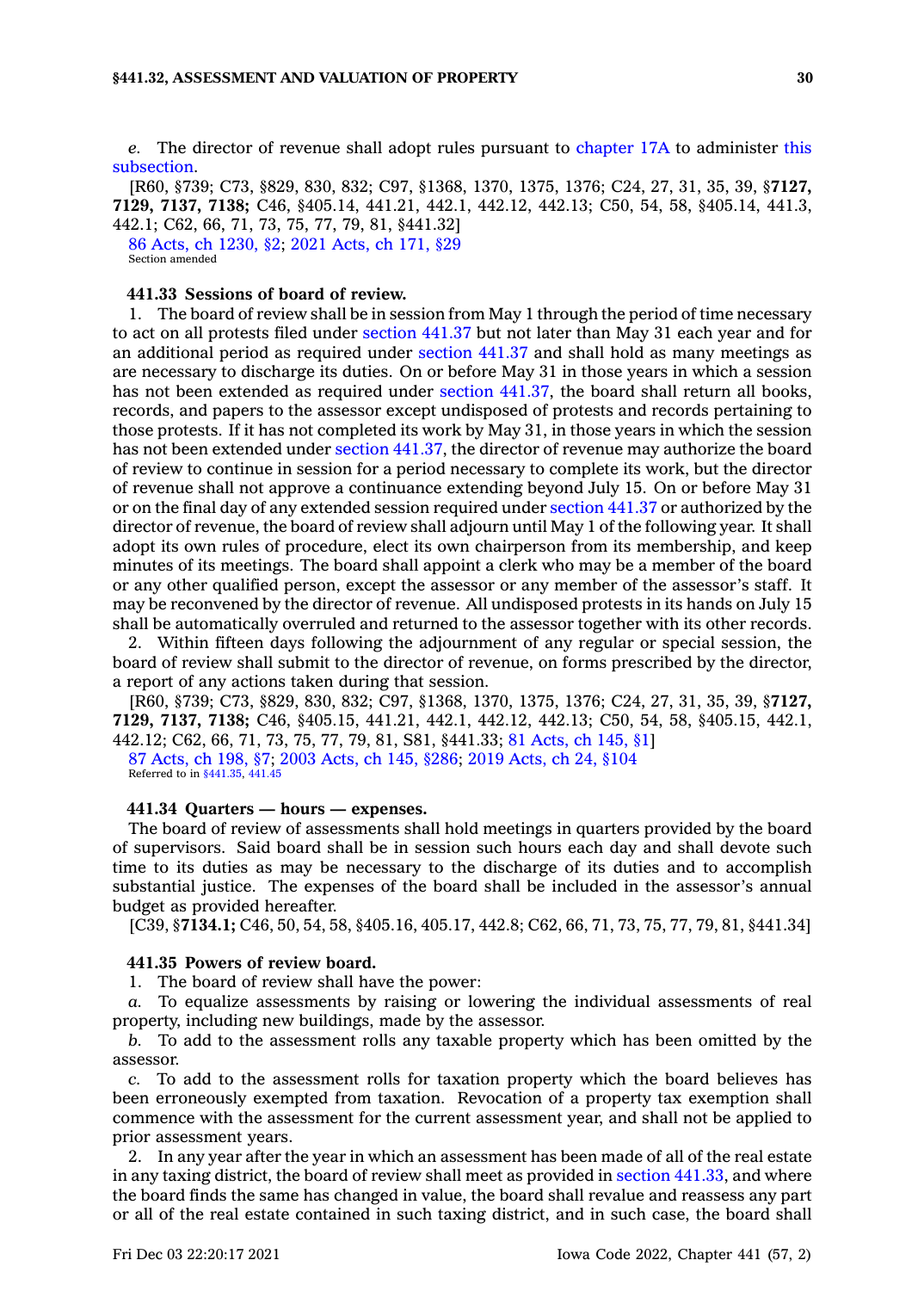determine the actual value as of January 1 of the year of the revaluation and reassessment and compute the taxable value thereof. If the assessment of any such property is raised, or any property is added to the tax list by the board, the clerk shall give notice in the manner provided in [section](https://www.legis.iowa.gov/docs/code/441.36.pdf) 441.36. If all property in any taxing district is revalued and reassessed, the board shall, in addition to notices required to be provided in the manner specified in section [441.36](https://www.legis.iowa.gov/docs/code/441.36.pdf), instruct the clerk to give immediate notice by one publication in one of the official newspapers located in the taxing district. The decision of the board as to the foregoing matters shall be subject to appeal to the property assessment appeal board within the same time and in the same manner as provided in section [441.37A](https://www.legis.iowa.gov/docs/code/441.37A.pdf) and to the district court within the same time and in the same manner as provided in [section](https://www.legis.iowa.gov/docs/code/441.38.pdf) 441.38.

[C35, §7129-e1; C39, §**7129.1;** C46, 50, 54, 58, §405.21, 442.2; C62, 66, 71, 73, 75, 77, 79, 81, §441.35]

87 [Acts,](https://www.legis.iowa.gov/docs/acts/1987/CH0084.pdf) ch 84, §2; 89 [Acts,](https://www.legis.iowa.gov/docs/acts/89/CH0296.pdf) ch 296, §66; 2005 [Acts,](https://www.legis.iowa.gov/docs/acts/2005/CH0150.pdf) ch 150, §127; 2011 [Acts,](https://www.legis.iowa.gov/docs/acts/2011/CH0025.pdf) ch 25, §143; 2013 [Acts,](https://www.legis.iowa.gov/docs/acts/2013/CH0123.pdf) ch 123, §55, 64, 65; 2015 [Acts,](https://www.legis.iowa.gov/docs/acts/2015/CH0116.pdf) ch 116, §8, 13

#### **441.36 Change of assessment — notice.**

All changes in assessments authorized by the board of review, and reasons therefor, shall be entered in the minute book kept by said board and on the assessment roll. Said minute book shall be filed with the assessor after the adjournment of the board of review and shall at all times be open to public inspection. In case the value of any specific property or the entire assessment of any person, partnership, or association is increased, or new property is added by the board, the clerk shall give immediate notice thereof by mail to each at the post office address shown on the assessment rolls, and at the conclusion of the action of the board therein the clerk shall post an alphabetical list of those whose assessments are thus raised and added, in <sup>a</sup> conspicuous place in the office or place of meeting of the board, and enter upon the records <sup>a</sup> statement that such posting has been made, which entry shall be conclusive evidence of the giving of the notice required. The board shall hold an adjourned meeting, with at least five days intervening after the posting of said notices, before final action with reference to the raising of assessments or the adding of property to the rolls is taken, and the posted notices shall state the time and place of holding such adjourned meeting, which time and place shall also be stated in the proceedings of the board.

[R60, §740; C73, §831; C97, §1371, 1372; S13, §1371, 1372; C24, 27, 31, 35, 39, §**7130, 7131;** C46, 50, 54, 58, §405.23, 442.3, 442.4; C62, 66, 71, 73, 75, 77, 79, 81, §441.36] Referred to in [§441.35](https://www.legis.iowa.gov/docs/code/441.35.pdf)

#### **441.37 Protest of assessment —grounds.**

1. *a.* (1) Any property owner or aggrieved taxpayer who is dissatisfied with the owner's or taxpayer's assessment may file <sup>a</sup> protest against such assessment with the board of review on or after April 2, to and including April 30, of the year of the assessment. In any county which has been declared to be <sup>a</sup> disaster area by proper federal authorities after March 1 and prior to May 20 of said year of assessment, the board of review shall be authorized to remain in session until June 15 and the time for filing <sup>a</sup> protest shall be extended to and include the period from May 25 to June 5 of such year. The protest shall be in writing on forms prescribed by the director of revenue and, except as provided in [subsection](https://www.legis.iowa.gov/docs/code/441.37.pdf) 3, signed by the one protesting or by the protester's duly authorized agent. The taxpayer may have an oral hearing on the protest if the request for the oral hearing is made in writing at the time of filing the protest. The protest must be confined to one or more of the following grounds:

(a) That said assessment is not equitable as compared with assessments of other like property in the taxing district.

- (b) That the property is assessed for more than the value authorized by law.
- (c) That the property is not assessable, is exempt from taxes, or is misclassified.
- (d) That there is an error in the assessment.
- (e) That there is fraud or misconduct in the assessment which shall be specifically stated.

(2) If the local board of review, property assessment appeal board, or district court decides in favor of the property owner or aggrieved taxpayer and finds that there was fraud or misconduct in the assessment, the property owner's or aggrieved taxpayer's reasonable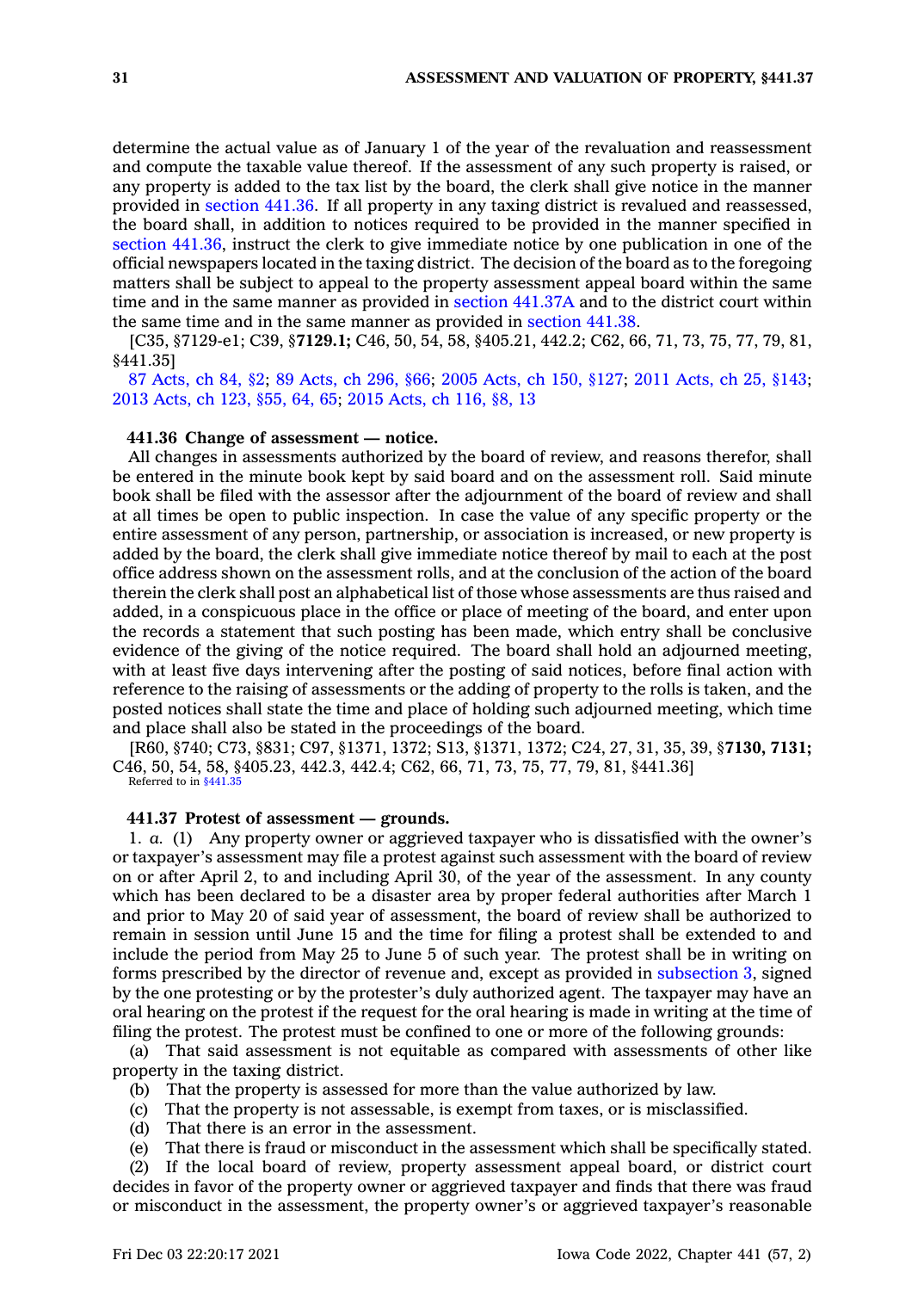costs incurred in bringing the protest or appeal shall be paid from the assessment expense fund under [section](https://www.legis.iowa.gov/docs/code/441.16.pdf) 441.16.

(3) For purposes of this [section](https://www.legis.iowa.gov/docs/code/441.37.pdf), *"costs"* include but are not limited to legal fees, appraisal fees, and witness fees.

(4) For purposes of this [section](https://www.legis.iowa.gov/docs/code/441.37.pdf), *"misconduct"* means the same as defined in [section](https://www.legis.iowa.gov/docs/code/441.9.pdf) 441.9.

*b.* The burden of proof for all protests filed under this [section](https://www.legis.iowa.gov/docs/code/441.37.pdf) shall be as stated in [section](https://www.legis.iowa.gov/docs/code/441.21.pdf) 441.21, [subsection](https://www.legis.iowa.gov/docs/code/441.21.pdf) 3.

*c.* The property owner or aggrieved taxpayer may combine on one form protests of assessment on parcels separately assessed if the same grounds are relied upon as the basis for protesting each separate assessment. If an oral hearing is requested on more than one of such protests, the person making the combined protests may request that the oral hearings be held consecutively.

2. *a.* A property owner or aggrieved taxpayer who finds that <sup>a</sup> clerical or mathematical error has been made in the assessment of the owner's or taxpayer's property may file <sup>a</sup> protest against that assessment in the same manner as provided in this [section](https://www.legis.iowa.gov/docs/code/441.37.pdf), except that the protest may be filed for previous years. The board may correct clerical or mathematical errors for any assessment year in which the taxes have not been fully paid or otherwise legally discharged.

*b.* Upon the determination of the board that <sup>a</sup> clerical or mathematical error has been made the board shall take appropriate action to correct the error and notify the county auditor of the change in the assessment as <sup>a</sup> result of the error and the county auditor shall make the correction in the assessment and the tax list in the same manner as provided in [section](https://www.legis.iowa.gov/docs/code/443.6.pdf) 443.6.

*c.* The board shall not correct an error resulting from <sup>a</sup> property owner's or taxpayer's inaccuracy in reporting or failure to comply with [section](https://www.legis.iowa.gov/docs/code/441.19.pdf) 441.19.

3. For assessment years beginning on or after January 1, 2014, the board of review may allow property owners or aggrieved taxpayers who are dissatisfied with the owner's or taxpayer's assessment to file <sup>a</sup> protest against such assessment by electronic means. Electronic filing of assessment protests may be authorized for the protest period that begins April 2, the protest period that begins October 9, or both. Except for the requirement that <sup>a</sup> protest be signed, all other requirements of this [section](https://www.legis.iowa.gov/docs/code/441.37.pdf) for an assessment protest to the board of review shall apply to <sup>a</sup> protest filed electronically. If electronic filing is authorized by the local board of review, the availability of electronic filing shall be clearly indicated on the assessment roll notice provided to the property owner or taxpayer and included in both the published equalization order notice and the equalization order notice mailed to the property owner or taxpayer if applicable.

4. After the board of review has considered any protest filed by <sup>a</sup> property owner or aggrieved taxpayer and made final disposition of the protest, the board shall give written notice to the property owner or aggrieved taxpayer who filed the protest of the action taken by the board of review on the protest. The written notice to the property owner or aggrieved taxpayer shall also specify the reasons for the action taken by the board of review on the protest. If protests of assessment on multiple parcels separately assessed were combined, the written notice shall state the action taken, and the reasons for the action, for each assessment protested.

[R60, §740; C73, §831; C97, §1373; S13, §1373; C24, 27, 31, 35, 39, §**7132;** C46, 50, 54, 58, §405.22, 442.5; C62, 66, 71, 73, 75, 77, 79, 81, S81, §441.37; 81 [Acts,](https://www.legis.iowa.gov/docs/acts/1981/CH0145.pdf) ch 145, §2]

86 Acts, ch [1028,](https://www.legis.iowa.gov/docs/acts/1986/CH1028.pdf) §1; 88 Acts, ch [1251,](https://www.legis.iowa.gov/docs/acts/88/CH1251.pdf) §2; 2005 [Acts,](https://www.legis.iowa.gov/docs/acts/2005/CH0140.pdf) ch 140, §57, 58, 73; 2011 [Acts,](https://www.legis.iowa.gov/docs/acts/2011/CH0025.pdf) ch 25, [§143](https://www.legis.iowa.gov/docs/acts/2011/CH0025.pdf); 2013 [Acts,](https://www.legis.iowa.gov/docs/acts/2013/CH0123.pdf) ch 123, §56, 57, 64, 65; 2015 [Acts,](https://www.legis.iowa.gov/docs/acts/2015/CH0116.pdf) ch 116, §9, 10, 13; 2017 [Acts,](https://www.legis.iowa.gov/docs/acts/2017/CH0151.pdf) ch 151, §11 – [13,](https://www.legis.iowa.gov/docs/acts/2017/CH0151.pdf) 29; 2019 [Acts,](https://www.legis.iowa.gov/docs/acts/2019/CH0059.pdf) ch 59, §133

Referred to in [§404.5](https://www.legis.iowa.gov/docs/code/404.5.pdf), [404B.6](https://www.legis.iowa.gov/docs/code/404B.6.pdf), [428.4](https://www.legis.iowa.gov/docs/code/428.4.pdf), [441.26](https://www.legis.iowa.gov/docs/code/441.26.pdf), [441.30](https://www.legis.iowa.gov/docs/code/441.30.pdf), [441.33](https://www.legis.iowa.gov/docs/code/441.33.pdf), [441.37A,](https://www.legis.iowa.gov/docs/code/441.37A.pdf) [441.38](https://www.legis.iowa.gov/docs/code/441.38.pdf), [441.45](https://www.legis.iowa.gov/docs/code/441.45.pdf)

2017 amendments to subsection 1, paragraph a, apply to assessment years beginning on or after January 1, 2018; 2017 [Acts,](https://www.legis.iowa.gov/docs/acts/2017/CH0151.pdf) ch 151, §29

### **441.37A Appeal of protest to property assessment appeal board.**

1. *a.* Appeals may be taken from the action of the board of review with reference to protests of assessment, valuation, or application of an equalization order to the property assessment appeal board created in [section](https://www.legis.iowa.gov/docs/code/421.1A.pdf) 421.1A. However, <sup>a</sup> property owner or aggrieved taxpayer or an appellant described in [section](https://www.legis.iowa.gov/docs/code/441.42.pdf) 441.42 may bypass the property assessment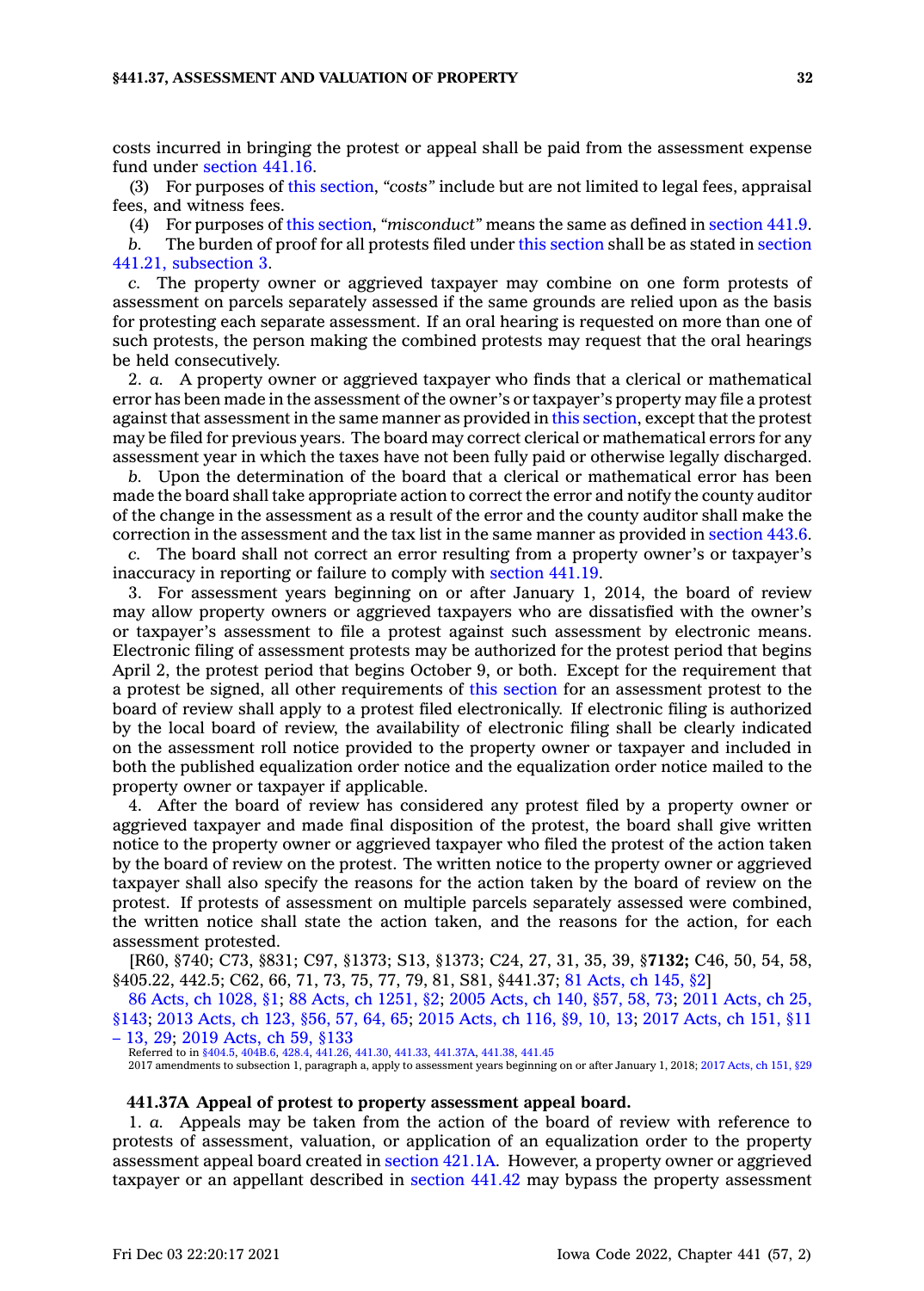appeal board and appeal the decision of the local board of review to the district court pursuant to [section](https://www.legis.iowa.gov/docs/code/441.38.pdf) 441.38.

*b.* For an appeal to the property assessment appeal board to be valid, <sup>a</sup> party must file an appeal with the board within twenty days after the date of adjournment of the local board of review or May 31, whichever is later. The appeal shall include the basis of the appeal and the relief sought. New grounds in addition to those set out in the protest to the local board of review, as provided in section [441.37](https://www.legis.iowa.gov/docs/code/441.37.pdf), may be pleaded, and additional evidence to sustain those grounds set out in the protest to the local board of review may be introduced. The assessor shall have the same right to appeal to the assessment appeal board as an individual taxpayer, public body, or other public officer as provided in [section](https://www.legis.iowa.gov/docs/code/441.42.pdf) 441.42. An appeal to the board is <sup>a</sup> contested case under [chapter](https://www.legis.iowa.gov/docs/code//17A.pdf) 17A.

*c.* Filing of the appeal with the property assessment appeal board shall preserve all rights of appeal of the appellant, except as otherwise provided in [subsection](https://www.legis.iowa.gov/docs/code/441.37A.pdf) 2.

*d.* A copy of the appellant's appeal shall be sent by the property assessment appeal board to the local board of review whose decision is being appealed.

*e.* The property assessment appeal board may, by rule, provide for the filing of an appeal by electronic means. All requirements of this [section](https://www.legis.iowa.gov/docs/code/441.37A.pdf) for an appeal to the board shall apply to an appeal filed electronically.

2. *a.* A party to the appeal may request <sup>a</sup> hearing or the appeal may proceed without <sup>a</sup> hearing. If <sup>a</sup> hearing is requested, the appellant and the local board of review from which the appeal is taken shall be given at least thirty days' written notice by the property assessment appeal board of the date the appeal shall be heard and the local board of review may be present and participate at such hearing. Notice to all affected taxing districts shall be deemed to have been given when written notice is provided to the local board of review. The requirement of thirty days' written notice may be waived by mutual agreement of all parties to the appeal. Failure by the appellant to appear at the property assessment appeal board hearing shall result in dismissal of the appeal unless <sup>a</sup> continuance is granted to the appellant by the board following <sup>a</sup> showing of good cause for the appellant's failure to appear. If an appeal is dismissed for failure to appear, the property assessment appeal board shall have no jurisdiction to consider any subsequent appeal on the appellant's protest.

*b.* Each appeal may be considered by one or more members of the board, and the chairperson of the board may assign members to consider appeals. If <sup>a</sup> hearing is requested, it shall be open to the public and shall be conducted in accordance with the rules of practice and procedure adopted by the board. The board may provide by rule for participation in such hearings by telephone or other means of electronic communication. However, any deliberation of the board or of board members considering the appeal in reaching <sup>a</sup> decision on any appeal shall be confidential. Any deliberation of the board or of board members to rule on procedural motions in <sup>a</sup> pending appeal or to deliberate on the decision to be reached in an appeal is exempt from the provisions of [chapter](https://www.legis.iowa.gov/docs/code//21.pdf) 21. The property assessment appeal board or any member of the board considering the appeal may require the production of any books, records, papers, or documents as evidence in any matter pending before the board that may be material, relevant, or necessary for the making of <sup>a</sup> just decision. Any books, records, papers, or documents produced as evidence shall become part of the record of the appeal. Any testimony given relating to the appeal shall be electronically recorded and made <sup>a</sup> part of the record of the appeal.

3. *a.* The burden of proof for all appeals before the board shall be as stated in [section](https://www.legis.iowa.gov/docs/code/441.21.pdf) 441.21, [subsection](https://www.legis.iowa.gov/docs/code/441.21.pdf) 3. The board members considering the appeal shall determine anew all questions arising before the local board of review that relate to the liability of the property to assessment or the amount of the assessment. All of the evidence shall be considered and there shall be no presumption as to the correctness of the valuation of assessment appealed from. If the appeal is considered by less than the full membership of the board, the determination made by such members shall be forwarded to the full board for approval, rejection, or modification. If the initial determination is rejected by the board, it shall be returned for reconsideration to the board members making the initial determination.

*b.* The decision of the board shall be considered the final agency action and is subject to judicial review as provided in section [441.37B](https://www.legis.iowa.gov/docs/code/441.37B.pdf), except as otherwise provided in [section](https://www.legis.iowa.gov/docs/code/441.49.pdf) 441.49.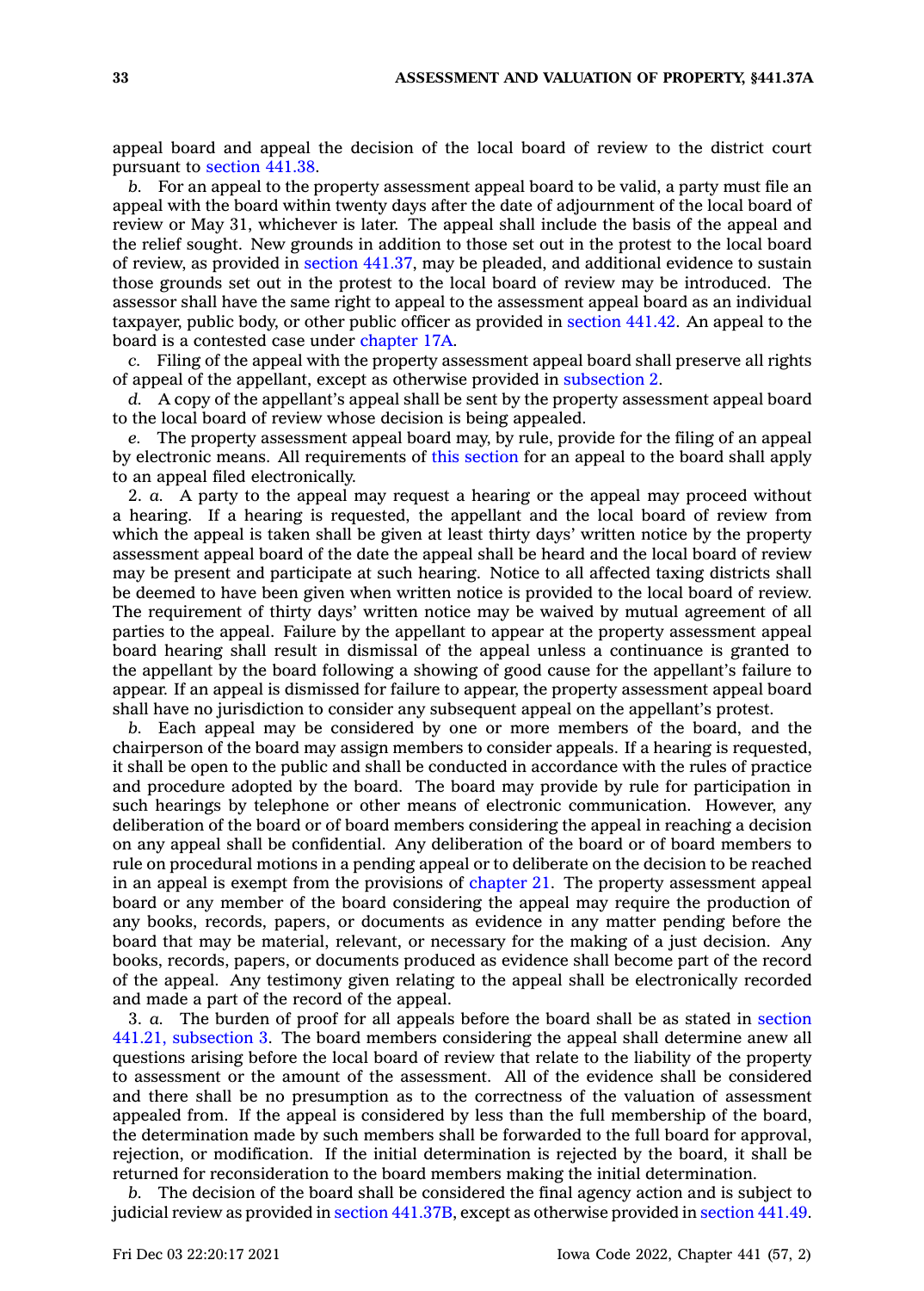A decision of the board modifying an assessment shall be sent to the county auditor and the assessor, who shall correct the assessment books accordingly. An appeal of the board's decision under section [441.37B](https://www.legis.iowa.gov/docs/code/441.37B.pdf) shall not itself stay execution or enforcement of the board's decision.

*c.* The levy of taxes on any assessment appealed to the board shall not be delayed by any proceeding before the board, and if the assessment appealed from is reduced by the decision of the board, any taxes levied upon that portion of the assessment reduced shall be abated or, if already paid, shall, by order of the board, be refunded or credited against future property taxes levied against the property at the option of the property owner or aggrieved taxpayer.

*d.* If the subject of an appeal is the application of an equalization order, the property assessment appeal board shall not order <sup>a</sup> reduction in assessment greater than the amount that the assessment was increased due to application of the equalization order.

*e.* Each party to the appeal shall be responsible for the costs of the appeal incurred by that party.

2005 [Acts,](https://www.legis.iowa.gov/docs/acts/2005/CH0150.pdf) ch 150, §128; 2008 Acts, ch [1191,](https://www.legis.iowa.gov/docs/acts/2008/CH1191.pdf) §74, 75; 2013 [Acts,](https://www.legis.iowa.gov/docs/acts/2013/CH0123.pdf) ch 123, §58 – 61, 64, 65, 69; 2014 Acts, ch [1093,](https://www.legis.iowa.gov/docs/acts/2014/CH1093.pdf) §2; 2015 [Acts,](https://www.legis.iowa.gov/docs/acts/2015/CH0138.pdf) ch 138, §19, 161, 162; 2017 [Acts,](https://www.legis.iowa.gov/docs/acts/2017/CH0151.pdf) ch 151, §14 – 16, 29 Referred to in [§428.4](https://www.legis.iowa.gov/docs/code/428.4.pdf), [441.35](https://www.legis.iowa.gov/docs/code/441.35.pdf)

2017 amendments apply to assessment years beginning on or after January 1, 2018; 2017 [Acts,](https://www.legis.iowa.gov/docs/acts/2017/CH0151.pdf) ch 151, §29

#### **441.37B Appeal to district court from property assessment appeal board.**

1. A party who is aggrieved or adversely affected by <sup>a</sup> final action of the property assessment appeal board may seek judicial review of the action as provided in [chapter](https://www.legis.iowa.gov/docs/code//17A.pdf) 17A. Notwithstanding section 17A.19, [subsection](https://www.legis.iowa.gov/docs/code/17A.19.pdf) 2, <sup>a</sup> petition for judicial review of the action of the property assessment appeal board shall be filed in the district court of the county where the property that is subject to the appeal is located.

2. Notwithstanding any provision of [chapter](https://www.legis.iowa.gov/docs/code//17A.pdf) 17A to the contrary, for appeals taken from the property assessment appeal board to district court, new grounds in addition to those set out in the appeal to the property assessment appeal board shall not be pleaded.

3. Notwithstanding any provision of [chapter](https://www.legis.iowa.gov/docs/code//17A.pdf) 17A to the contrary, additional evidence to sustain those grounds set out in the appeal to the property assessment appeal board may not be introduced in an appeal to the district court.

4. A decision of the district court modifying an assessment shall be sent to the county auditor and the assessor, who shall correct the assessment books accordingly.

2017 [Acts,](https://www.legis.iowa.gov/docs/acts/2017/CH0151.pdf) ch 151, §17, 29 Referred to in [§428.4](https://www.legis.iowa.gov/docs/code/428.4.pdf), [441.37A](https://www.legis.iowa.gov/docs/code/441.37A.pdf), [602.8102\(61\)](https://www.legis.iowa.gov/docs/code/602.8102.pdf)

Section applies to assessment years beginning on or after January 1, 2018; 2017 [Acts,](https://www.legis.iowa.gov/docs/acts/2017/CH0151.pdf) ch 151, §29

#### **441.38 Appeal to district court from local board of review.**

1. Appeals may be taken from the action of the local board of review with reference to protests of assessment, to the district court of the county in which the board holds its sessions within twenty days after the board's adjournment or May 31, whichever date is later. For appeals taken from the local board of review directly to district court, new grounds in addition to those set out in the protest to the local board of review, as provided in section [441.37](https://www.legis.iowa.gov/docs/code/441.37.pdf), may be pleaded. For appeals taken from the local board of review directly to district court, additional evidence to sustain those grounds set out in the protest to the local board of review may be introduced. The assessor shall have the same right to appeal and in the same manner as an individual taxpayer, public body, or other public officer as provided in [section](https://www.legis.iowa.gov/docs/code/441.42.pdf) 441.42. Appeals shall be taken by filing <sup>a</sup> written notice of appeal with the clerk of district court. Filing of the written notice of appeal shall preserve all rights of appeal of the appellant.

2. Notice of appeal shall be served as an original notice on the chairperson, presiding officer, or clerk of the board of review after the filing of notice under [subsection](https://www.legis.iowa.gov/docs/code/441.38.pdf) 1 with the clerk of district court.

3. The court shall hear the appeal in equity and determine anew all questions arising before the board of review that relate to the liability of the property to assessment or the amount of the assessment. The court shall consider all of the evidence and there shall be no presumption as to the correctness of the valuation or assessment appealed from. The court's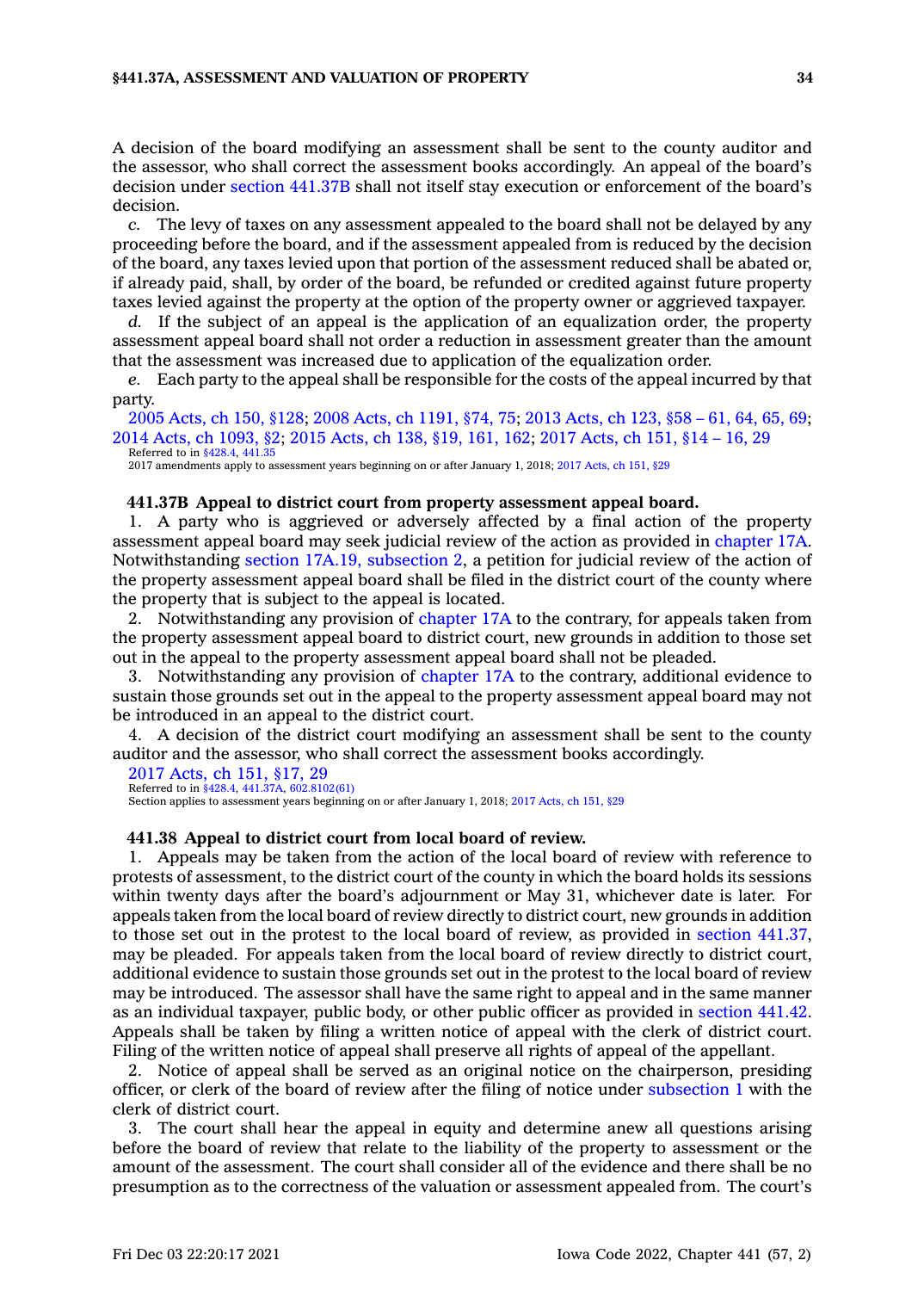decision shall be certified by the clerk of the court to the county auditor and the assessor, who shall correct the assessment books accordingly.

[R60, §738; C73, §827, 831; C97, §1367, 1373; S13, §1373; C24, 27, 31, 35, 39, §**7126, 7133;** C46, §441.20; C50, 54, 58, §405.24, 441.27, 442.6; C62, 66, 71, 73, 75, 77, 79, 81, §441.38]

87 [Acts,](https://www.legis.iowa.gov/docs/acts/1987/CH0198.pdf) ch 198, §8; 90 Acts, ch [1192,](https://www.legis.iowa.gov/docs/acts/90/CH1192.pdf) §1; 2005 [Acts,](https://www.legis.iowa.gov/docs/acts/2005/CH0140.pdf) ch 140, §59; 2005 [Acts,](https://www.legis.iowa.gov/docs/acts/2005/CH0150.pdf) ch 150, §129; 2006 Acts, ch [1158,](https://www.legis.iowa.gov/docs/acts/2006/CH1158.pdf) §63; 2008 Acts, ch [1191,](https://www.legis.iowa.gov/docs/acts/2008/CH1191.pdf) §76; 2017 [Acts,](https://www.legis.iowa.gov/docs/acts/2017/CH0151.pdf) ch 151, §18, 29

Referred to in [§428.4](https://www.legis.iowa.gov/docs/code/428.4.pdf), [441.35](https://www.legis.iowa.gov/docs/code/441.35.pdf), [441.37A](https://www.legis.iowa.gov/docs/code/441.37A.pdf), [443.11](https://www.legis.iowa.gov/docs/code/443.11.pdf), [602.8102\(61\)](https://www.legis.iowa.gov/docs/code/602.8102.pdf) Manner of service, **[R.C.P.](https://www.legis.iowa.gov/docs/ACO/CourtRulesChapter/1.pdf) 1.302 – 1.315**

2017 amendment applies to assessment years beginning on or after January 1, 2018; 2017 [Acts,](https://www.legis.iowa.gov/docs/acts/2017/CH0151.pdf) ch 151, §29

**441.38A Notice to school district.** Repealed by 2017 Acts, ch 151, §26, 29. See [§441.39\(2\)](https://www.legis.iowa.gov/docs/code/441.39.pdf).

**441.38B Appeal to district court from property assessment appeal board.** Repealed by 2017 Acts, ch 151, §26, 29. See [§441.37B](https://www.legis.iowa.gov/docs/code/441.37B.pdf).

**441.39 Notice of assessment protests and appeals to taxing districts.**

1. If <sup>a</sup> property owner or aggrieved taxpayer appeals <sup>a</sup> decision of the board of review to the property assessment appeal board or to district court and requests an adjustment in valuation of one hundred thousand dollars or more, the assessor shall notify all affected taxing districts as shown on the last available tax list.

2. In addition to any other requirement for providing of notice, if <sup>a</sup> property owner or aggrieved taxpayer files <sup>a</sup> protest against the assessment of property valued by the assessor at five million dollars or more or files an appeal to the property assessment appeal board or the district court with regard to such property, the assessor shall provide notice to the school district in which such property is located within ten days of the filing of the protest or the appeal, as applicable.

[C97, §1373; S13, §1373; C24, 27, 31, 35, 39, §**7134;** C46, 50, 54, 58, §442.7; C62, 66, 71, 73, 75, 77, 79, 81, §441.39]

2005 [Acts,](https://www.legis.iowa.gov/docs/acts/2005/CH0019.pdf) ch 19, §56; 2005 [Acts,](https://www.legis.iowa.gov/docs/acts/2005/CH0150.pdf) ch 150, §130; 2017 [Acts,](https://www.legis.iowa.gov/docs/acts/2017/CH0151.pdf) ch 151, §19, 29 2017 amendment applies to assessment years beginning on or after January 1, 2018; 2017 [Acts,](https://www.legis.iowa.gov/docs/acts/2017/CH0151.pdf) ch 151, §29

#### **441.40 Costs, fees, and expenses apportioned.**

The clerk of the court shall likewise certify to the county treasurer the costs assessed by the court on any appeal from <sup>a</sup> board of review to the district court, in all cases where the costs are taxed against the board of review or any taxing district. Thereupon the county treasurer shall compute and apportion the costs between the various taxing districts participating in the proceeds of the collection of the taxes involved in any such appeal, and the treasurer shall so compute and apportion the various amounts which the taxing districts are required to pay in proportion to the amount of taxes each of the taxing districts is entitled to receive from the whole amount of taxes involved in each of such appeals. The county treasurer shall deduct from the proceeds of all general taxes collected the amount of costs so computed and apportioned by the treasurer from the moneys due to each taxing district from general taxes collected. The amount deducted shall be certified to each taxing district in lieu of moneys collected. The county treasurer shall pay to the clerk of the district court the amount of the costs so computed, apportioned, and collected by the treasurer in all cases in which the costs have not been paid.

[R60, §730; C73, §390, 3810; C97, §592, 661, 674; S13, §592, 661, 674; SS15, §1056-b18; C24, 27, 31, 35, §5573, 5656, 5669, 6652, 6653; C39, §**5573, 5656, 5669, 6652, 6653, 7134.1;** C46, §359.48, 363.29, 363.43, 419.38, 419.39, 442.8; C50, 54, 58, §405A.4, 442.8; C62, 66, 71, 73, 75, 77, 79, 81, §441.40]

2017 [Acts,](https://www.legis.iowa.gov/docs/acts/2017/CH0151.pdf) ch 151, §20, 29; 2019 [Acts,](https://www.legis.iowa.gov/docs/acts/2019/CH0059.pdf) ch 59, §134

Referred to in [§331.559](https://www.legis.iowa.gov/docs/code/331.559.pdf), [602.8102\(61\)](https://www.legis.iowa.gov/docs/code/602.8102.pdf)

2017 amendment applies to assessment years beginning on or after January 1, 2018; 2017 [Acts,](https://www.legis.iowa.gov/docs/acts/2017/CH0151.pdf) ch 151, §29

### **441.41 Legal counsel —special counsel.**

1. In the case of cities having an assessor, the city legal department shall represent the assessor and board of review in all litigation dealing with assessments. In the case of counties, the county attorney shall represent the assessor and board of review in all litigation dealing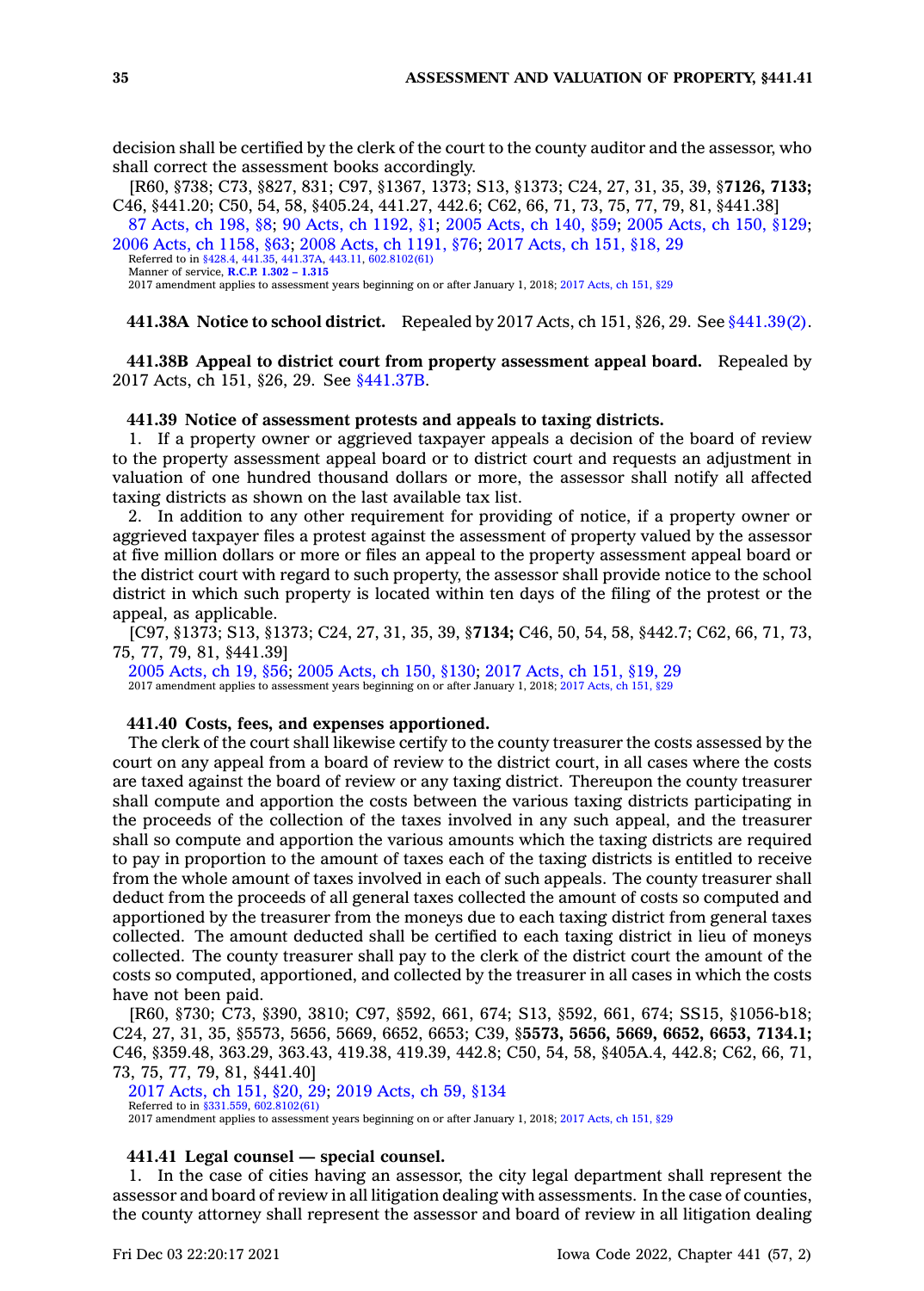with assessments. Any taxing district interested in the taxes received from such assessments may be represented by an attorney and shall be required to appear by attorney upon written request of the assessor to the presiding officer of any such taxing district. Subject to review and prior approval by either the city legal department in the case of <sup>a</sup> city or the county attorney in the case of <sup>a</sup> county, the conference board may employ special counsel to assist the city legal department or county attorney as the case may be.

2. *a.* Upon the employment of special counsel described in [subsection](https://www.legis.iowa.gov/docs/code/441.41.pdf) 1, the assessor shall provide <sup>a</sup> report to the department of revenue relating to the special counsel including but not limited to the following:

- (1) The date the employment started.
- (2) Justification for the employment.
- (3) The name and hourly rate of the special counsel.
- (4) Any other information the department may require.

*b.* An assessor shall report annually to the director of revenue on the cost of litigation for all matters dealing with assessments in which special counsel assisted the city legal department or county attorney as described in [subsection](https://www.legis.iowa.gov/docs/code/441.41.pdf) 1.

*c.* The director of revenue shall adopt rules pursuant to [chapter](https://www.legis.iowa.gov/docs/code//17A.pdf) 17A to administer [this](https://www.legis.iowa.gov/docs/code/441.41.pdf) [section](https://www.legis.iowa.gov/docs/code/441.41.pdf).

[C39, §**7134.2;** C46, 50, 54, 58, §405.26, 442.9; C62, 66, 71, 73, 75, 77, 79, 81, §441.41] 2017 [Acts,](https://www.legis.iowa.gov/docs/acts/2017/CH0151.pdf) ch 151, §21, 29; 2020 Acts, ch [1118,](https://www.legis.iowa.gov/docs/acts/2020/CH1118.pdf) §108; 2021 [Acts,](https://www.legis.iowa.gov/docs/acts/2021/CH0086.pdf) ch 86, §77 Referred to in **[§331.756\(56\)](https://www.legis.iowa.gov/docs/code/331.756.pdf)** 2017 amendment applies to assessment years beginning on or after January 1, 2018; 2017 [Acts,](https://www.legis.iowa.gov/docs/acts/2017/CH0151.pdf) ch 151, §29 Section amended

### **441.42 Appeal on behalf of public.**

1. Any officer of <sup>a</sup> county, city, township, drainage district, levee district, or school district interested or <sup>a</sup> taxpayer thereof may in like manner make complaint before said board of review in respect to the assessment of any property in the township, drainage district, levee district or city and an appeal from the action of the board of review in fixing the amount of assessment on any property concerning which such complaint is made, may be taken by any of such aforementioned officers.

2. Such appeal is in addition to the appeal allowed to the person whose property is assessed and shall be taken in the name of the county, city, township, drainage district, levee district, or school district interested, and tried in the same manner, except that the notice of appeal shall also be served upon the owner of the property concerning which the complaint is made and affected thereby or person required to return said property for assessment.

[S13, §1373; C24, 27, 31, 35, 39, §**7135;** C46, 50, 54, 58, §405.25, 442.10; C62, 66, 71, 73, 75, 77, 79, 81, §441.42]

2018 Acts, ch [1041,](https://www.legis.iowa.gov/docs/acts/2018/CH1041.pdf) §127 Referred to in [§421.1A](https://www.legis.iowa.gov/docs/code/421.1A.pdf), [441.37A,](https://www.legis.iowa.gov/docs/code/441.37A.pdf) [441.38](https://www.legis.iowa.gov/docs/code/441.38.pdf)

#### **441.43 Power of court.**

Upon trial of any appeal from the action of the board of review or of the property assessment appeal board fixing the amount of assessment upon any property concerning which complaint is made, the court may increase, decrease, or affirm the amount of the assessment appealed from.

[S13, §1373; C24, 27, 31, 35, 39, §**7136;** C46, 50, 54, 58, §405.24, 442.11; C62, 66, 71, 73, 75, 77, 79, 81, §441.43]

2005 [Acts,](https://www.legis.iowa.gov/docs/acts/2005/CH0150.pdf) ch 150, §131 Referred to in [§443.11](https://www.legis.iowa.gov/docs/code/443.11.pdf)

### **441.44 Notice of voluntary settlement.**

1. The property assessment appeal board may adopt rules establishing requirements for notices of voluntary settlements in appeals before the board to be served upon affected taxing districts.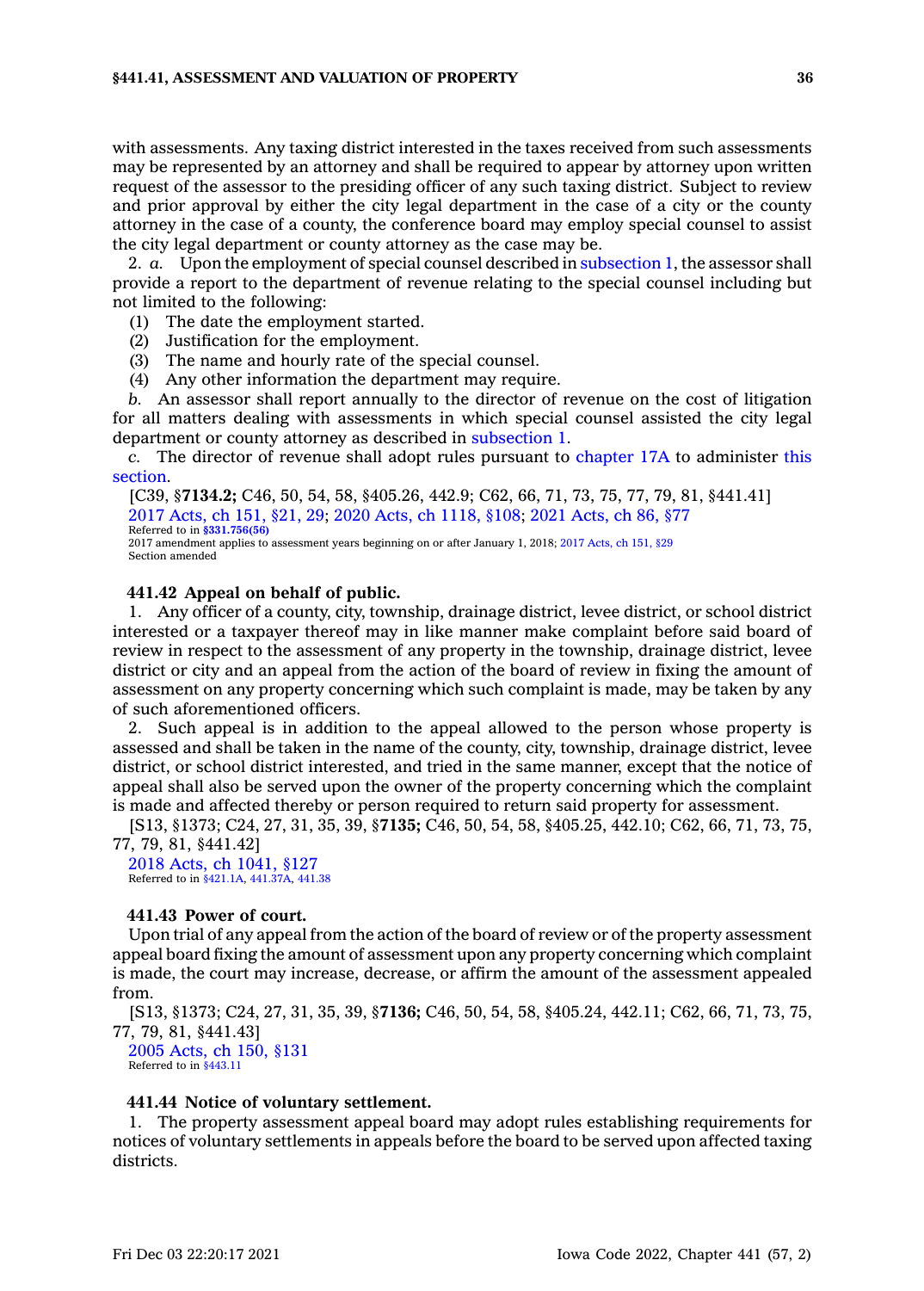2. A voluntary court settlement of an assessment appeal shall not be valid unless written notice of the settlement shall first be served upon each of the affected taxing districts.

[C46, 50, 54, 58, §405.27; C62, 66, 71, 73, 75, 77, 79, 81, §441.44]

2017 [Acts,](https://www.legis.iowa.gov/docs/acts/2017/CH0151.pdf) ch 151, §22, 29

2017 amendment applies to assessment years beginning on or after January 1, 2018; 2017 [Acts,](https://www.legis.iowa.gov/docs/acts/2017/CH0151.pdf) ch 151, §29

### **441.45 Abstract to state department of revenue.**

1. The county assessor of each county and each city assessor shall, on or before July 1 of each year, make out and transmit to the department of revenue an abstract of the real property in the assessor's county or city, as the case may be, and file <sup>a</sup> copy of the abstract with the county auditor, in which the assessor shall set forth:

*a.* The number of acres of land and the aggregate taxable values of the land, exclusive of city lots, returned by the assessors, as corrected by the board of review.

*b.* The aggregate taxable values of real estate by class in each township and city in the county, returned as corrected by the board of review.

*c.* Other facts required by the director of revenue.

2. If <sup>a</sup> board of review continues in session beyond June 1, under [sections](https://www.legis.iowa.gov/docs/code/441.33.pdf) 441.33 and [441.37](https://www.legis.iowa.gov/docs/code/441.37.pdf), the abstract of the real property shall be made out and transmitted to the department of revenue within fifteen days after the date of final adjournment by the board.

[R60, §741; C73, §833; C97, §1377; S13, §1361; C24, 27, 31, 35, 39, §**7117, 7139;** C46, 50, 54, 58, §441.20, 442.14; C62, 66, 71, 73, 75, 77, 79, 81, §441.45]

83 [Acts,](https://www.legis.iowa.gov/docs/acts/1983/CH0140.pdf) ch 140, §1; 89 [Acts,](https://www.legis.iowa.gov/docs/acts/89/CH0296.pdf) ch 296, §67; 2003 [Acts,](https://www.legis.iowa.gov/docs/acts/2003/CH0145.pdf) ch 145, §286; 2011 [Acts,](https://www.legis.iowa.gov/docs/acts/2011/CH0025.pdf) ch 25, §143 Referred to in [§441.21](https://www.legis.iowa.gov/docs/code/441.21.pdf), [443.22](https://www.legis.iowa.gov/docs/code/443.22.pdf)

### **441.46 Assessment date.**

1. The assessment date of January 1 is the first date of an assessment year period which constitutes <sup>a</sup> calendar year commencing January 1 and ending December 31. All property tax statutes providing for tax exemptions or credits and requiring that <sup>a</sup> claim be filed, shall be construed to require the claims to be filed by July 1 of the assessment year. If no claim is required to be filed to procure an exemption or credit, the status of the property as exempt or taxable on July 1 of the fiscal year which commences during the assessment year determines its eligibility for exemption or credit. Any statute requiring proration of property taxes for any purpose shall be for the fiscal year, and the proration shall be based on the status of the property during the fiscal year.

2. The assessment date is January 1 for taxes for the fiscal year which commences six months after the assessment date and which become delinquent during the fiscal year commencing eighteen months after the assessment date.

[C77, 79, 81, §441.46]

97 [Acts,](https://www.legis.iowa.gov/docs/acts/1997/CH0023.pdf) ch 23, §52; 2018 Acts, ch [1041,](https://www.legis.iowa.gov/docs/acts/2018/CH1041.pdf) §127

#### **441.47 Adjusted valuations.**

The department of revenue on or about August 15, 1977, and every two years thereafter shall order the equalization of the levels of assessment of each class of property in the several assessing jurisdictions by adding to or deducting from the valuation of each class of property such percentage in each case as may be necessary to bring the same to its taxable value as fixed in this [chapter](https://www.legis.iowa.gov/docs/code//441.pdf), [chapters](https://www.legis.iowa.gov/docs/code/427.pdf) 427 through 440, and [chapter](https://www.legis.iowa.gov/docs/code//443.pdf) 443. The department shall adjust to actual value the valuation of any class of property as set out in the abstract of assessment when the valuation is at least five percent above or below actual value as determined by the department. For purposes of such value adjustments and before such equalization the director shall adopt, in the manner prescribed by [chapter](https://www.legis.iowa.gov/docs/code//17A.pdf) 17A, such rules as may be necessary to determine the level of assessment for each class of property in each county. The rules shall cover:

1. The proposed use of the assessment-sales ratio study set out in section [421.17,](https://www.legis.iowa.gov/docs/code/421.17.pdf) [subsection](https://www.legis.iowa.gov/docs/code/421.17.pdf) 6.

2. The proposed use of any statewide income capitalization studies.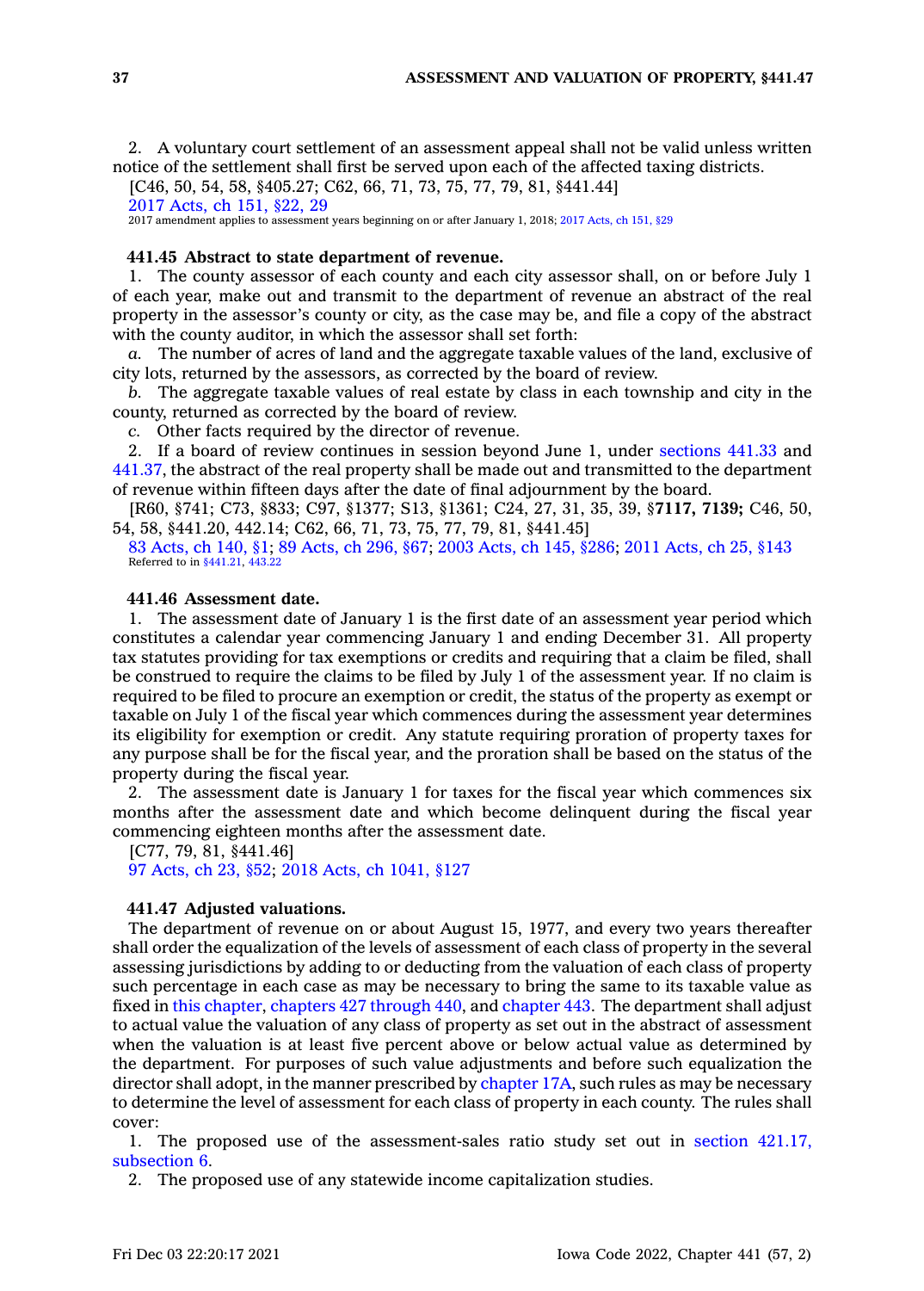#### **§441.47, ASSESSMENT AND VALUATION OF PROPERTY 38**

3. The proposed use of other methods that would assist the department in arriving at the accurate level of assessment of each class of property in each assessing jurisdiction.

[C51, §481, 482; R60, §742; C73, §834; C97, §1379; C24, 27, 31, 35, 39, §**7141;** C46, 50, 54, 58, §442.16; C62, 66, 71, 73, 75, 77, 79, 81, §441.47]

2003 [Acts,](https://www.legis.iowa.gov/docs/acts/2003/CH0145.pdf) ch 145, §286; 2009 [Acts,](https://www.legis.iowa.gov/docs/acts/2009/CH0041.pdf) ch 41, §130; 2015 [Acts,](https://www.legis.iowa.gov/docs/acts/2015/CH0109.pdf) ch 109, §71, 72, 75; 2021 [Acts,](https://www.legis.iowa.gov/docs/acts/2021/CH0080.pdf) ch 80, [§277](https://www.legis.iowa.gov/docs/acts/2021/CH0080.pdf)

Unnumbered paragraph 1 amended

### **441.48 Notice of adjustment —protest — final action.**

1. Before the department of revenue shall adjust the valuation of any class of property any such percentage, the department shall first serve ten days' notice by mail, on the county auditor of the county whose valuation is proposed to be adjusted.

2. If the county or assessing jurisdiction intends to protest the proposed adjustment, the board of supervisors or city council, as applicable, shall provide the department with notice of intent to protest prior to expiration of the ten days' notice.

3. After expiration of the ten days' notice, the county or assessing jurisdiction may appear by its city council or board of supervisors, city or county attorney, or city or county officials, and make written or oral protest against such proposed adjustment.

4. The protest shall consist simply of <sup>a</sup> statement of the error, or errors, complained of with such facts as may lead to their correction.

5. After written protest is received, or an oral protest is heard, the final action may be taken in reference to the proposed adjustment.

[C24, 27, 31, 35, 39, §**7142;** C46, 50, 54, 58, §405.23, 442.17; C62, 66, 71, 73, 75, 77, 79, 81, §441.48]

2003 [Acts,](https://www.legis.iowa.gov/docs/acts/2003/CH0145.pdf) ch 145, §286; 2015 [Acts,](https://www.legis.iowa.gov/docs/acts/2015/CH0109.pdf) ch 109, §73, 75; 2017 [Acts,](https://www.legis.iowa.gov/docs/acts/2017/CH0029.pdf) ch 29, §125; 2020 [Acts,](https://www.legis.iowa.gov/docs/acts/2020/CH1118.pdf) ch [1118,](https://www.legis.iowa.gov/docs/acts/2020/CH1118.pdf) §23

#### **441.49 Adjustment by auditor.**

1. *a.* The department shall keep <sup>a</sup> record of the review and adjustment proceedings and finish the proceedings on or before October 1 unless for good cause the proceedings cannot be completed by that date. The department shall notify each county auditor by mail of the final action taken at the proceedings and specify any adjustments in the valuations of any class of property to be made effective for the jurisdiction.

*b.* However, an assessing jurisdiction may request the department to permit the use of an alternative method of applying the equalization order to the property values in the assessing jurisdiction, provided that the final valuation shall be equivalent to the department's equalization order. The assessing jurisdiction shall notify the county auditor of the request for the use of an alternative method of applying the equalization order and the department's disposition of the request. The request to use an alternative method of applying the equalization order, including procedures for notifying affected property owners and appealing valuation adjustments, shall be made within ten days from the date the county auditor receives the equalization order and the valuation adjustments, and appeal procedures shall be completed by November 30 of the year of the equalization order. Compliance with the provisions of [section](https://www.legis.iowa.gov/docs/code/441.21.pdf) 441.21 is sufficient grounds for the department to permit the use of an alternative method of applying the equalization order.

2. *a.* On or before October 8 the county auditor shall cause to be published in official newspapers of general circulation the final equalization order. The county auditor shall also notify each property owner or taxpayer whose valuation has been increased by the final equalization order by mail postmarked on or before October 8. The publication and the individual notice mailed to each property owner or taxpayer whose valuation has been increased shall include, in type larger than the remainder of the publication or notice, the following statements:

> Assessed values are equalized by the department of revenue every two years. Local taxing authorities determine the final tax levies and may reduce property tax rates to compensate for any increase in valuation due to equalization. If you are not satisfied that your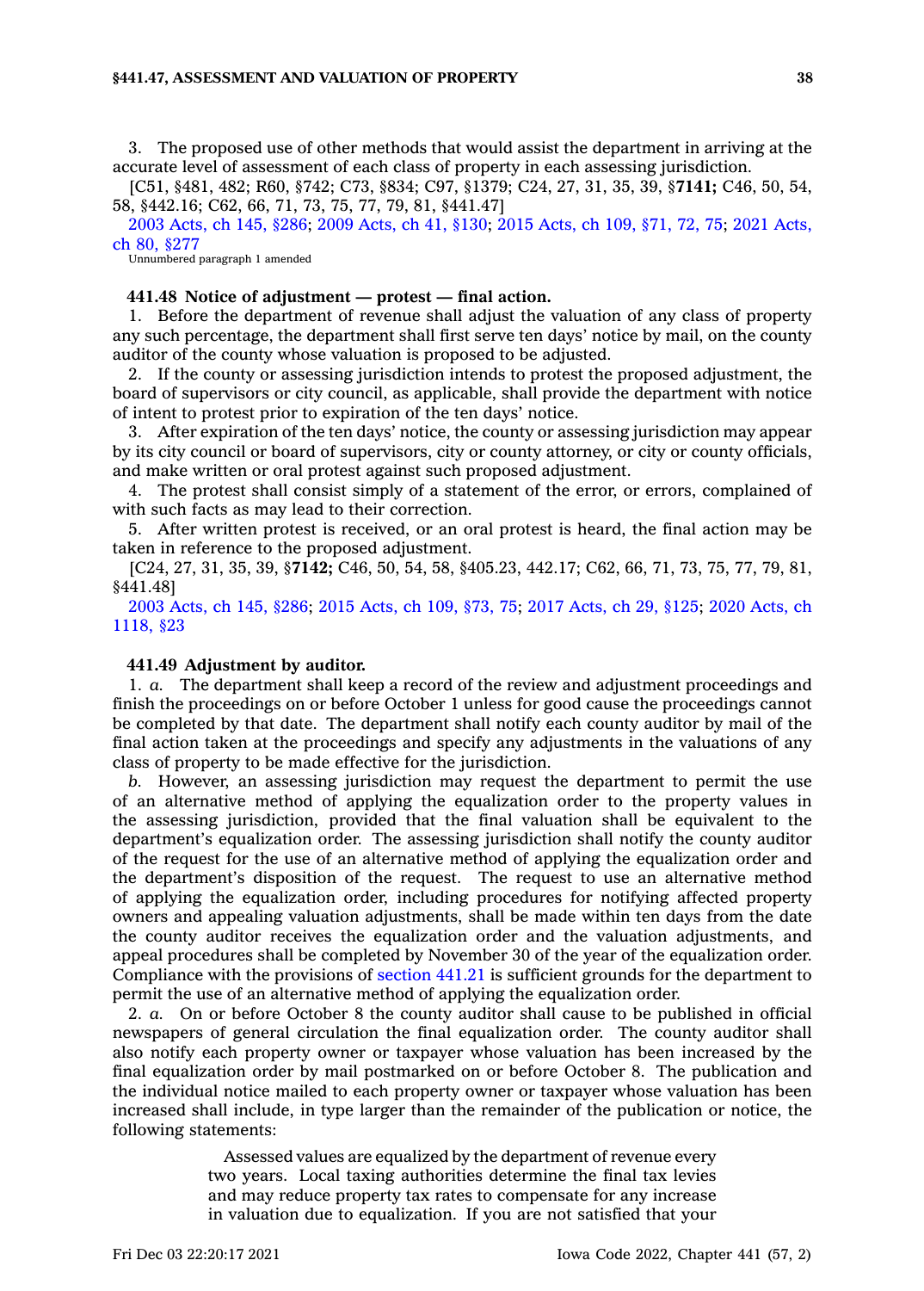assessment as adjusted by the equalization order is correct, you may file <sup>a</sup> protest against such assessment with the board of review on or after October 9, to and including October 31.

*b.* Failure to publish the equalization order or to notify property owners or taxpayers of the equalization order has no effect upon the validity of the orders.

3. The county auditor shall add to or deduct from the valuation of each class of property in the county the required percentage, rejecting all fractions of fifty cents or less in the result, and counting all fractions over fifty cents as one dollar. For any special charter city that levies and collects its own tax based on current year assessed values, the equalization percentage shall be applied to the following year's values, and shall be considered the equalized values for that year for purposes of this [chapter](https://www.legis.iowa.gov/docs/code//441.pdf).

4. The local board of review shall reconvene in special session from October 10 to November 15 for the purpose of hearing the protests of affected property owners or taxpayers within the jurisdiction of the board whose valuation of property if adjusted pursuant to the equalization order issued by the department of revenue will result in <sup>a</sup> greater value than permitted under [section](https://www.legis.iowa.gov/docs/code/441.21.pdf) 441.21. The board of review shall accept protests only during the period of time from October 9, to and including October 31. The board of review shall limit its review to only the timely filed protests. The board of review may adjust all or <sup>a</sup> part of the percentage increase ordered by the department of revenue by adjusting the actual value of the property under protest to one hundred percent of actual value. Any adjustment so determined by the board of review shall not exceed the percentage increase provided for in the department's equalization order. The determination of the board of review on filed protests is final, subject to appeal to the property assessment appeal board. A final decision by the local board of review, or the property assessment appeal board, if the local board's decision is appealed, is subject to review by the director of revenue for the purpose of determining whether the board's actions substantially altered the equalization order. In making the review, the director has all the powers provided in [chapter](https://www.legis.iowa.gov/docs/code//421.pdf) 421, and in exercising the powers the director is not subject to [chapter](https://www.legis.iowa.gov/docs/code//17A.pdf) 17A. Not later than fifteen days following the adjournment of the board, the board of review shall submit to the director of revenue, on forms prescribed by the director, <sup>a</sup> report of all actions taken by the board of review during this session.

5. Not later than ten days after the date the final equalization order is issued, the city or county officials of the affected county or assessing jurisdiction may appeal the final equalization order to the director of revenue. The appeal shall not delay the implementation of the equalization orders. The director shall grant <sup>a</sup> hearing, and upon hearing the director shall determine the correctness of the final equalization order, and notify city or county officials of the affected county or assessing jurisdiction of the decision by mail. Judicial review of the decision of the director of revenue may be sought by the city or county officials in accordance with [chapter](https://www.legis.iowa.gov/docs/code//17A.pdf) 17A.

6. Tentative and final equalization orders issued by the department of revenue are not rules as defined in section 17A.2, [subsection](https://www.legis.iowa.gov/docs/code/17A.2.pdf) 7.

[C51, §483; R60, §743; C73, §836; C97, §1382; S13, §1382; C24, 27, 31, 35, 39, §**7143;** C46, 50, 54, 58, §442.18; C62, 66, 71, 73, 75, 77, 79, 81, S81, §441.49; 81 [Acts,](https://www.legis.iowa.gov/docs/acts/1981/CH0145.pdf) ch 145, §3]

99 [Acts,](https://www.legis.iowa.gov/docs/acts/1999/CH0167.pdf) ch 167, §1; 2003 [Acts,](https://www.legis.iowa.gov/docs/acts/2003/CH0145.pdf) ch 145, §286; 2005 [Acts,](https://www.legis.iowa.gov/docs/acts/2005/CH0150.pdf) ch 150, §132; 2011 [Acts,](https://www.legis.iowa.gov/docs/acts/2011/CH0025.pdf) ch 25, §47; 2015 [Acts,](https://www.legis.iowa.gov/docs/acts/2015/CH0109.pdf) ch 109, §74, 75; 2015 [Acts,](https://www.legis.iowa.gov/docs/acts/2015/CH0116.pdf) ch 116, §11, 13 Referred to in [§421.17,](https://www.legis.iowa.gov/docs/code/421.17.pdf) [441.21](https://www.legis.iowa.gov/docs/code/441.21.pdf), [441.37A](https://www.legis.iowa.gov/docs/code/441.37A.pdf)

# **441.50 Appraisers employed.**

The conference board shall have power to employ appraisers or other technical or expert help to assist in the valuation of property, the cost thereof to be paid in the same manner as other expenses of the assessor's office.

[C50, 54, 58, §405.19, 405A.6; C62, 66, 71, 73, 75, 77, 79, 81, §441.50] 2012 Acts, ch [1081,](https://www.legis.iowa.gov/docs/acts/2012/CH1081.pdf) §3

**441.51** Reserved.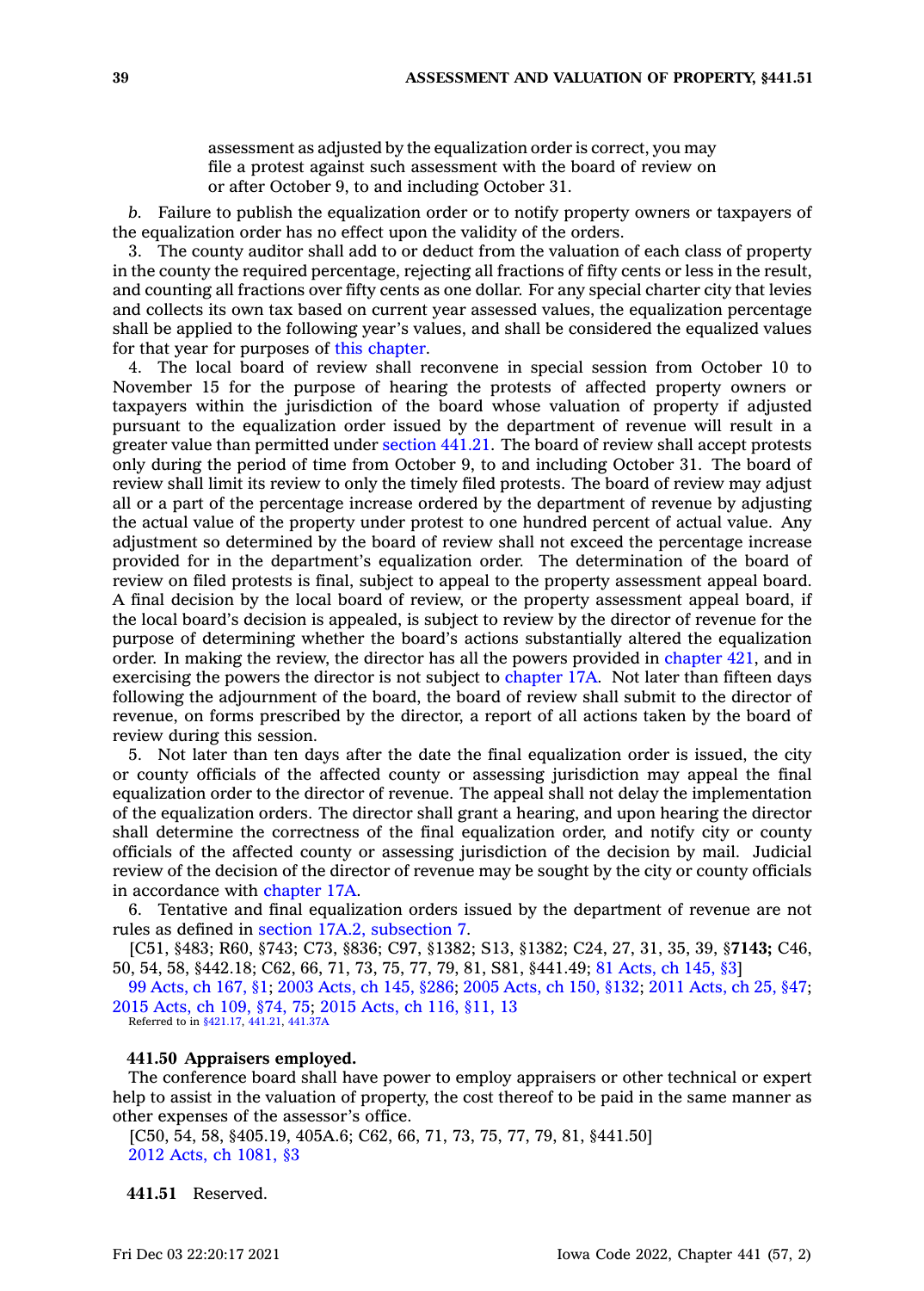#### **441.52 Failure to perform duty.**

If any assessor or member of any board of review shall knowingly fail or neglect to make or require the assessment of property for taxation to be of and for its taxable value as provided by law or to perform any of the duties required of the assessor or member by law, at the time and in the manner specified, the assessor or member shall forfeit and pay the sum of five hundred dollars to be recovered in an action in the district court in the name of the county or in the name of the city as the case may be, and for its use, and the action against the assessor shall be against the assessor and the assessor's sureties.

[R60, §738; C73, §827; C97, §1367; C24, 27, 31, 35, 39, §**7126;** C46, 50, 54, 58, §405.29, 441.27; C62, 66, 71, 73, 75, 77, 79, 81, §441.52]

### **441.53 Definitions.**

As used in this [chapter](https://www.legis.iowa.gov/docs/code//441.pdf), unless the context otherwise requires, *"book"*, *"list"*, *"record"*, or *"schedule"* kept by <sup>a</sup> county auditor, assessor, treasurer, recorder, sheriff, or other county officer means the county system as defined in [section](https://www.legis.iowa.gov/docs/code/445.1.pdf) 445.1.

2000 Acts, ch [1148,](https://www.legis.iowa.gov/docs/acts/2000/CH1148.pdf) §1

#### **441.54 Construction.**

Whenever in the laws of this state, the words *"assessor"* or *"assessors"* appear, singly or in combination with other words, they shall be deemed to mean and refer to the county or city assessor, as the case may be.

[C50, 54, 58, §441.29, 442.13; C62, 66, 71, 73, 75, 77, 79, 81, §441.54]

### **441.55 Conflicting laws.**

If any of the provisions of this [chapter](https://www.legis.iowa.gov/docs/code//441.pdf) shall be in conflict with any of the laws of this state, then the provisions of this [chapter](https://www.legis.iowa.gov/docs/code//441.pdf) shall prevail.

[C62, 66, 71, 73, 75, 77, 79, 81, §441.55]

### **441.56 Assessor's duties — combined appointment.**

When the duties of the county assessor are combined with the duties of another officer or employee as provided in section 331.323, [subsection](https://www.legis.iowa.gov/docs/code/331.323.pdf) 1, the person named to perform the combined duties shall be appointed as provided in sections 441.5 [through](https://www.legis.iowa.gov/docs/code/441.5.pdf) 441.8.

[C62, 66, 71, 73, 75, 77, 79, 81, S81, §441.56; 81 Acts, ch 117, [§1083](https://www.legis.iowa.gov/docs/acts/1981/CH0117.pdf)] 2021 [Acts,](https://www.legis.iowa.gov/docs/acts/2021/CH0080.pdf) ch 80, §278 Section amended

**441.57 through 441.71** Reserved.

#### **441.72 Assessment of platted lots.**

1. Except as provided in [subsection](https://www.legis.iowa.gov/docs/code/441.72.pdf) 2, when <sup>a</sup> subdivision plat is recorded pursuant to [chapter](https://www.legis.iowa.gov/docs/code//354.pdf) 354, the individual lots within the subdivision plat shall not be assessed in excess of the total assessment of the land as acreage or unimproved property for five years after the recording of the plat or until the lot is actually improved with permanent construction, whichever occurs first. When an individual lot has been improved with permanent construction, the lot shall be assessed for taxation purposes as provided in [chapter](https://www.legis.iowa.gov/docs/code//428.pdf) 428 and this [chapter](https://www.legis.iowa.gov/docs/code//441.pdf).

2. For subdivision plats recorded pursuant to [chapter](https://www.legis.iowa.gov/docs/code//354.pdf) 354 on or after January 1, 2004, but before January 1, 2011, the individual lots within the subdivision plat shall not be assessed in excess of the total assessment of the land as acreage or unimproved property for eight years after the recording of the plat or until the lot is actually improved with permanent construction, whichever occurs first. When an individual lot has been improved with permanent construction, the lot shall be assessed for taxation purposes as provided in [chapter](https://www.legis.iowa.gov/docs/code//428.pdf) 428 and this [chapter](https://www.legis.iowa.gov/docs/code//441.pdf).

3. This [section](https://www.legis.iowa.gov/docs/code/441.72.pdf) does not apply to special assessment levies. 90 Acts, ch [1236,](https://www.legis.iowa.gov/docs/acts/1990/CH1236.pdf) §50; 2011 Acts, ch 131, [§155,](https://www.legis.iowa.gov/docs/acts/2011/CH0131.pdf) 157